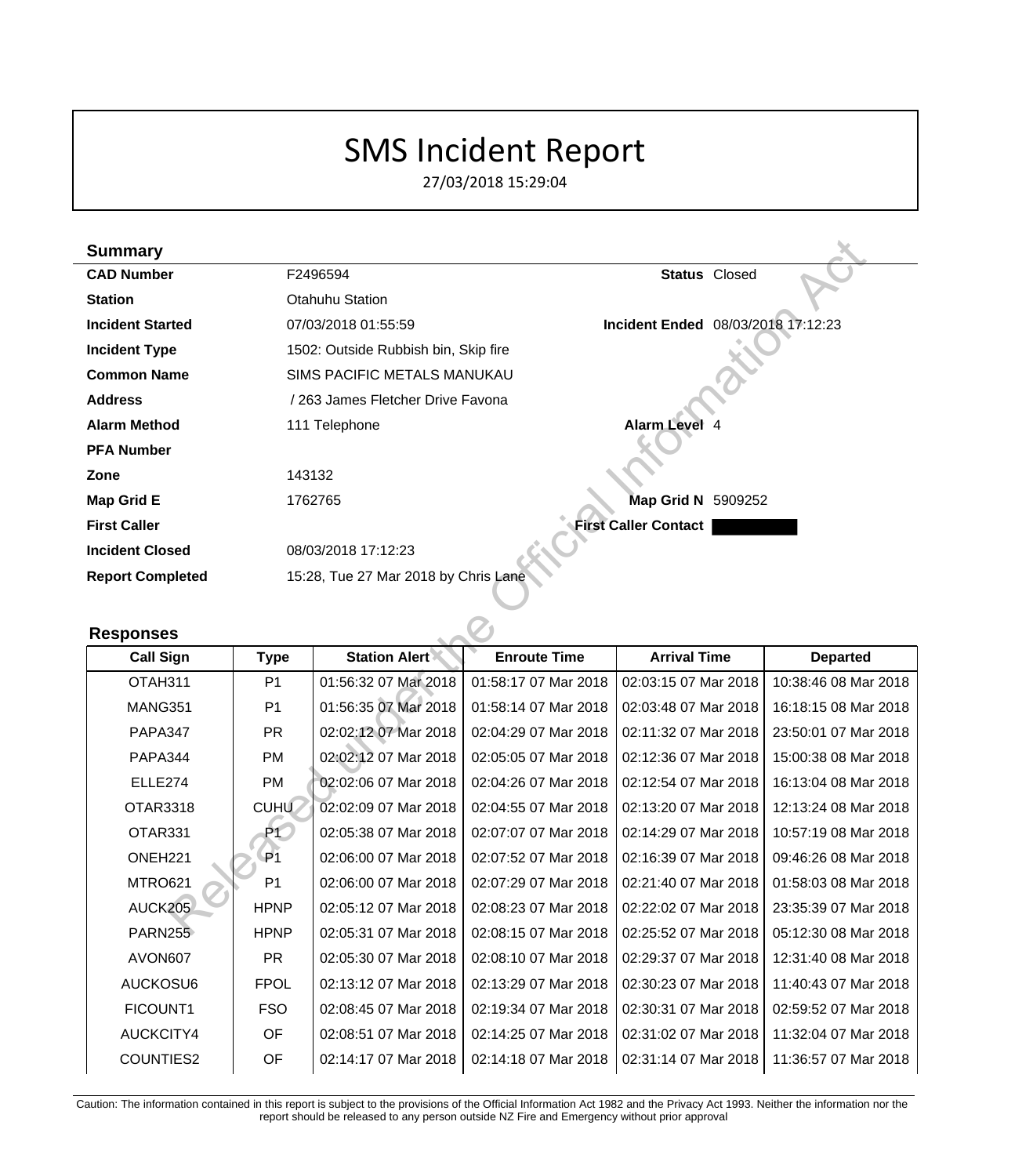| <b>SMS Incident Report</b> | F2496594       |                      | 2/37                 |                      | 27/03/2018 15:29:04  |
|----------------------------|----------------|----------------------|----------------------|----------------------|----------------------|
| AUCKOSU3                   | SV             | 02:07:16 07 Mar 2018 | 02:07:16 07 Mar 2018 | 02:31:55 07 Mar 2018 | 06:51:06 07 Mar 2018 |
| <b>AVON6015</b>            | BA             | 02:05:30 07 Mar 2018 | 02:08:19 07 Mar 2018 | 02:34:23 07 Mar 2018 | 12:32:40 08 Mar 2018 |
| <b>AUCKCITY5</b>           | OF             | 02:08:32 07 Mar 2018 | 02:16:30 07 Mar 2018 | 02:44:07 07 Mar 2018 | 10:27:00 07 Mar 2018 |
| MTWE237                    | <b>PR</b>      | 02:35:52 07 Mar 2018 | 02:37:25 07 Mar 2018 | 02:46:03 07 Mar 2018 | 21:39:19 07 Mar 2018 |
| <b>OTAH3112</b>            | HL             | 02:35:52 07 Mar 2018 | 02:44:58 07 Mar 2018 | 02:46:25 07 Mar 2018 | 10:47:23 08 Mar 2018 |
| AUCKOSU4                   | <b>CV</b>      | 02:06:01 07 Mar 2018 | 02:36:04 07 Mar 2018 | 03:27:50 07 Mar 2018 | 11:29:58 08 Mar 2018 |
| MANU301                    | P <sub>1</sub> | 03:21:40 07 Mar 2018 | 03:23:34 07 Mar 2018 | 03:31:37 07 Mar 2018 | 22:08:14 07 Mar 2018 |
| REMU211                    | P <sub>1</sub> | 03:21:48 07 Mar 2018 | 03:23:08 07 Mar 2018 | 03:32:05 07 Mar 2018 | 05:35:11 08 Mar 2018 |
| STHE241                    | P <sub>1</sub> | 03:21:37 07 Mar 2018 | 03:23:00 07 Mar 2018 | 03:33:51 07 Mar 2018 | 01:26:03 08 Mar 2018 |
| COUNTIES3                  | OF             | 03:30:58 07 Mar 2018 | 03:30:58 07 Mar 2018 | 03:38:02 07 Mar 2018 | 08:23:41 08 Mar 2018 |
| <b>COUNTIES4</b>           | OF             | 03:28:29 07 Mar 2018 | 03:31:28 07 Mar 2018 | 03:47:08 07 Mar 2018 | 00:32:23 08 Mar 2018 |
| <b>COUNTIES1</b>           | OF             | 03:35:07 07 Mar 2018 | 03:35:35 07 Mar 2018 | 03:58:53 07 Mar 2018 | 07:11:49 08 Mar 2018 |
| ALBA851                    | P <sub>1</sub> | 06:00:37 07 Mar 2018 | 06:10:26 07 Mar 2018 | 06:10:27 07 Mar 2018 | 09:07:04 07 Mar 2018 |
| <b>TEAT661</b>             | P <sub>1</sub> | 06:00:33 07 Mar 2018 | 06:02:22 07 Mar 2018 | 06:26:36 07 Mar 2018 | 12:14:46 08 Mar 2018 |
| GREY261                    | P <sub>1</sub> | 06:00:34 07 Mar 2018 | 06:01:16 07 Mar 2018 | 06:28:55 07 Mar 2018 | 07:28:30 08 Mar 2018 |
| AUCKOSU2                   | <b>SV</b>      | 06:47:08 07 Mar 2018 | 06:47:15 07 Mar 2018 | 06:47:44 07 Mar 2018 | 21:47:03 07 Mar 2018 |
| WAITEMATA3                 | OF             | 07:40:16 07 Mar 2018 | 07:40:16 07 Mar 2018 | 08:49:57 07 Mar 2018 | 14:48:07 07 Mar 2018 |
| <b>MTWE2329</b>            | VN             | 07:25:40 07 Mar 2018 | 07:25:41 07 Mar 2018 | 09:21:31 07 Mar 2018 | 10:40:40 07 Mar 2018 |
| <b>AUCK2029</b>            | VN             | 07:25:53 07 Mar 2018 | 07:25:54 07 Mar 2018 | 09:21:38 07 Mar 2018 | 10:40:57 07 Mar 2018 |
| TEAT664                    | <b>PM</b>      | 09:46:54 07 Mar 2018 | 09:48:10 07 Mar 2018 | 10:06:39 07 Mar 2018 | 10:23:28 07 Mar 2018 |
| REGION1C                   | OF             | 13:33:59 07 Mar 2018 | 13:34:00 07 Mar 2018 | 13:34:07 07 Mar 2018 | 00:34:45 08 Mar 2018 |
| <b>BIRK821</b>             | P <sub>1</sub> | 13:30:20 07 Mar 2018 | 13:30:21 07 Mar 2018 | 14:06:08 07 Mar 2018 | 19:48:01 07 Mar 2018 |
| <b>PARN251</b>             | P <sub>1</sub> | 13:54:15 07 Mar 2018 | 13:54:15 07 Mar 2018 | 14:16:46 07 Mar 2018 | 06:04:13 08 Mar 2018 |
| <b>TITI691</b>             | P <sub>1</sub> | 13:31:52 07 Mar 2018 | 13:31:53 07 Mar 2018 | 14:42:08 07 Mar 2018 | 19:45:19 07 Mar 2018 |
| AUCKOSU1                   | <b>SV</b>      | 17:51:36 07 Mar 2018 | 17:51:46 07 Mar 2018 | 17:56:12 07 Mar 2018 | 10:48:53 08 Mar 2018 |
| PAPA348                    | <b>HR</b>      | 17:39:06 07 Mar 2018 | 17:39:07 07 Mar 2018 | 18:00:13 07 Mar 2018 | 19:21:36 07 Mar 2018 |
| <b>HOWI321</b>             | P <sub>1</sub> | 17:45:43 07 Mar 2018 | 17:47:23 07 Mar 2018 | 18:01:58 07 Mar 2018 | 23:47:39 07 Mar 2018 |
| PAPA387                    | <b>PR</b>      | 17:45:40 07 Mar 2018 | 17:47:28 07 Mar 2018 | 18:04:45 07 Mar 2018 | 18:34:31 07 Mar 2018 |
| BALM611                    | P <sub>1</sub> | 17:45:37 07 Mar 2018 | 17:49:25 07 Mar 2018 | 18:18:38 07 Mar 2018 | 20:03:24 07 Mar 2018 |
| <b>PARN2529</b>            | VN             | 18:31:09 07 Mar 2018 | 18:31:10 07 Mar 2018 | 18:37:16 07 Mar 2018 | 22:05:33 07 Mar 2018 |
| REGION1G                   | OF             | 18:18:26 07 Mar 2018 | 18:18:26 07 Mar 2018 | 18:39:07 07 Mar 2018 | 00:32:41 08 Mar 2018 |
| <b>HOWI3219</b>            | LU             | 18:46:23 07 Mar 2018 | 18:47:12 07 Mar 2018 | 19:04:41 07 Mar 2018 | 21:15:01 07 Mar 2018 |
| <b>AUCK2018</b>            | <b>CUHU</b>    | 19:59:51 07 Mar 2018 | 20:00:47 07 Mar 2018 | 20:20:11 07 Mar 2018 | 20:39:59 07 Mar 2018 |
| PRESTIGE1                  | <b>OT</b>      | 06:05:26 08 Mar 2018 |                      |                      | 13:06:00 08 Mar 2018 |
|                            |                |                      |                      |                      |                      |

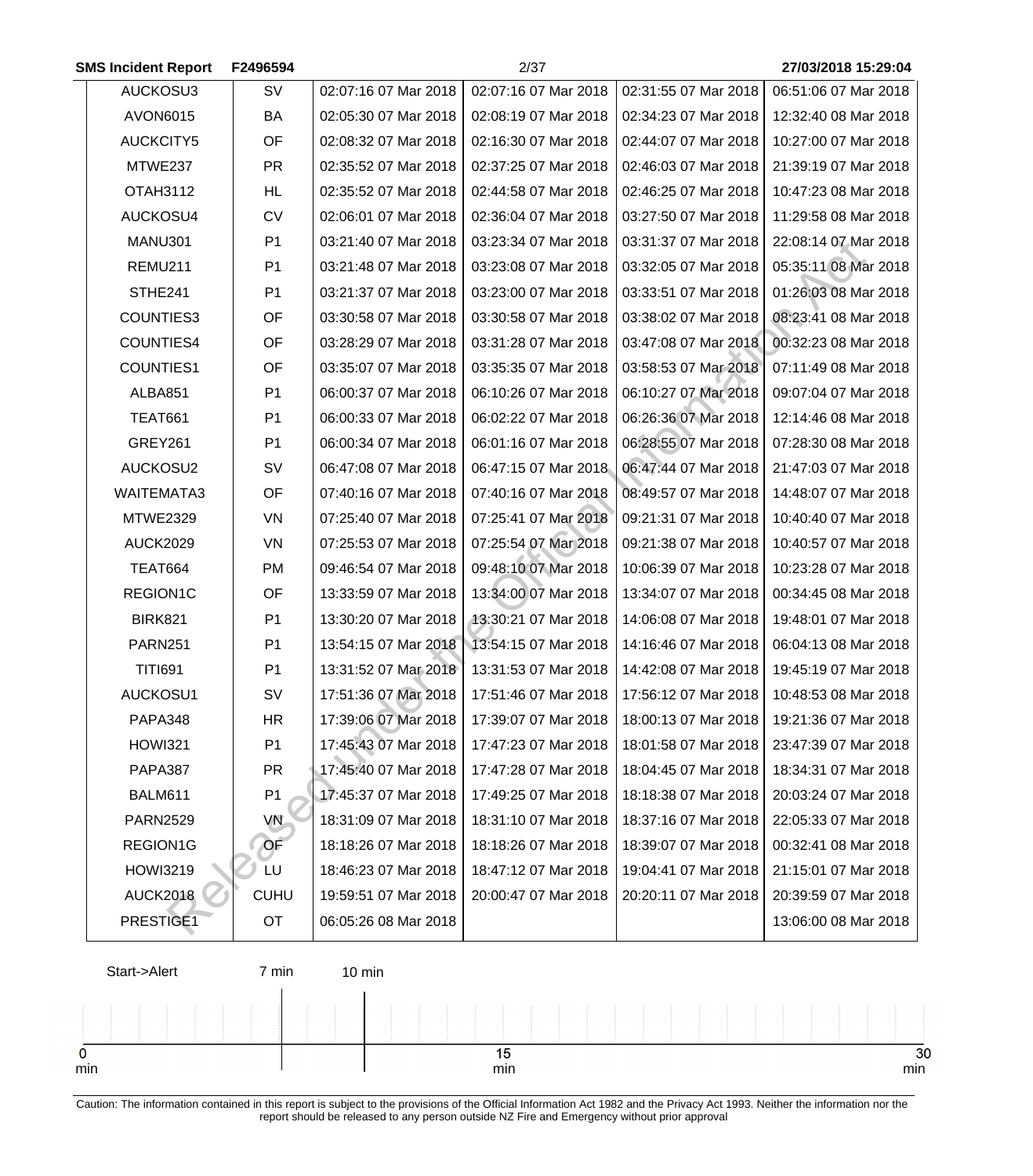#### **SMS Incident Report F2496594** 3/37 **27/03/2018 15:29:04**

Alert->1st Arrival

# **Elapsed Times**

| <b>Call Sign</b>  | <b>Start To Alert</b> | <b>Alert To Arrival</b> | <b>Start To Arrival</b> | <b>Start To Departed</b> |
|-------------------|-----------------------|-------------------------|-------------------------|--------------------------|
| OTAH311           | 00:00:33              | 00:06:43                | 00:07:16                | 32:42:47                 |
| MANG351           | 00:00:36              | 00:07:13                | 00:07:49                | 38:22:16                 |
| <b>PAPA347</b>    | 00:06:13              | 00:09:20                | 00:15:33                | 21:54:02                 |
| PAPA344           | 00:06:13              | 00:10:24                | 00:16:37                | 37:04:39                 |
| ELLE274           | 00:06:07              | 00:10:48                | 00:16:55                | 38:17:05                 |
| <b>OTAR3318</b>   | 00:06:10              | 00:11:11                | 00:17:21                | 34:17:25                 |
| OTAR331           | 00:09:39              | 00:08:51                | 00:18:30                | 33:01:20                 |
| ONEH221           | 00:10:01              | 00:10:39                | 00:20:40                | 31:50:27                 |
| MTRO621           | 00:10:01              | 00:15:40                | 00:25:41                | 24:02:04                 |
| AUCK205           | 00:09:13              | 00:16:50                | 00:26:03                | 21:39:40                 |
| <b>PARN255</b>    | 00:09:32              | 00:20:21                | 00:29:53                | 27:16:31                 |
| AVON607           | 00:09:31              | 00:24:07                | 00:33:38                | 34:35:41                 |
| AUCKOSU6          | 00:17:13              | 00:17:11                | 00:34:24                | 09:44:44                 |
| FICOUNT1          | 00:12:46              | 00:21:46                | 00:34:32                | 01:03:53                 |
| AUCKCITY4         | 00:12:52              | 00:22:11                | 00:35:03                | 09:36:05                 |
| COUNTIES2         | 00:18:18              | 00:16:57                | 00:35:15                | 09:40:58                 |
| AUCKOSU3          | 00:11:17              | 00:24:39                | 00:35:56                | 04:55:07                 |
| AVON6015          | 00:09:31              | 00:28:53                | 00:38:24                | 34:36:41                 |
| <b>AUCKCITY5</b>  | 00:12:33              | 00:35:35                | 00:48:08                | 08:31:01                 |
| MTWE237           | 00:39:53              | 00:10:11                | 00:50:04                | 19:43:20                 |
| OTAH3112          | 00:39:53              | 00:10:33                | 00:50:26                | 32:51:24                 |
| AUCKOSU4          | 00:10:02              | 01:21:49                | 01:31:51                | 33:33:59                 |
| MANU301           | 01:25:41              | 00:09:57                | 01:35:38                | 20:12:15                 |
| REMU211           | 01:25:49              | 00:10:17                | 01:36:06                | 27:39:12                 |
| STHE241           | 01:25:38              | 00:12:14                | 01:37:52                | 23:30:04                 |
| <b>COUNTIES3</b>  | 01:34:59              | 00:07:04                | 01:42:03                | 30:27:42                 |
| <b>COUNTIES4</b>  | 01:32:30              | 00:18:39                | 01:51:09                | 22:36:24                 |
| <b>COUNTIES1</b>  | 01:39:08              | 00:23:46                | 02:02:54                | 29:15:50                 |
| ALBA851           | 04:04:38              | 00:09:50                | 04:14:28                | 07:11:05                 |
| <b>TEAT661</b>    | 04:04:34              | 00:26:03                | 04:30:37                | 34:18:47                 |
| <b>GREY261</b>    | 04:04:35              | 00:28:21                | 04:32:56                | 29:32:31                 |
| AUCKOSU2          | 04:51:09              | 00:00:36                | 04:51:45                | 19:51:04                 |
| <b>WAITEMATA3</b> | 05:44:17              | 01:09:41                | 06:53:58                | 12:52:08                 |
| <b>MTWE2329</b>   | 05:29:41              | 01:55:51                | 07:25:32                | 08:44:41                 |
| <b>AUCK2029</b>   | 05:29:54              | 01:55:45                | 07:25:39                | 08:44:58                 |
| TEAT664           | 07:50:55              | 00:19:45                | 08:10:40                | 08:27:29                 |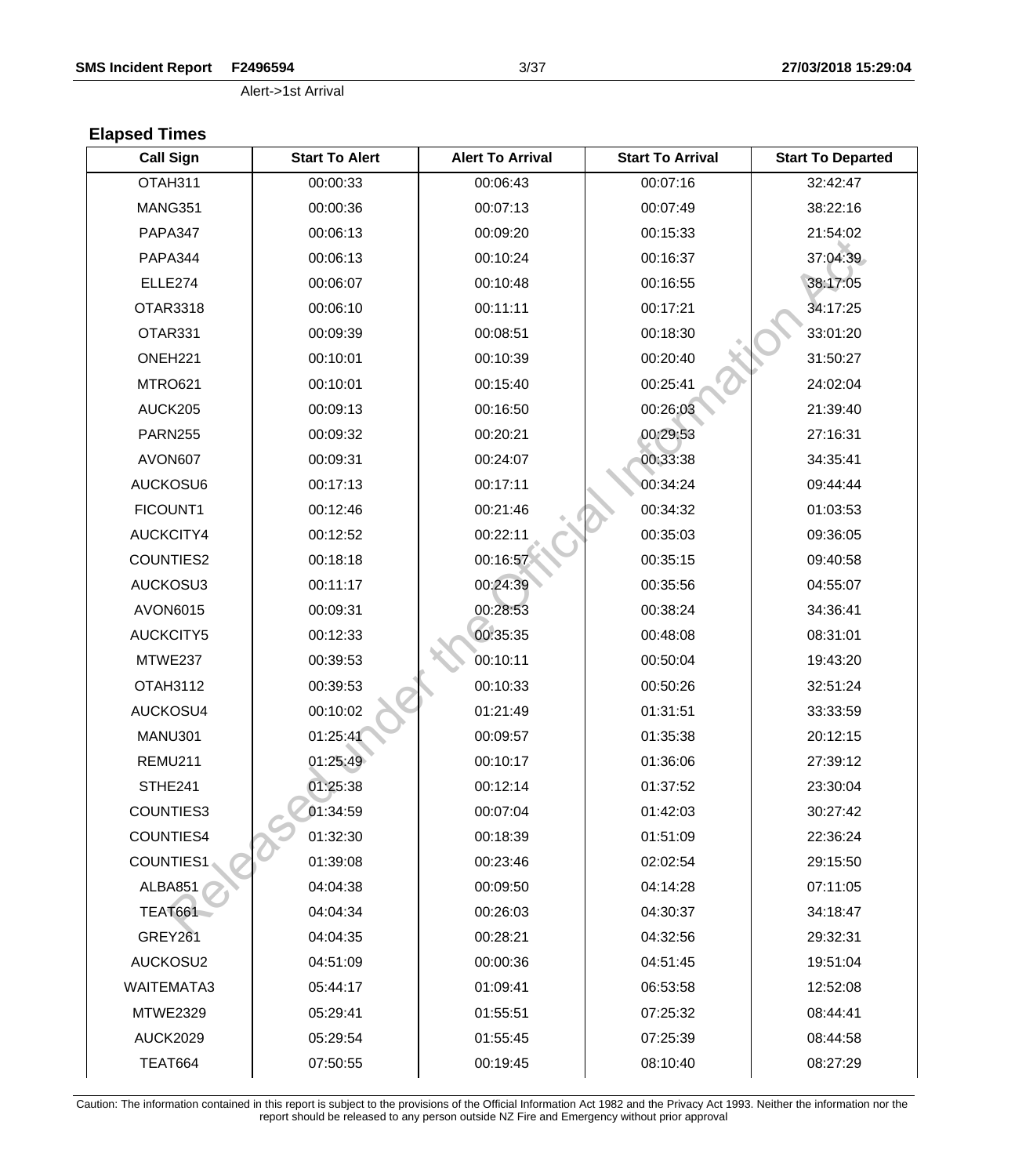| <b>SMS Incident Report</b> | F2496594 | 4/37     |          | 27/03/2018 15:29:04 |
|----------------------------|----------|----------|----------|---------------------|
| REGION1C                   | 11:38:00 | 00:00:08 | 11:38:08 | 22:38:46            |
| <b>BIRK821</b>             | 11:34:21 | 00:35:48 | 12:10:09 | 17:52:02            |
| <b>PARN251</b>             | 11:58:16 | 00:22:31 | 12:20:47 | 28:08:14            |
| <b>TITI691</b>             | 11:35:53 | 01:10:16 | 12:46:09 | 17:49:20            |
| AUCKOSU1                   | 15:55:37 | 00:04:36 | 16:00:13 | 32:52:54            |
| PAPA348                    | 15:43:07 | 00:21:07 | 16:04:14 | 17:25:37            |
| <b>HOWI321</b>             | 15:49:44 | 00:16:15 | 16:05:59 | 21:51:40            |
| PAPA387                    | 15:49:41 | 00:19:05 | 16:08:46 | 16:38:32            |
| BALM611                    | 15:49:38 | 00:33:01 | 16:22:39 | 18:07:25            |
| <b>PARN2529</b>            | 16:35:10 | 00:06:07 | 16:41:17 | 20:09:34            |
| <b>REGION1G</b>            | 16:22:27 | 00:20:41 | 16:43:08 | 22:36:42            |
| <b>HOWI3219</b>            | 16:50:24 | 00:18:18 | 17:08:42 | 19:19:02            |
| <b>AUCK2018</b>            | 18:03:52 | 00:20:20 | 18:24:12 | 18:44:00            |
| PRESTIGE1                  | 28:09:27 |          |          | 35:10:01            |

# **Notifications**

|                      |             |                                                                                | 16:05:59 | 21:51:40 |
|----------------------|-------------|--------------------------------------------------------------------------------|----------|----------|
| <b>PAPA387</b>       | 15:49:41    | 00:19:05                                                                       | 16:08:46 | 16:38:32 |
| BALM611              | 15:49:38    | 00:33:01                                                                       | 16:22:39 | 18:07:25 |
| <b>PARN2529</b>      | 16:35:10    | 00:06:07                                                                       | 16:41:17 | 20:09:34 |
| REGION1G             | 16:22:27    | 00:20:41                                                                       | 16:43:08 | 22:36:42 |
| <b>HOWI3219</b>      | 16:50:24    | 00:18:18                                                                       | 17:08:42 | 19:19:02 |
| <b>AUCK2018</b>      | 18:03:52    | 00:20:20                                                                       | 18:24:12 | 18:44:00 |
| PRESTIGE1            | 28:09:27    |                                                                                |          | 35:10:01 |
| <b>Notifications</b> |             |                                                                                |          |          |
| <b>Date</b>          | <b>Time</b> | <b>Party Notified</b>                                                          |          |          |
| 07 Mar 2018          | 01:58:28    | <b>VECTOR</b>                                                                  |          |          |
| 07 Mar 2018          | 02:03:04    | AAC COUNTIES MANUKAU 2ND ALARM                                                 |          |          |
| 07 Mar 2018          | 02:03:17    | AAC AUCKCITY4 2ND ALARM                                                        |          |          |
| 07 Mar 2018          | 02:03:36    | AAC AUCKCITY5 2ND ALARM                                                        |          |          |
| 07 Mar 2018          | 02:04:28    | OSU AUCKLAND 2ND ALARM                                                         |          |          |
| 07 Mar 2018          | 02:04:58    | <b>VECTOR - 3RD ALARM</b>                                                      |          |          |
| 07 Mar 2018          | 02:05:59    | COUNTIES MANUKAU AREA 3RD ALARM                                                |          |          |
| 07 Mar 2018          | 02:06:10    | <b>AC COUNTIES 1 3RD ALARM</b>                                                 |          |          |
| 07 Mar 2018          | 02:06:24    | AAC AUCKCITY4 3RD ALARM                                                        |          |          |
| 07 Mar 2018          | 02:06:37    | AAC AUCKCITY5 3RD ALARM                                                        |          |          |
| 07 Mar 2018          | 02:08:48    | VECTOR ETA 30-45 MINS                                                          |          |          |
| 07 Mar 2018          | 02:09:02    | COUNTIES2 AAC CRAIG MONRAD ACK PAGE                                            |          |          |
| 07 Mar 2018          | 02:09:08    | AAC A                                                                          |          |          |
| 07 Mar 2018          | 02:09:21    | AAC AUCKCITY5 ACK PAGE, RESPONDING                                             |          |          |
| 07 Mar 2018          | 02:10:13    | COUNTIES2 AAC CRAIG MONRAD RESPONDING                                          |          |          |
| 07 Mar 2018          | 02:10:53    | <b>AAM COUNTIES3 ACK PAGE</b>                                                  |          |          |
| 07 Mar 2018          | 02:11:23    | <b>COUNTIES 4 ACK PAGE</b>                                                     |          |          |
| 07 Mar 2018          | 02:13:50    | <b>AC COUNTIES 1 ACK PAGE</b>                                                  |          |          |
| 07 Mar 2018          | 02:17:29    | GREATER ALARM ATTENDANCE SHEET EMAILED TO<br>xxx.xxxxx@xxxxxxxxxxxxxxxx.xx AND |          |          |
| 07 Mar 2018          | 03:22:21    | POL                                                                            |          |          |
| 07 Mar 2018          | 03:22:22    | AMB                                                                            |          |          |
| 07 Mar 2018          | 03:22:27    | <b>VECTOR</b>                                                                  |          |          |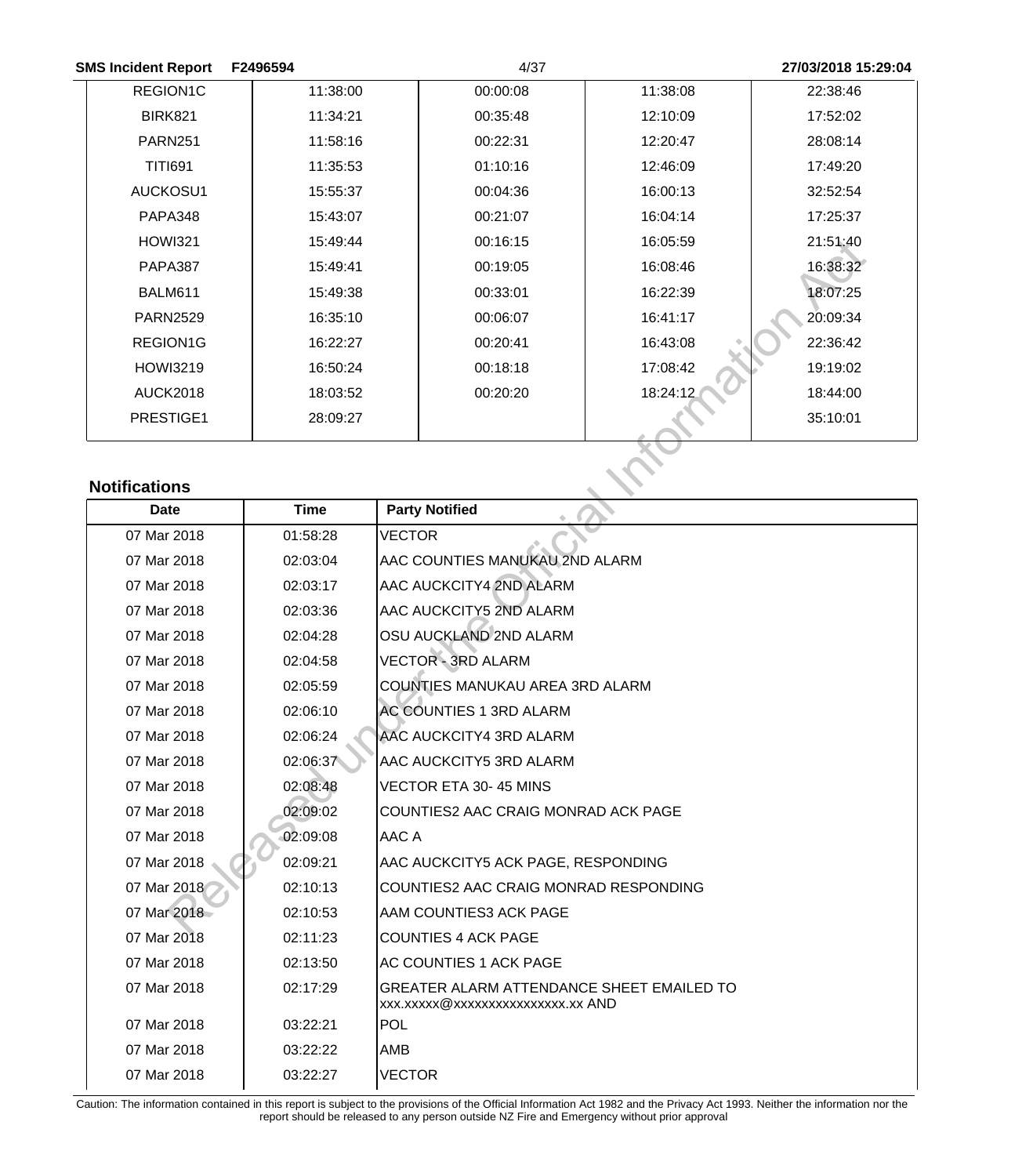| <b>SMS Incident Report</b> | F2496594 | 5/37                                                                                 | 27/03/2018 15:29:04 |
|----------------------------|----------|--------------------------------------------------------------------------------------|---------------------|
| 07 Mar 2018                | 03:24:47 | NATIONAL COMMANDERS GROUP 4TH ALARM                                                  |                     |
| 07 Mar 2018                | 03:26:08 | OT REGION 1 AUCK AREA 4TH AND ABOVE PAGED 4TH ALARM                                  |                     |
| 07 Mar 2018                | 03:26:27 | <b>REGION 1 REGIONAL MANAGEMENT 4TH ALARM</b>                                        |                     |
| 07 Mar 2018                | 03:26:57 | CIVIAL DEFENCE MOB NUMBER - NOT IN SERVICE                                           |                     |
| 07 Mar 2018                | 03:27:30 | DUTY COMCEN MANAGER NATIONAL ON CALL ( CENTRAL COMCEN<br>MANAGER) PAGED 4TH          |                     |
| 07 Mar 2018                | 03:28:22 | AAC COUNTIES 4 ACK PAGE, RESPONDING                                                  |                     |
| 07 Mar 2018                | 03:28:25 | <b>REGION 1B DAVE WOON ACK PAGE</b>                                                  |                     |
| 07 Mar 2018                | 03:31:22 | DIR BRENDAN NALLY ACK PAGE FOR NAT CMDRS GRP                                         |                     |
| 07 Mar 2018                | 03:31:40 | GREATER ALARM ATTENDANCE SHEET FOR 4TH ALAM EMAILED TO                               |                     |
| 07 Mar 2018                | 03:32:09 | OPS MGR CENTRALCOM ACK PAGE                                                          |                     |
| 07 Mar 2018                | 03:32:22 | <b>NORTHCOM CM ACK PAGE</b>                                                          |                     |
| 07 Mar 2018                | 03:33:05 | <b>WAITEMATA1 ACK 4TH ALARM PAGE</b>                                                 |                     |
| 07 Mar 2018                | 03:35:21 | AC AUCKCITY1 ACK PAGE                                                                |                     |
| 07 Mar 2018                | 03:41:30 | 0800 CIVIL DEFENCE - GOES TO ACC - WHO HAVE THE SAME NUMBER AS PER<br><b>SOPS</b>    |                     |
| 07 Mar 2018                | 03:44:16 | CIVIL DEFENCE - PAGED MANUALLY TO RING FIRECOMMS                                     |                     |
| 07 Mar 2018                | 03:46:14 | FOR CIVIL DEFENCE                                                                    |                     |
| 07 Mar 2018                | 03:51:12 | JOTC - NO FURTHER ROAD CLOSURES ARE IN PLACE ON THE SOUTH<br><b>WESTERN MOTORWAY</b> |                     |
| 07 Mar 2018                | 04:03:06 | <b>WATERCARE</b>                                                                     |                     |
| 07 Mar 2018                | 04:07:20 | WATERCARE - OIN HOLD                                                                 |                     |
| 07 Mar 2018                | 04:10:35 | WATERCARE - THE PRESSURE CANNOT BE BOOSTED - ITS IMPOSSIBLE                          |                     |
| 07 Mar 2018                | 04:49:43 | JTOC RE ROAD CLOSURE                                                                 |                     |
| 07 Mar 2018                | 04:56:21 | PRESTIGE 1 TO RESPOND WITH FUL TRAILOR                                               |                     |
| 07 Mar 2018                | 05:03:14 | POLLUTION HOTLINE ADVISED                                                            |                     |
| 07 Mar 2018                | 05:05:06 | PRESTIGE ADVISE HES JUST GOT TO THE YARD - DOUBLE CHECKING HOW<br><b>MUCH DEISEL</b> |                     |
| 07 Mar 2018                | 05:07:34 | <b>MIDDLEMORE HOSPITAL</b>                                                           |                     |
| 07 Mar 2018                | 05:28:53 | TRAIN CONTROL INQUIRING ABOUT FIRE - LOCATION ADVISED AND LOTS OF<br><b>SMOKE IN</b> |                     |
| 07 Mar 2018                | 05:37:12 | AIAL                                                                                 |                     |
| 07 Mar 2018                | 05:37:29 | <b>HPO</b>                                                                           |                     |
| 07 Mar 2018                | 05:40:35 | JTOC 1 CREW ON SITE - 1 ENROUTE                                                      |                     |
| 07 Mar 2018                | 05:41:14 | JTOC - DIVERSION ARE IN PLACE                                                        |                     |
| 07 Mar 2018                | 06:00:54 | <b>HEALTH PROTECTION OFFICER ACK PAGE</b>                                            |                     |
| 07 Mar 2018                | 06:29:45 | KERRY GREGORY PHONED IN - FIREGROUND REQ COMMS ASSISTANCE -<br><b>CAN ON CALL</b>    |                     |
| 07 Mar 2018                | 06:30:43 | NATIONAL MEDIA SUPPORT PAGED TO CALL NORTHCOM                                        |                     |
| 07 Mar 2018                | 06:36:53 | CIVIL DEFENCE AUCKLAND COUNCIL PAGED TO CALL FIRECOMM                                |                     |
| 07 Mar 2018                | 06:43:32 | AUCKLAND CIVIL DEFENCE GIVEN AC PURCELLS DETAILS                                     |                     |
| 07 Mar 2018                | 07:36:58 | FY STATION TO LET THEM KNOW                                                          |                     |
| 07 Mar 2018                | 07:39:06 | PAPATOETOE FIRE ADV RE RTN OF 851                                                    |                     |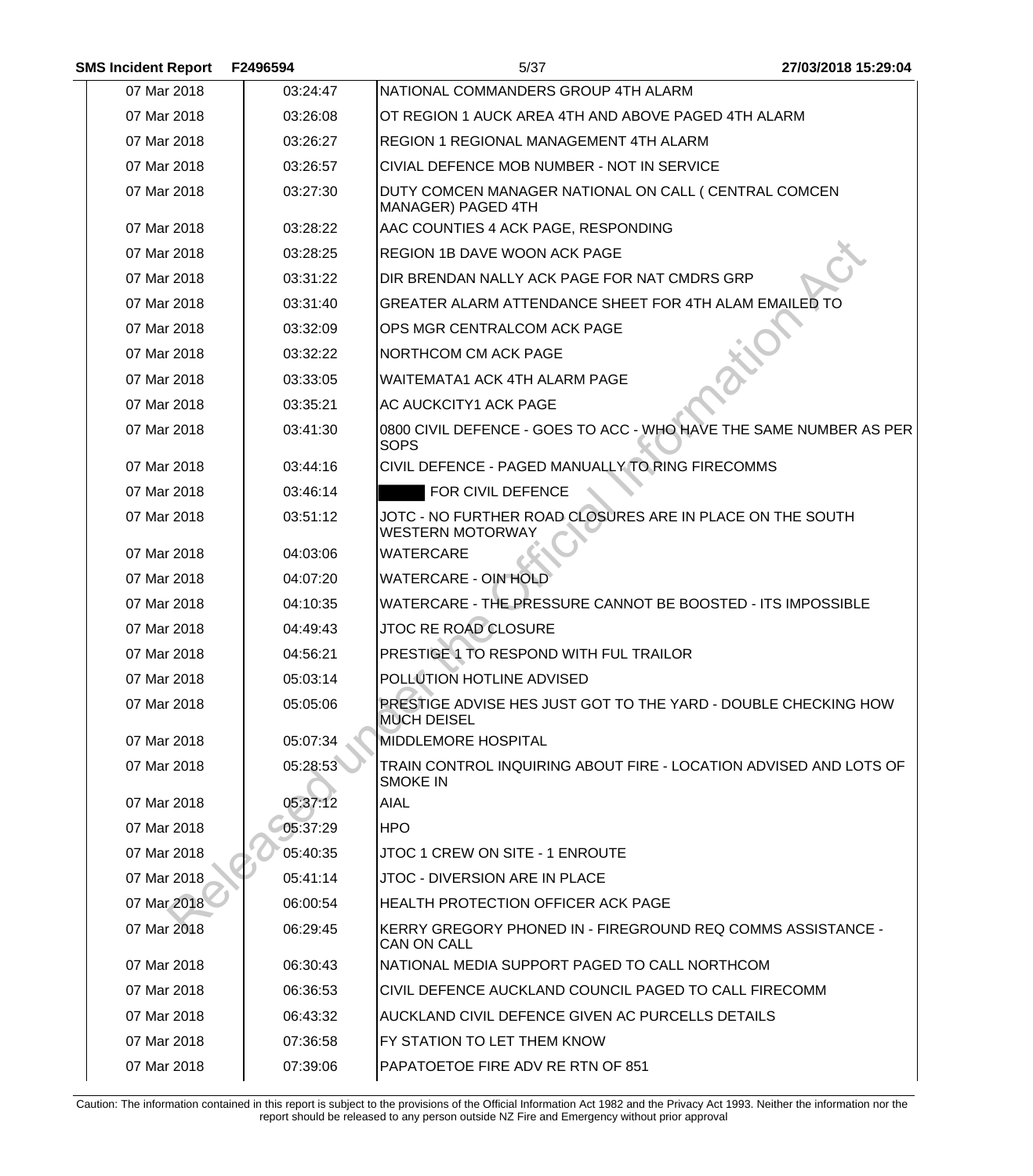| <b>SMS Incident Report</b> | F2496594 | 6/37                                                                                   | 27/03/2018 15:29:04        |
|----------------------------|----------|----------------------------------------------------------------------------------------|----------------------------|
| 07 Mar 2018                | 08:00:10 | DAVE WOOD/AVONDALE RANG IN THEY HAVE A MAN THERE & CAN TAKE<br><b>CREW DOWN TO THE</b> |                            |
| 07 Mar 2018                | 08:48:12 | FROM BAYS WILL TAKE 832 TO ALBANY SO CREW CAN HAVE A TRUCK                             |                            |
| 07 Mar 2018                | 08:51:54 | <b>PUBLIC HEALTH</b><br><b>FOX</b>                                                     | ) PUT THROUGH TO OIC BARRY |
| 07 Mar 2018                | 09:42:08 | <b>WORKSAFE</b>                                                                        |                            |
| 07 Mar 2018                | 09:45:35 | <b>WORKSAFE REFERENCE NO</b>                                                           |                            |
| 07 Mar 2018                | 09:51:06 | AUCKLAND CITY FIRE STN ADV - WILL PH AN EXEC TO SEE IF HE CAN<br><b>GET THEM</b>       |                            |
| 07 Mar 2018                | 09:52:40 | AUCKLAND COUNCIL POLLUTION RE HSNO OFFICER                                             |                            |
| 07 Mar 2018                | 09:59:26 | DAVE CAROLL ADV THEY RE ON THE WAY IN 2018 WITH RADIOS AND AND<br><b>BATTERIES</b>     |                            |
| 07 Mar 2018                | 10:09:48 | <b>WORKSAFE RANG IN - PH</b><br><b>CU</b>                                              | -- UNABLE TO GET HOLD OF   |
| 07 Mar 2018                | 10:19:07 | PUT THRU TO GEOFF PURCELL<br><b>WORKSAFE</b>                                           |                            |
| 07 Mar 2018                | 10:30:54 | COUNCIL - CHASING UP ON HAZNO OFFICER AS WE HAVE HAD NO<br><b>RESPONSE</b>             |                            |
| 07 Mar 2018                | 10:54:46 | <b>EMAIL SENT 1043 HOURS WITH LIST OF APPLIANCES IN ATTENDANCE</b>                     |                            |
| 07 Mar 2018                | 11:30:33 | CURRENT WEATHER REPORT FROM MET SERVICE - NORTHEASTERLY<br><b>WINDFLOW AROUND 10</b>   |                            |
| 07 Mar 2018                | 11:55:54 | EMAIL LIST SENT OF APPLIANCES AND VEHICLES IN ATTENDANCE @<br><b>1150HRS</b>           |                            |
| 07 Mar 2018                | 12:05:44 | ADVISES NO CREW AT BEACHLANDS                                                          |                            |
| 07 Mar 2018                | 12:19:03 | AUCK207 PUT THROUGH TO OTAR3318                                                        |                            |
| 07 Mar 2018                | 13:31:42 | DEVO811 REDIRECTION TO ONEHUNGA                                                        |                            |
| 07 Mar 2018                | 14:38:29 | JTOC TRANSFERED THROUGH TO SIMS COMMAND                                                |                            |
| 07 Mar 2018                | 15:13:17 | <b>EMAIL LIST SENT TO OTAR3318</b>                                                     |                            |
| 07 Mar 2018                | 16:54:09 | STHE241 - THEY ARE WAITING FOR AN OVERTIMER AND WILL RESPOND ASAP<br>TO BE             |                            |
| 07 Mar 2018                | 16:58:33 | PAPA387 ADVISED AND WILL HEAD TO THE FIRE GROUND FOR 1800                              |                            |
| 07 Mar 2018                | 16:59:04 | <b>BALM611</b>                                                                         |                            |
| 07 Mar 2018                | 16:59:32 | BALM611 ADVISED - WILL RESPOND WHEN THEIR OVERTIMER (OFFICER)<br><b>ARRIVES FROM</b>   |                            |
| 07 Mar 2018                | 17:03:57 | HOWI321 WILL RESPOND AS SOON AS THEIR 2 X OVERTIMERS ARRIVE                            |                            |
| 07 Mar 2018                | 17:26:55 | OSU AUCKLAND PAGED RE. CANTEEN UNIT                                                    |                            |
| 07 Mar 2018                | 17:27:50 | OSU AUCKLAND PAGED TO CANCLE                                                           |                            |
| 07 Mar 2018                | 17:50:23 | 611 ARE STILL @ STN - WAITING ON NIGHT SHIFT OFFICER TO COME IN SO<br><b>DAY SHIFT</b> |                            |
| 07 Mar 2018                | 18:06:36 | <b>ELLE FIRE - MSG PASSED</b>                                                          |                            |
| 07 Mar 2018                | 18:07:51 | ELLE WILL HEAD DOWN 1815 2 OT ALREADY AT FIRE GROUND WILL HEAD<br><b>DOWN WITH</b>     |                            |
| 07 Mar 2018                | 18:20:37 | FM ANDREW POLLUTION HOTLINE - RECEIVED COMPLAINTS FROM<br><b>MOTORIST STUCK IN</b>     |                            |
| 07 Mar 2018                | 18:25:17 | OTAHUHU FIRE STATION CALLED IN AS THEY ARE RECIEVING CALLS FROM<br><b>KINGS</b>        |                            |
| 07 Mar 2018                | 18:29:08 | REGION1A KERRY GREGORY CALLED IN TO ASK US TO CONTACT AAC<br><b>COUNTIES3 MIKE</b>     |                            |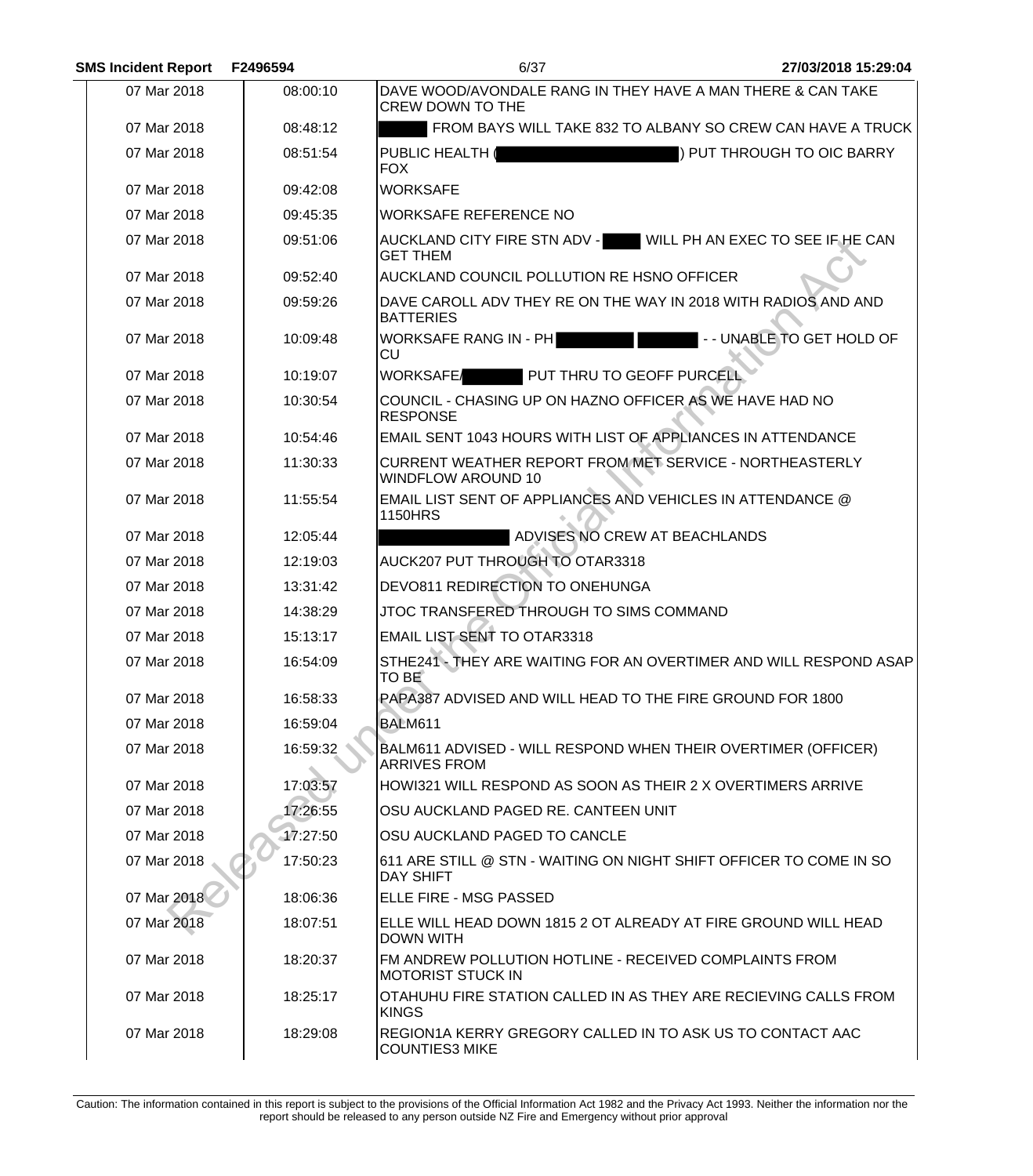| <b>SMS Incident Report</b> | F2496594 | 7/37                                                                                          | 27/03/2018 15:29:04    |
|----------------------------|----------|-----------------------------------------------------------------------------------------------|------------------------|
| 07 Mar 2018                | 18:41:14 | BEAC437 IS FULLY MANNED READY TO STAND BY AT ANY STATION<br>REQUIRED.                         |                        |
| 07 Mar 2018                | 18:46:12 | HOWI3219 MANNED AND READY TO GO IF REQUIRED                                                   |                        |
| 07 Mar 2018                | 18:51:31 | OTAR3118 REQST ON DUTY PUBLIC HEALTH OFFICER TO CONTACT THEM                                  |                        |
| 07 Mar 2018                | 18:53:39 | AUCKLAND REGION PUBLIC HEALTH SERVICE<br><b>THEY</b>                                          | - DETAILS PASSED,      |
| 07 Mar 2018                | 19:03:59 | GREATER ALARM ATTENDANCE UPDATE EMAILED TO ICU OTARA (SIMS<br>COMMAND) AT 1900                |                        |
| 07 Mar 2018                | 19:04:26 | PUBLIC HEALTH OFFICER                                                                         |                        |
| 07 Mar 2018                | 19:19:21 | TITI692 CREW GOING OFF STATION ON TO PAGER TURNOUT                                            |                        |
| 07 Mar 2018                | 19:27:39 | SO BRIDGER - AUCK2018 IS K0 WITH NO CREW - AWAITING CREW TO RETURN<br><b>FROM FIRE</b>        |                        |
| 07 Mar 2018                | 19:32:04 | AUCKLAND CITY SSO (DEVOE) WILL GET A CREW TOGETHER AND RESPOND<br>IN AUCK2018                 |                        |
| 07 Mar 2018                | 20:15:01 | <b>ONEHUNGA FIRE - SSO RUSBRIDGE</b><br><b>ARE SITTING</b>                                    | ADVSS NIGHT SHIFT CREW |
| 07 Mar 2018                | 20:20:09 | SIMS COMMAND - OTAR331 RE ONEHUNGA FIRE REQUEST. THEY ADVS THEY<br><b>WILL GET</b>            |                        |
| 07 Mar 2018                | 20:20:35 | ONEHUNGA FIRE ADVSD RE COMMAND UNIT ADVSING COMMGR1                                           |                        |
| 07 Mar 2018                | 21:38:57 | FROM REGION 1G: MTWE237 TO BE RELEASED SHORTLY; @2230 TEAT661 TO<br><b>FIREGROUND</b>         |                        |
| 07 Mar 2018                | 21:45:14 | 2018/3318 CREW CHANGE NOW @ 0100                                                              |                        |
| 07 Mar 2018                | 21:58:22 | @ 2300; OTAR331 SWAPPING WITH PAPA347                                                         |                        |
| 07 Mar 2018                | 23:19:04 | FRM REGION 1G; @ 0100 MTRO621 <-> ONEH221 / REMU211 <-> STHE241                               |                        |
| 07 Mar 2018                | 23:29:34 | <b>WATERCARE</b>                                                                              |                        |
| 07 Mar 2018                | 23:47:30 | AAC COUNTIES 3 ETA 0015                                                                       |                        |
| 08 Mar 2018                | 00:41:11 | SO MANDERSON - ELLE274 IS ON SCENE - CREWED BY TE ATATU                                       |                        |
| 08 Mar 2018                | 00:43:47 | ELLERSLIE FIRE ARE IN TEAT661 - AVAIL FROM ELLERSLIE                                          |                        |
| 08 Mar 2018                | 04:40:17 | ELLERSLIE'S CREW WILL RETURN TO THE FIREGROUND WITH TEAT661,<br><b>HOWEVER THEY</b>           |                        |
| 08 Mar 2018                | 06:11:47 | PRESTIGE PHONED IN - DETAILS PASSED - HE IS HEADING THEIR NOW                                 |                        |
| 08 Mar 2018                | 09:07:25 | ELLERSLIE FIRE, WE ARE FINSHING RECOMMISION AND FIXING THINGS. WILL<br>BE                     |                        |
| 08 Mar 2018                | 09:32:05 | 221                                                                                           |                        |
| 08 Mar 2018                | 09:32:05 | <b>PAPATOETOE FIRE</b>                                                                        |                        |
| 08 Mar 2018                | 09:32:05 | MANGERE FIRE                                                                                  |                        |
| 08 Mar 2018                | 09:32:05 | <b>AVONDALE FIRE</b>                                                                          |                        |
| 08 Mar 2018                | 09:32:05 | <b>MANGERE FIRE VIA STAFF LINE</b>                                                            |                        |
| 08 Mar 2018                | 09:32:05 | IMT ROSKILL FIRE                                                                              |                        |
| 08 Mar 2018                | 09:32:05 | SIMS COMMAND FOR CLARIFICATION                                                                |                        |
| 08 Mar 2018                | 09:32:05 | $\,$ MT ROSKILL - THEY WILL TAKE 351 TO MANGERE FIRE @0800 FOR THE DAY $\,$<br><b>CREW TO</b> |                        |
| 08 Mar 2018                | 09:32:05 | <b>AVONDALE FIRE - NO ANSWER</b>                                                              |                        |
| 08 Mar 2018                | 09:32:05 | FIRE GOING TO MAKE ENQUIRES TO GET A VAN TO TRANSPORT AND<br><b>WILL CALL</b>                 |                        |
| 08 Mar 2018                | 09:32:05 | AVONDALE FIRE - ( ) HAVE A MAN APPLIANCE THEY MAY BE ABLE TO<br><b>USE</b>                    |                        |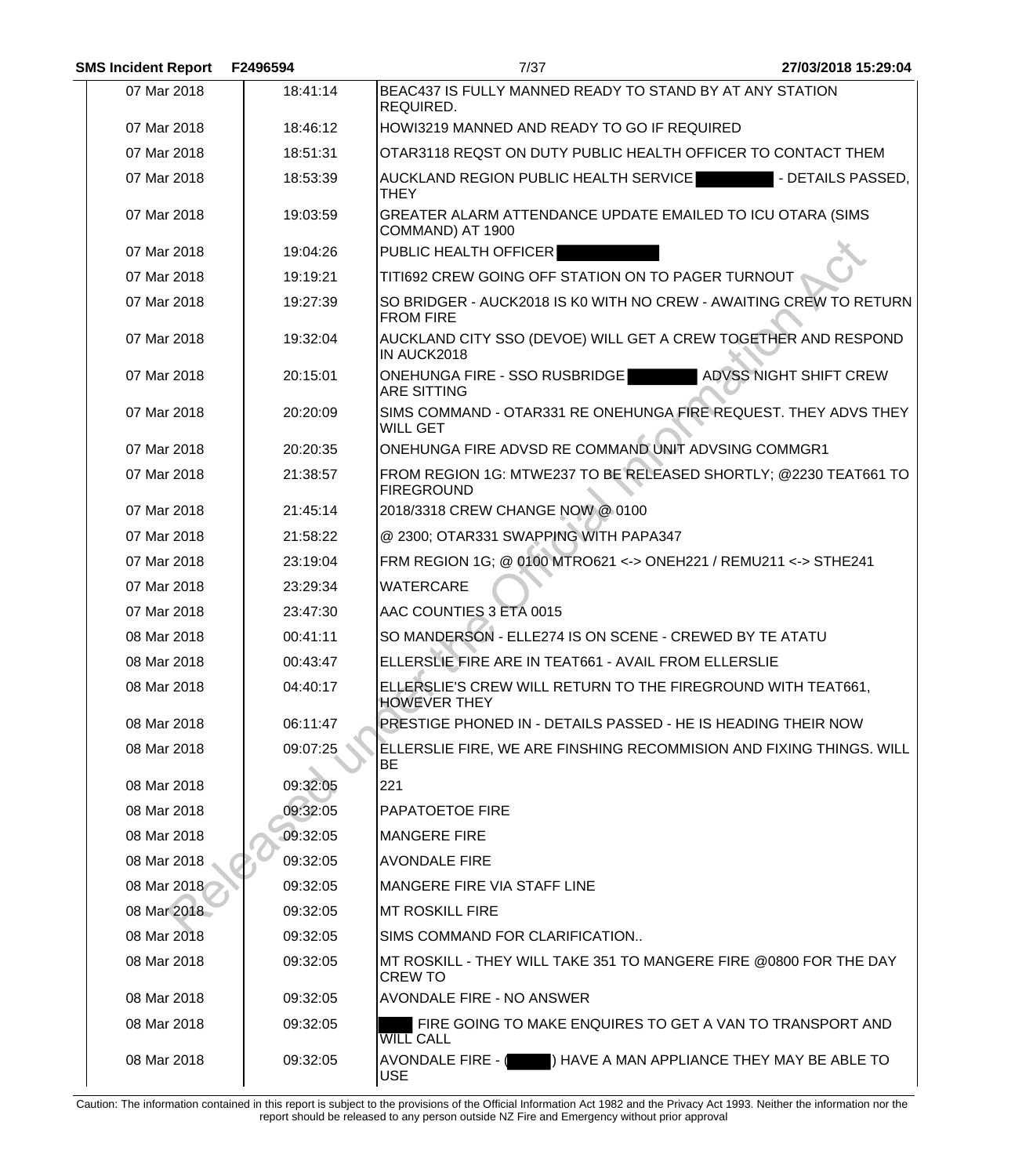| <b>SMS Incident Report</b> | F2496594 | 8/37                                                                            | 27/03/2018 15:29:04 |
|----------------------------|----------|---------------------------------------------------------------------------------|---------------------|
| 08 Mar 2018                | 09:32:05 | ELLE ADVISE THEY ARE NOT REQUIRED AT INCIDENT NOW @ 0659                        |                     |
| 08 Mar 2018                | 09:32:05 | ONEHUNGA ADV NO LONGER REQD                                                     |                     |
| 08 Mar 2018                | 10:29:51 | ELLERSLIE FIRE                                                                  |                     |
| 08 Mar 2018                | 10:41:50 | ELLERSLIE FIRE                                                                  |                     |
| 08 Mar 2018                | 10:42:37 | WORKSHOP TRANSFERED TO OTAR3318                                                 |                     |
| 08 Mar 2018                | 10:44:28 | TEAT661 VIA PHONE - NO RESPONSE                                                 |                     |
| 08 Mar 2018                | 15:38:49 | D AS                                                                            |                     |
| 08 Mar 2018                | 15:44:55 | IOTAHUHU FIRE                                                                   |                     |
| 08 Mar 2018                | 15:46:07 | RE PICKING UP HOSES - HE IS FINISHED FOR<br>IPETER MURPHYI<br><b>TODAY BUT</b>  |                     |
| 08 Mar 2018                | 15:46:56 | OTAHUHU FIRE WANT MANGERE TO RESPOND AS THEY HAVENT BEEN<br>THERE TODAY -       |                     |
| 08 Mar 2018                | 15:53:26 | PETER MURPHY - HE WILL PHONE IF HE CAN'T FIND THEM - ADVISE HIM WE<br>WOULD LET |                     |
| 08 Mar 2018                | 16:58:24 | LEFT MESSAGE FOR PETER MURPHY RE LOCATION OF HOSES                              |                     |

# **Message Log**

| 08 Mar 2018        | 15:38:49                    | D AS                                                                                   |
|--------------------|-----------------------------|----------------------------------------------------------------------------------------|
| 08 Mar 2018        | 15:44:55                    | <b>OTAHUHU FIRE</b>                                                                    |
| 08 Mar 2018        | 15:46:07                    | RE PICKING UP HOSES - HE IS FINISHED FOR<br>PETER MURPHY<br><b>TODAY BUT</b>           |
| 08 Mar 2018        | 15:46:56                    | OTAHUHU FIRE WANT MANGERE TO RESPOND AS THEY HAVENT BEEN<br>THERE TODAY -              |
| 08 Mar 2018        | 15:53:26                    | PETER MURPHY - HE WILL PHONE IF HE CAN'T FIND THEM - ADVISE HIM WE<br><b>WOULD LET</b> |
| 08 Mar 2018        | 16:58:24                    | LEFT MESSAGE FOR PETER MURPHY RE LOCATION OF HOSES                                     |
|                    |                             |                                                                                        |
| <b>Message Log</b> |                             |                                                                                        |
| <b>Time</b>        | <b>Message</b>              |                                                                                        |
| 01:56:19           | INC INFO: BUILDING FIRE     |                                                                                        |
| 01:56:20           |                             | ** LOI search completed at 07/03/18 01:56:20                                           |
| 01:56:25           |                             | ** Recommended unit OTAH311 for requirement PUMP (>1.5 km)                             |
| 01:56:25           |                             | ** Recommended unit MANG351 for requirement PUMP (>3.4 km)                             |
| 01:56:59           |                             | UNKNOWN WHAT IS ON FIRE CALLED BY SECURITY GUARD'                                      |
| 01:57:01           |                             | Duplicate Event:Location = JAMES FLETCHER DR, FAVONA, AUCKLAND, Type = STRU -          |
| 01:57:01           | INC INFO: BUILDING FIRE     |                                                                                        |
| 01:57:01           |                             | STRUCTURE FIRE, Call Source = 111Inc InfoBUILDING FIRE                                 |
| 01:57:01           | End of Duplicate Event data |                                                                                        |
| 01:57:47           |                             | Duplicate Event:Location = JAMES FLETCHER DR, FAVONA, AUCKLAND, Type = STRU -          |
| 01:57:47           |                             | INC INFO: BUILDING ON FIRE                                                             |
| 01:57:47           |                             | STRUCTURE FIRE, Caller Ph Number =<br>Call Source = 111Inc InfoBUILDING                |
| 01:57:47           |                             | ON FIRE, Event Source = Fire 111                                                       |
| 01:57:48           | End of Duplicate Event data |                                                                                        |
| 01:58:15           |                             | Unit MANG351 [K1 : PROCEEDING TO INCIDENT]                                             |
| 01:58:18           |                             | Unit OTAH311   K1 : PROCEEDING TO INCIDENT]                                            |
| 01:58:51           |                             | Unit OTAH311 [COMCEN COM : MESSAGE] MULTIPLE CALLS + HYDRANT INFO PASSED               |
| 02:01:28           |                             | Unit OTAH311 [KC : UNIT CALLING]                                                       |
| 02:01:46           |                             | Unit OTAH311 [SITREP: ] K99 - TX 2ND ALARM                                             |
| 02:01:53           |                             | INC INFO: BUILDING FIRE - TX 2ND ALARM                                                 |
| 02:01:58           | ** Alarm level updated to 2 |                                                                                        |
| 02:01:58           |                             | ** Recommended unit ELLE274 for requirement AERIAL (>5.8 km)                           |
| 02:01:58           |                             | ** Recommended unit OTAR3318 for requirement COMU (>5.6 km)                            |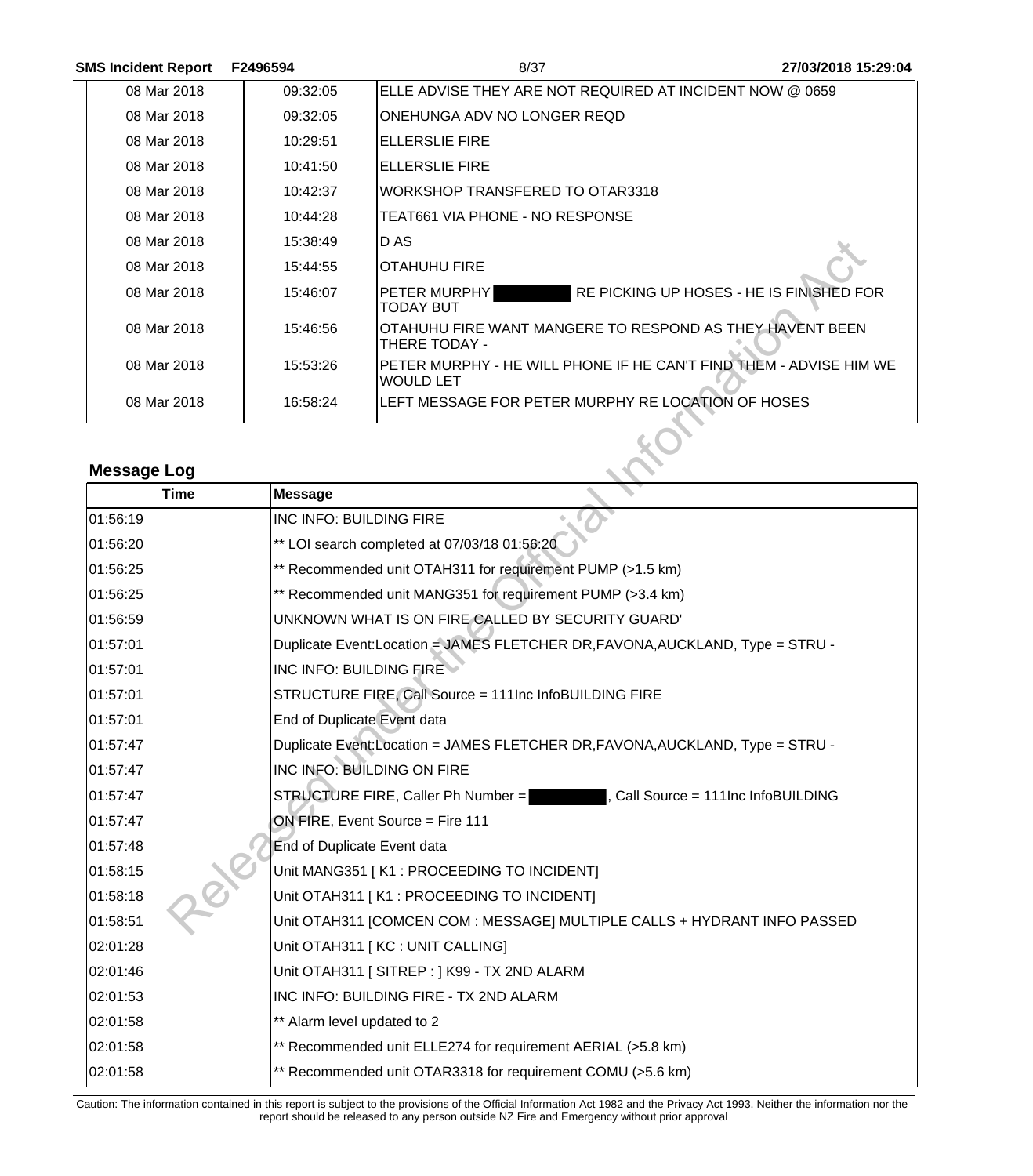| <b>SMS Incident Report</b> | F2496594  | 9/37                                                                              | 27/03/2018 15:29:04 |
|----------------------------|-----------|-----------------------------------------------------------------------------------|---------------------|
| 02:01:58                   |           | ** Recommended unit PAPA347 for requirement PUMP (>5.7 km)                        |                     |
| 02:01:58                   |           | ** Recommended unit PAPA344 for requirement PUMP (>5.8 km)                        |                     |
| 02:02:09                   |           | INC INFO: BUILDING FIRE                                                           |                     |
| 02:02:09                   |           | Duplicate Event: Location = JAMES FLETCHER DR, FAVONA, AUCKLAND, Type = STRU -    |                     |
| 02:02:09                   |           | STRUCTURE FIRE, Caller Ph Number =<br>, Call Source = 111Inc                      |                     |
| 02:02:09                   |           | InfoBUILDING FIRE, Event Source = Fire 111                                        |                     |
| 02:02:09                   |           | End of Duplicate Event data                                                       |                     |
| 02:02:13                   |           | Duplicate Event:Location = 263 JAMES FLETCHER DR, FAVONA, AUCKLAND: @SIMS PACIFIC |                     |
| 02:02:13                   | INC INFO: |                                                                                   |                     |
| 02:02:13                   |           | METALS MANUKAU, Type = STRU - STRUCTURE FIRE, Caller Name = RAILWAYS CORP,        |                     |
| 02:02:13                   |           | , Caller Address = 538021 SALEYARDS ROAD, OTAHUHU,<br>Caller Ph Number =          |                     |
| 02:02:13                   |           | AUCKLAND CITY, Call Source = 111, Event Source = Fire 111                         |                     |
| 02:02:13                   |           | End of Duplicate Event data                                                       |                     |
| 02:02:48                   |           | Duplicate Event:Location = JAMES FLETCHER DR, FAVONA, AUCKLAND, Type = STRU -     |                     |
| 02:02:48                   |           | INC INFO: BUILDING FIRE                                                           |                     |
| 02:02:48                   |           | Call Source = 111Inc<br>STRUCTURE FIRE, Caller Ph Number =                        |                     |
| 02:02:48                   |           | InfoBUILDING FIRE, Event Source = Fire 111                                        |                     |
| 02:02:48                   |           | End of Duplicate Event data                                                       |                     |
| 02:03:13                   |           | AMBO EVENT 0042-1-2018/03/07-FIR LINKED AT 07/03/2018 02:03:13                    |                     |
| 02:03:16                   |           | Unit OTAH311   K99 : PROPERTY FIRE WELL INV]                                      |                     |
| 02:03:21                   |           | FIR2AMB FYI 2ND ALARM BUILDING FIRE                                               |                     |
| 02:03:27                   |           | FIR2POL FYI 2ND ALARM BUILDING FIRE                                               |                     |
| 02:03:49                   |           | Unit MANG351 [K2 : IN ATTENDANCE AT INCIDENT]                                     |                     |
| 02:04:08                   |           | Unit MANG351 [K2 : IN ATTENDANCE AT INCIDENT]                                     |                     |
| 02:04:13                   |           | FIR2AMB: AFFIRM                                                                   |                     |
| 02:04:15                   |           | Unit OTAH311 [KC: UNIT CALLING]                                                   |                     |
| 02:04:27                   |           | Unit ELLE274 [ K1 : PROCEEDING TO INCIDENT]                                       |                     |
| 02:04:30                   |           | Unit PAPA347 [K1 : PROCEEDING TO INCIDENT]                                        |                     |
| 02:04:34                   |           | Unit OTAH311   SITREP : 13RD ALARM                                                |                     |
| 02:04:44                   |           | INC INFO: BUILDING FIRE - TX 3RD ALARM                                            |                     |
| 02:04:51                   |           | ** Alarm level updated to 3                                                       |                     |
| 02:04:51                   |           | ** Recommended unit AUCK205 for requirement AERIAL (>12.0 km)                     |                     |
| 02:04:51                   |           | ** Recommended unit PARN255 for requirement AERIAL (>11.7 km)                     |                     |
| 02:04:51                   |           | ** Recommended unit AVON6015 for requirement BAT (>12.6 km)                       |                     |
| 02:04:51                   |           | ** Recommended unit AUCKOSU4 for requirement CANT (>1.6 km)                       |                     |
| 02:04:51                   |           | ** Recommended unit OTAR331 for requirement PUMP (>6.0 km)                        |                     |
| 02:04:51                   |           | ** Recommended unit ONEH221 for requirement PUMP (>5.5 km)                        |                     |
| 02:04:51                   |           | ** Recommended unit MTRO621 for requirement PUMP (>8.8 km)                        |                     |
| 02:04:55                   |           | Unit OTAR3318 [K1 : PROCEEDING TO INCIDENT]                                       |                     |
| 02:05:04                   |           | FIR2POL - FIRE GONE THIRD ALARM YOUR RESPONSE REQ                                 |                     |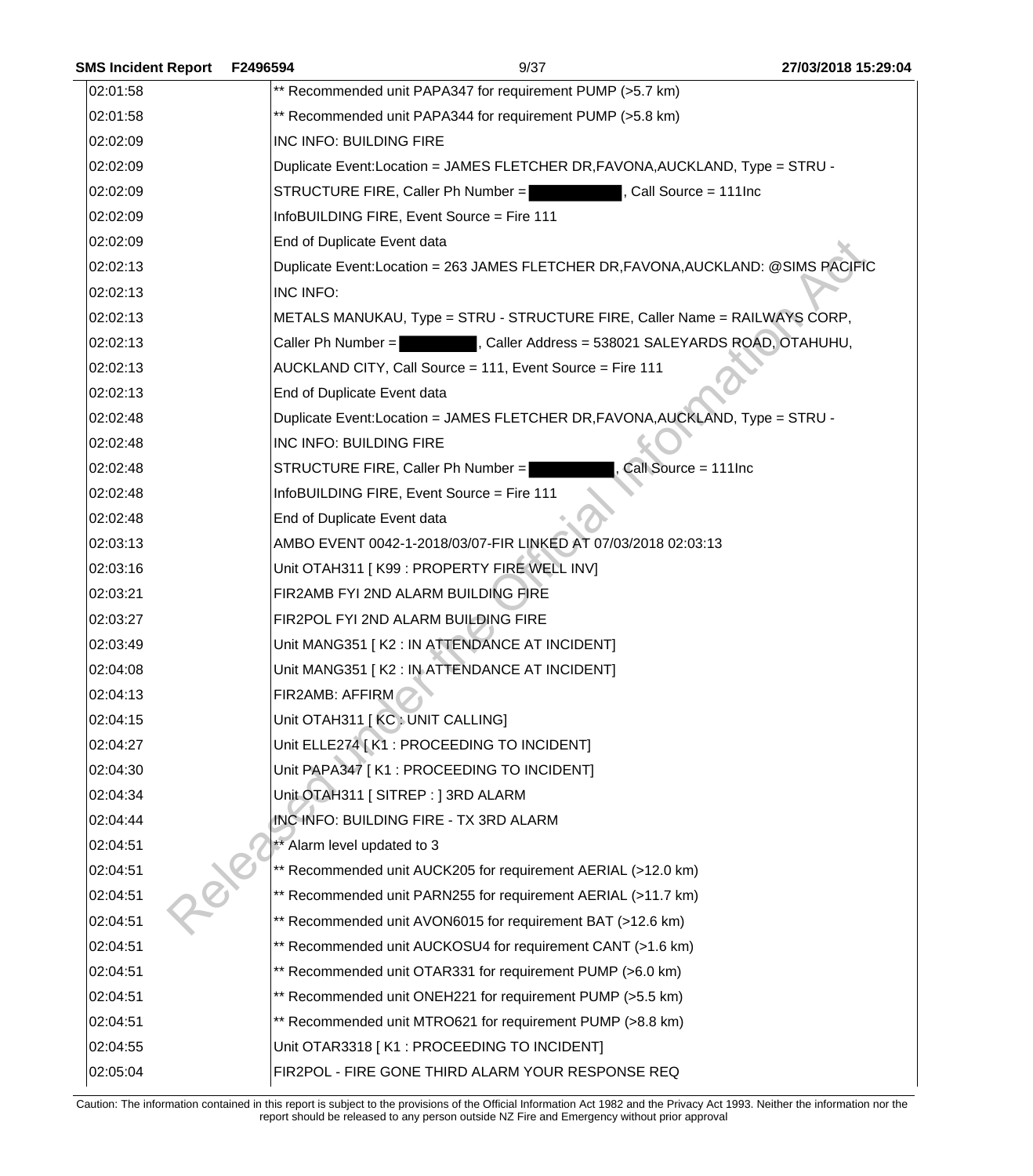| <b>SMS Incident Report</b> | F2496594                  | 10/37                                                                            | 27/03/2018 15:29:04               |
|----------------------------|---------------------------|----------------------------------------------------------------------------------|-----------------------------------|
| 02:05:05                   |                           | Unit PAPA344 [K1 : PROCEEDING TO INCIDENT]                                       |                                   |
| 02:05:17                   |                           | FIR2AMB FIRE GONE THIRD ALARM YOUR RESPONSE REQ NOW                              |                                   |
| 02:06:14                   |                           | Duplicate Event: Location = JAMES FLETCHER DR, FAVONA, AUCKLAND, Type = STRU -   |                                   |
| 02:06:14                   | INC INFO: BUILDING FIRE   |                                                                                  |                                   |
| 02:06:14                   |                           | STRUCTURE FIRE, Caller Ph Number =                                               | Call Source = 111Inc InfoBUILDING |
| 02:06:14                   |                           | FIRE, Event Source = Fire 111                                                    |                                   |
| 02:06:14                   |                           | End of Duplicate Event data                                                      |                                   |
| 02:06:55                   |                           | Duplicate Event:Location = JAMES FLETCHER DR, FAVONA, AUCKLAND, Type = STRU      |                                   |
| 02:06:55                   |                           | INC INFO: BUILDING FIRE                                                          |                                   |
| 02:06:55                   |                           | Call Source = 111Inc<br>STRUCTURE FIRE, Caller Ph Number =                       |                                   |
| 02:06:55                   |                           | InfoBUILDING FIRE, Event Source = Fire 111                                       |                                   |
| 02:06:55                   |                           | End of Duplicate Event data                                                      |                                   |
| 02:07:08                   |                           | Unit OTAR331 [K1 : PROCEEDING TO INCIDENT]                                       |                                   |
| 02:07:15                   |                           | Unit OTAR331 [K1 : PROCEEDING TO INCIDENT]                                       |                                   |
| 02:07:17                   |                           | Unit AUCKOSU3 [K1 : PROCEEDING TO INCIDENT]                                      |                                   |
| 02:07:30                   |                           | Unit MTRO621 [K1 : PROCEEDING TO INCIDENT]                                       |                                   |
| 02:07:52                   |                           | Unit ONEH221 [K1 : PROCEEDING TO INCIDENT]                                       |                                   |
| 02:07:58                   |                           | Unit AUCKOSU3 [K1 : PROCEEDING TO INCIDENT]                                      |                                   |
| 02:08:04                   |                           | NOIT AMB VIA PHONE THEIR ATTEND REQUIRED - 3RD ALARM                             |                                   |
| 02:08:11                   |                           | Unit AVON607 [K1 : PROCEEDING TO INCIDENT]                                       |                                   |
| 02:08:15                   |                           | Unit PARN255 [K1 : PROCEEDING TO INCIDENT]                                       |                                   |
| 02:08:19                   |                           | Unit AVON6015 [K1 : PROCEEDING TO INCIDENT]                                      |                                   |
| 02:08:20                   |                           | Unit OTAH311 [KC : UNIT CALLING]                                                 |                                   |
| 02:08:23                   |                           | Unit AUCK205 [K1 : PROCEEDING TO INCIDENT]                                       |                                   |
| 02:08:32                   |                           | INC INFO: BUILDING FIRE                                                          |                                   |
| 02:08:32                   |                           | Duplicate Event:Location = JAMES FLETCHER DR, FAVONA, AUCKLAND, Type = STRU -    |                                   |
| 02:08:32                   |                           | STRUCTURE FIRE, Caller Ph Number = , Call Source = 111Inc                        |                                   |
| 02:08:32                   |                           | InfoBUILDING FIRE, Event Source = Fire 111                                       |                                   |
| 02:08:32                   |                           | End of Duplicate Event data                                                      |                                   |
| 02:08:59                   |                           | Unit OTAH311   SITREP : 11 LARGE PILE OF RECYCLING DEBRIRE ON FIRE - BRIGADE     |                                   |
| 02:08:59                   |                           | <b>ATTEMPTING TO GAIN ACCESS</b>                                                 |                                   |
| 02:09:34                   |                           | INC INFO: BUILDING FIRE                                                          |                                   |
| 02:09:34                   |                           | Duplicate Event: Location = JAMES FLETCHER DR, FAVONA, AUCKLAND, Type = STRU -   |                                   |
| 02:09:34                   |                           | STRUCTURE FIRE, Caller Name = NEW ZEALAND RAILWAYS CORPORATION, Caller Ph Number |                                   |
| 02:09:34                   |                           | , Caller Address = TELECOM CELLULAR 027, BLENHEIM, MARLBOROUGH                   |                                   |
| 02:09:34                   |                           | DISTRICT, Call Source = 111Inc InfoBUILDING FIRE, Event Source = Fire 111        |                                   |
| 02:09:34                   |                           | End of Duplicate Event data                                                      |                                   |
| 02:09:48                   |                           | COVERING UNIT MANU301 DISPATCHED TO STATION                                      |                                   |
| 02:09:48                   | <b>TERMINAL: D0710063</b> |                                                                                  |                                   |
| 02:10:27                   |                           | COVERING UNIT REMU211 DISPATCHED TO STATION ELLERSLIE                            |                                   |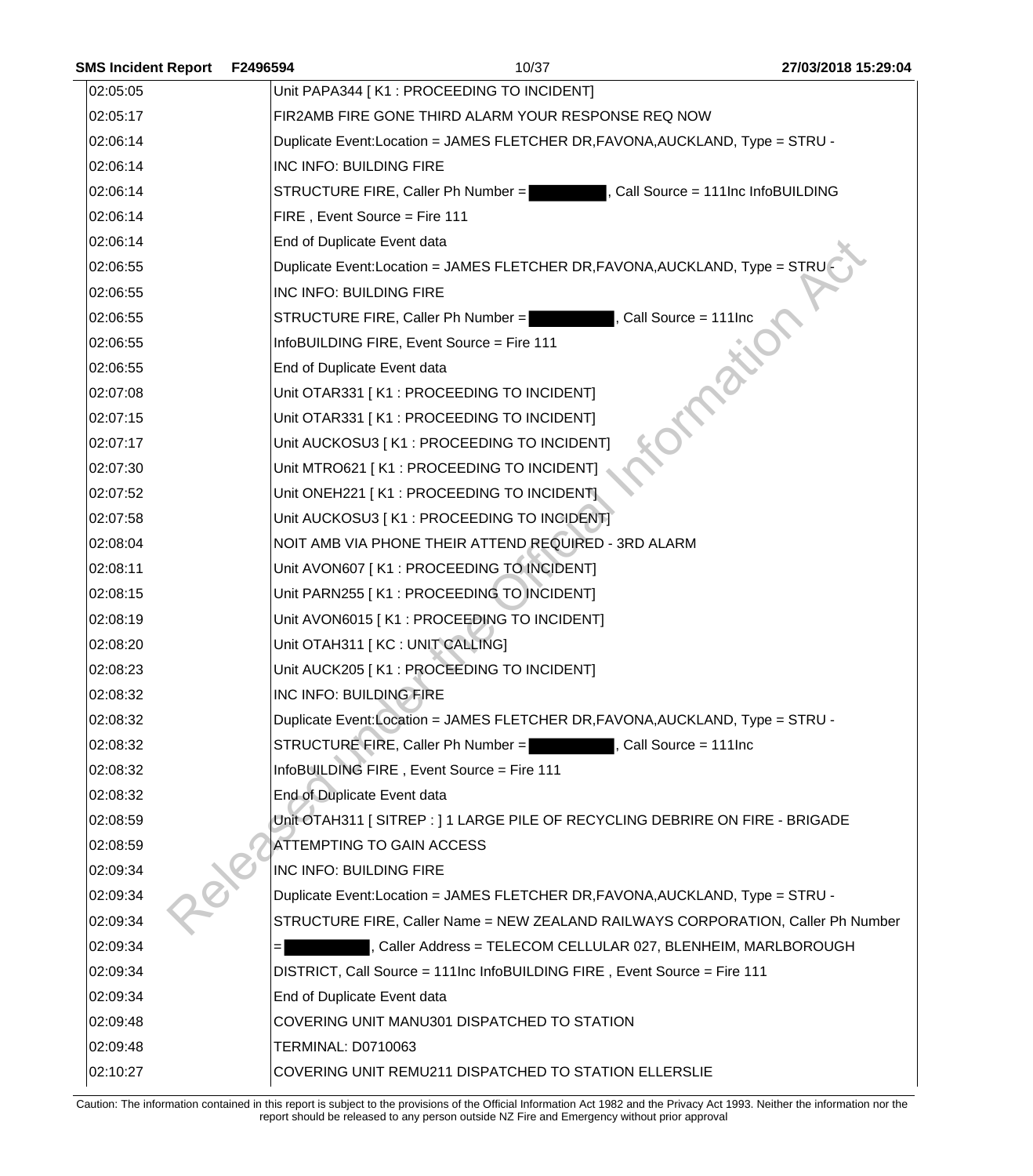| 02:10:27 | D0710063                                                                      |
|----------|-------------------------------------------------------------------------------|
| 02:11:04 | COVERING UNIT GLEN641 DISPATCHED TO STATION AVONDALE                          |
| 02:11:04 | D0710063                                                                      |
| 02:11:32 | Unit PAPA347 [K2 : IN ATTENDANCE AT INCIDENT]                                 |
| 02:11:47 | Duplicate Event:Location = JAMES FLETCHER DR, FAVONA, AUCKLAND, Type = STRU - |
| 02:11:47 | INC INFO: BUILDING FIRE                                                       |
| 02:11:47 | STRUCTURE FIRE, Caller Ph Number =<br>Call Source = 111Inc                    |
| 02:11:47 | InfoBUILDING FIRE, Event Source = Fire 111                                    |
| 02:11:47 | End of Duplicate Event data                                                   |
| 02:11:48 | Unit MTRO621 [KC : UNIT CALLING]                                              |
| 02:12:26 | Unit MTRO621 [SITREP : ] DELAYED DUE TO NOTIFIED CLOSUE OF MOTORWAY           |
| 02:12:36 | Unit PAPA344 [K2 : IN ATTENDANCE AT INCIDENT]                                 |
| 02:12:39 | Unit AVON607 [SITREP : ] ALSO DELEYD DUE TO CLOSURE                           |
| 02:12:54 | Unit ELLE274 [ K2 : IN ATTENDANCE AT INCIDENT]                                |
| 02:13:20 | Unit OTAR3318 [K2 : IN ATTENDANCE AT INCIDENT]                                |
| 02:13:29 | Unit AUCKOSU6   K1 : PROCEEDING TO INCIDENT]                                  |
| 02:14:18 | Unit COUNTIES2   K1 : PROCEEDING TO INCIDENT]                                 |
| 02:14:26 | Unit AUCKCITY4 [K1 : PROCEEDING TO INCIDENT]                                  |
| 02:14:27 | COVERING UNIT MTWE237 DISPATCHED TO STATION OTAHUHU                           |
| 02:14:27 | D0710063                                                                      |
| 02:14:30 | Unit OTAR331 [K2 : IN ATTENDANCE AT INCIDENT]                                 |
| 02:14:53 | Unit OTAR331 [K2 : IN ATTENDANCE AT INCIDENT]                                 |
| 02:15:08 | COVERING UNIT STHE241 DISPATCHED TO STATION MT                                |
| 02:15:08 | TERMINAL: D0710063                                                            |
| 02:16:17 | Unit PAPA347 [KC : UNIT CALLING]                                              |
| 02:16:30 | Unit AUCKCITY5 [K1: PROCEEDING TO INCIDENT]                                   |
| 02:16:39 | Unit ONEH221 [ K2 : IN ATTENDANCE AT INCIDENT]                                |
| 02:16:52 | Unit PAPA347 [K45 : COMMAND RESPONSIBILITY CHANGED TO - NAME] SSO OPAI        |
| 02:17:29 | xxx.xxxxx@xxxxx.xxx                                                           |
| 02:19:35 | Unit FICOUNT1 [K1 : PROCEEDING TO INCIDENT]                                   |
| 02:19:48 | FIR2POL - NEG, YOU ARE REQUIRED TO ATTEND AS PER 3RD ALARM                    |
| 02:21:41 | Unit MTRO621 [K2 : IN ATTENDANCE AT INCIDENT]                                 |
| 02:22:03 | Unit AUCK205 [K2 : IN ATTENDANCE AT INCIDENT]                                 |
| 02:22:12 | INC INFO: BUILDING FIRE                                                       |
| 02:22:12 | Duplicate Event:Location = JAMES FLETCHER DR, FAVONA, AUCKLAND, Type = STRU - |
| 02:22:12 | , Call Source = 111Inc<br>STRUCTURE FIRE, Caller Ph Number =                  |
| 02:22:12 | InfoBUILDING FIRE, Event Source = Fire 111                                    |
| 02:22:12 | End of Duplicate Event data                                                   |
| 02:25:52 | Unit PARN255 [K2 : IN ATTENDANCE AT INCIDENT]                                 |
| 02:29:38 | Unit AVON607 [K2 : IN ATTENDANCE AT INCIDENT]                                 |

**SMS Incident Report F2496594** 11/37 **27/03/2018 15:29:04**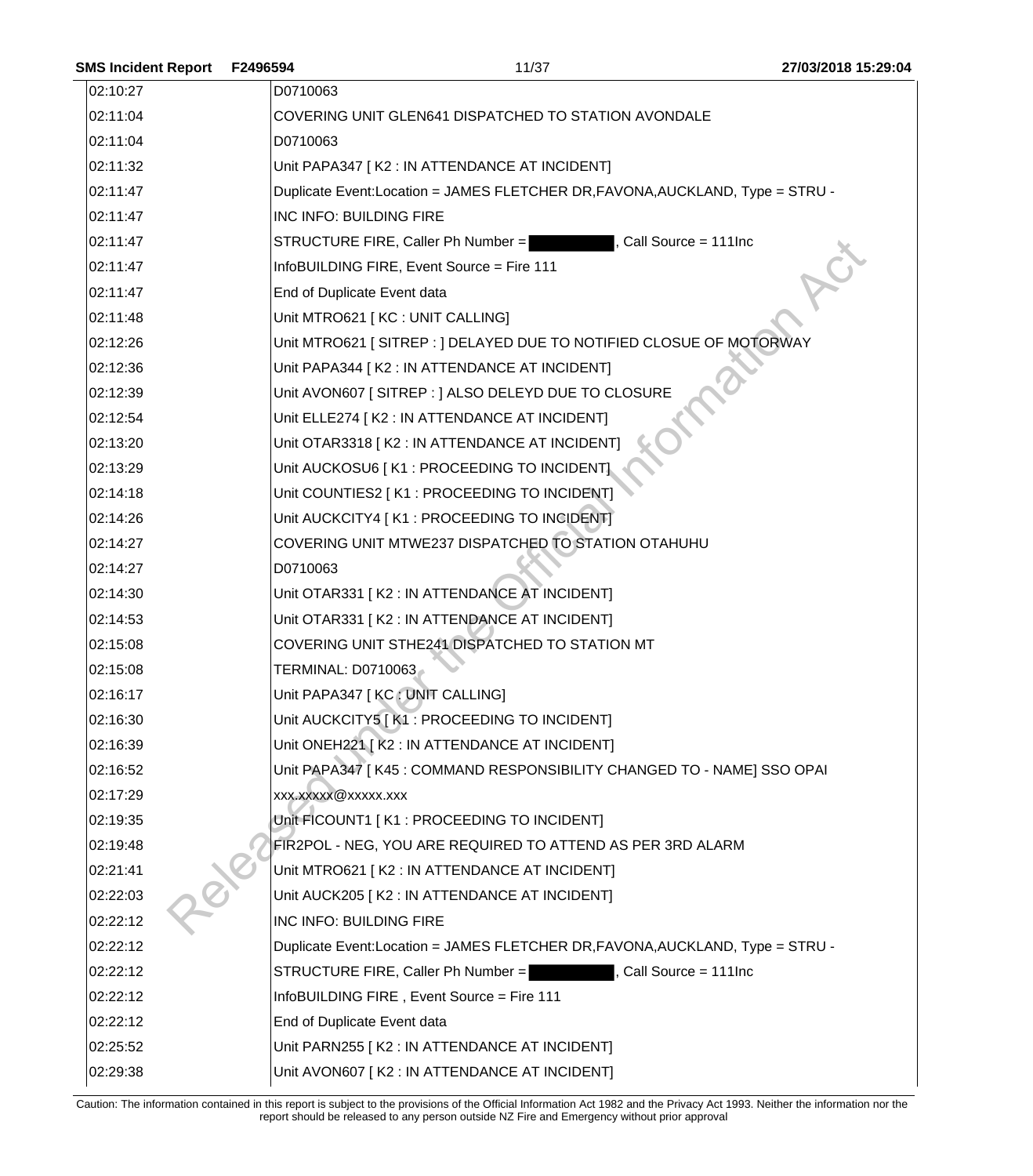| <b>SMS Incident Report</b> | F2496594            | 12/37                                                                             | 27/03/2018 15:29:04 |
|----------------------------|---------------------|-----------------------------------------------------------------------------------|---------------------|
| 02:30:23                   |                     | Unit AUCKOSU6   K2 : IN ATTENDANCE AT INCIDENT]                                   |                     |
| 02:30:32                   |                     | Unit FICOUNT1   K2 : IN ATTENDANCE AT INCIDENT]                                   |                     |
| 02:31:02                   |                     | Unit AUCKCITY4   K2 : IN ATTENDANCE AT INCIDENT]                                  |                     |
| 02:31:15                   |                     | Unit COUNTIES2 [ K2 : IN ATTENDANCE AT INCIDENT]                                  |                     |
| 02:31:56                   |                     | Unit AUCKOSU3   K2 : IN ATTENDANCE AT INCIDENT]                                   |                     |
| 02:33:05                   |                     | INC INFO: FIRE IN VICINITY                                                        |                     |
| 02:33:05                   |                     | Duplicate Event: Location = JAMES FLETCHER DR, FAVONA, AUCKLAND, Type = MIN -     |                     |
| 02:33:05                   |                     | MINOR, Caller Name = CODA GP LIMITED, Caller Ph Number =                          | Caller              |
| 02:33:05                   |                     | Address = TELECOM CELLULAR 027, FITZROY, NEW PLYMOUTH DISTRICT, Call Source =     |                     |
| 02:33:05                   |                     | 111Inc InfoFIRE IN VICINITY, Event Source = Fire 111                              |                     |
| 02:33:05                   |                     | End of Duplicate Event data                                                       |                     |
| 02:34:23                   |                     | Unit AVON6015 [K2 : IN ATTENDANCE AT INCIDENT]                                    |                     |
| 02:35:09                   |                     | Unit OTAH311   KC : UNIT CALLING]                                                 |                     |
| 02:35:33                   |                     | Unit OTAH311   SITREP : ] HOSE LAYER REQUIRED                                     |                     |
| 02:36:04                   |                     | Unit AUCKOSU4 [K1 : PROCEEDING TO INCIDENT]                                       |                     |
| 02:37:25                   |                     | Unit MTWE237 [K1 : PROCEEDING TO INCIDENT]                                        |                     |
| 02:38:47                   |                     | Unit AUCKOSU4   K1 : PROCEEDING TO INCIDENT]                                      |                     |
| 02:42:03                   |                     | Unit OTAR3318 [KC : UNIT CALLING]                                                 |                     |
| 02:42:23                   |                     | Unit OTAR3318 [K44: COMMAND OR CONTROL POINT ESTABLISHED - OIC AND LOCATION]      |                     |
| 02:42:23                   | <b>SIMS COMMAND</b> |                                                                                   |                     |
| 02:42:35                   |                     | Unit OTAR3318 [K45 : COMMAND RESPONSIBILITY CHANGED TO - NAME] SSO OPAI           |                     |
| 02:43:03                   |                     | Unit OTAR3318 [KC : UNIT CALLING]                                                 |                     |
| 02:43:53                   |                     | Unit OTAR3318 [SITREP : ] LARGE FIRE INVOLVING MOTOR VEHICLE RECYCLING AREA -     |                     |
| 02:43:53                   |                     | APPROX 20X20M - MULTIPLE LPD AND AERIAL APPLAINCE IN USE                          |                     |
| 02:44:02                   |                     | Unit AUCKCITY5   SITREP : ] COPY                                                  |                     |
| 02:44:07                   |                     | Unit AUCKCITY5 [K2: IN ATTENDANCE AT INCIDENT]                                    |                     |
| 02:44:58                   |                     | Unit OTAH3112 [K1: PROCEEDING TO INCIDENT]                                        |                     |
| 02:46:03                   |                     | Unit MTWE237 [K2 : IN ATTENDANCE AT INCIDENT]                                     |                     |
| 02:46:26                   |                     | Unit OTAH3112 [K2 : IN ATTENDANCE AT INCIDENT]                                    |                     |
| 02:49:19                   |                     | Unit OTAR3318   KC : UNIT CALLING]                                                |                     |
| 02:49:38                   |                     | Unit OTAR3318 [K45 : COMMAND RESPONSIBILITY CHANGED TO - NAME] AAC MONRAD         |                     |
| 02:58:39                   |                     | Unit OTAR3318 [ KC : UNIT CALLING]                                                |                     |
| 02:59:53                   |                     | Unit FICOUNT1 [K4 : ON RT INSIDE NORMAL TURNOUT AREA]                             |                     |
| 03:00:10                   |                     | Unit OTAR3318 [SITREP : ] COMMAND STRUCTURE: OIC FRE AAC MONRAD - OPERATIONS      |                     |
| 03:00:10                   | SSO                 | SSO OPAI - WATER SUPPLY SSO WEBSTER - SAFETY OFFICER SO KNIGHT - SECTOR ONE       |                     |
| 03:00:10                   |                     | LANE - SECTOR 3 SSO RUSSBRIDGE                                                    |                     |
| 03:04:44                   |                     | INC INFO: BUILDING FIRE                                                           |                     |
| 03:04:44                   |                     | Duplicate Event:Location = 263 JAMES FLETCHER DR, FAVONA, AUCKLAND: @SIMS PACIFIC |                     |
| 03:04:44                   |                     | METALS MANUKAU, Type = STRU - STRUCTURE FIRE, Caller Name = VODAFONE NEW ZEALAND  |                     |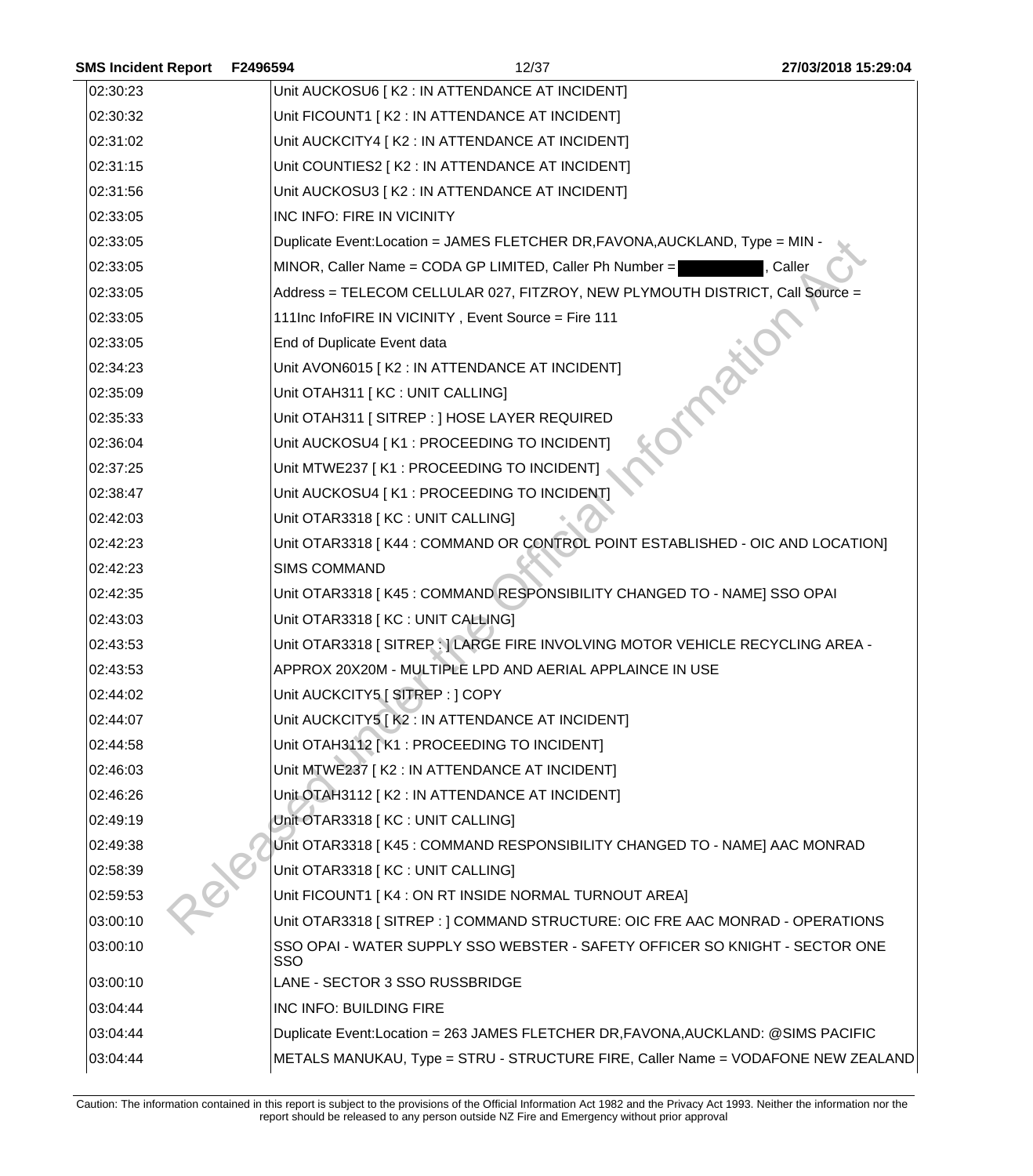| <b>SMS Incident Report</b> | F2496594                                    | 13/37                                                                             | 27/03/2018 15:29:04                                                              |
|----------------------------|---------------------------------------------|-----------------------------------------------------------------------------------|----------------------------------------------------------------------------------|
| 03:04:44                   | $LTD$ , Caller Ph Number =                  |                                                                                   | Caller Address = 79 LNP FICT,, Call Source =                                     |
| 03:04:44                   |                                             | 111Inc InfoBUILDING FIRE, Event Source = Fire 111                                 |                                                                                  |
| 03:04:44                   | End of Duplicate Event data                 |                                                                                   |                                                                                  |
| 03:05:44                   |                                             | Duplicate Event:Location = 263 JAMES FLETCHER DR, FAVONA, AUCKLAND: @SIMS PACIFIC |                                                                                  |
| 03:05:44                   |                                             | METALS MANUKAU, Type = STRU - STRUCTURE FIRE, Caller Ph Number =                  |                                                                                  |
| 03:05:44                   |                                             | Call Source = 111Inc InfoBUILDING FIRE, Event Source = Fire 111                   |                                                                                  |
| 03:05:45                   | INC INFO: BUILDING FIRE                     |                                                                                   |                                                                                  |
| 03:05:45                   | End of Duplicate Event data                 |                                                                                   |                                                                                  |
| 03:13:36                   |                                             | Duplicate Event:Location = 263 JAMES FLETCHER DR, FAVONA, AUCKLAND: @SIMS PACIFIC |                                                                                  |
| 03:13:36                   | INC INFO: FIRE IN VICINITY                  |                                                                                   |                                                                                  |
| 03:13:36                   |                                             | METALS MANUKAU, Type = STRU - STRUCTURE FIRE, Caller Ph Number =                  |                                                                                  |
| 03:13:36                   |                                             | Call Source = 111Inc InfoFIRE IN VICINITY, Event Source = Fire 111                |                                                                                  |
| 03:13:36                   | End of Duplicate Event data                 |                                                                                   |                                                                                  |
| 03:19:48                   | Unit OTAR3318 [ KP : PRIORITY MESSAGE]      |                                                                                   |                                                                                  |
| 03:20:33                   |                                             | Unit OTAR3318 [ KP : PRIORITY MESSAGE] TX 4TH ALARM ASSEMBLY POINT BEACH ROAD     |                                                                                  |
| 03:20:33                   | AND JAMES FLETCHER DR                       |                                                                                   |                                                                                  |
| 03:20:45                   | INC INFO: BUILDING FIRE - TX 4TH ALARM      |                                                                                   |                                                                                  |
| 03:21:06                   | ** Alarm level updated to 4                 |                                                                                   |                                                                                  |
| 03:21:06                   |                                             | ** Recommended unit REMU211 for requirement PUMP (>5.8 km)                        |                                                                                  |
| 03:21:06                   | ** No recommendation for requirement AERIAL |                                                                                   |                                                                                  |
| 03:22:09                   |                                             | FIR2POL/AMB: 4TH ALARM NOW TRANSMITTED                                            |                                                                                  |
| 03:23:01                   |                                             | Unit STHE241 [K1 : PROCEEDING TO INCIDENT]                                        |                                                                                  |
| 03:23:08                   |                                             | Unit REMU211   K1 : PROCEEDING TO INCIDENT]                                       |                                                                                  |
| 03:23:24                   | Unit OTAR3318 [KC : UNIT CALLING]           |                                                                                   |                                                                                  |
| 03:23:30                   |                                             | INC INFO: RECYCLING PILE FIRE - TX 4TH ALARM                                      |                                                                                  |
| 03:23:35                   |                                             | Unit MANU301   K1 : PROCEEDING TO INCIDENT]                                       |                                                                                  |
| 03:24:52                   |                                             | Unit OTAR3318 [SITREP : ] PILE OF SHREDDED MOTOR VEHCILES - APPROX 50X20M         |                                                                                  |
| 03:24:52                   |                                             | ORIGINAL SIZE OF FIRE IS APPROX 500 SQUARE METERS. 2 AERIALS IN USE.              |                                                                                  |
| 03:24:52                   |                                             | ESTABLISHING GROUND MONITORS. ESTABLISH FURTHER WATER SUPPLIES.                   |                                                                                  |
| 03:25:42                   |                                             | Unit MANU301 [COMCEN COM : MESSAGE] SAP PASSED                                    |                                                                                  |
| 03:25:42                   |                                             | Unit REMU211 [COMCEN COM : MESSAGE] SAP PASSED                                    |                                                                                  |
| 03:25:42                   |                                             | Unit STHE241 [COMCEN COM: MESSAGE] SAP PASSED                                     |                                                                                  |
| 03:25:50                   | Unit OTAR3318 [KC : UNIT CALLING]           |                                                                                   |                                                                                  |
| 03:26:33                   |                                             |                                                                                   | Unit OTAR3318 [COMCEN COM : MESSAGE] 4TH ALARM PDA REQUESTS 1 AERIAL - NILL FREE |
| 03:26:33                   | <b>IN AUCKLAND</b>                          |                                                                                   |                                                                                  |
| 03:26:46                   |                                             | Unit OTAR3318 [ SITREP : ] NO FURTHER AERIALS ARE REQUIRED                        |                                                                                  |
| 03:27:50                   |                                             | Unit AUCKOSU4 [ K2 : IN ATTENDANCE AT INCIDENT]                                   |                                                                                  |
| 03:27:59                   |                                             | Unit AUCKOSU4 [ K2 : IN ATTENDANCE AT INCIDENT]                                   |                                                                                  |
| 03:28:17                   | Unit OTAR3318 [KC : UNIT CALLING]           |                                                                                   |                                                                                  |
| 03:28:38                   |                                             | Unit AUCKOSU4 [K2 : IN ATTENDANCE AT INCIDENT] VIA SIMS COMMAND                   |                                                                                  |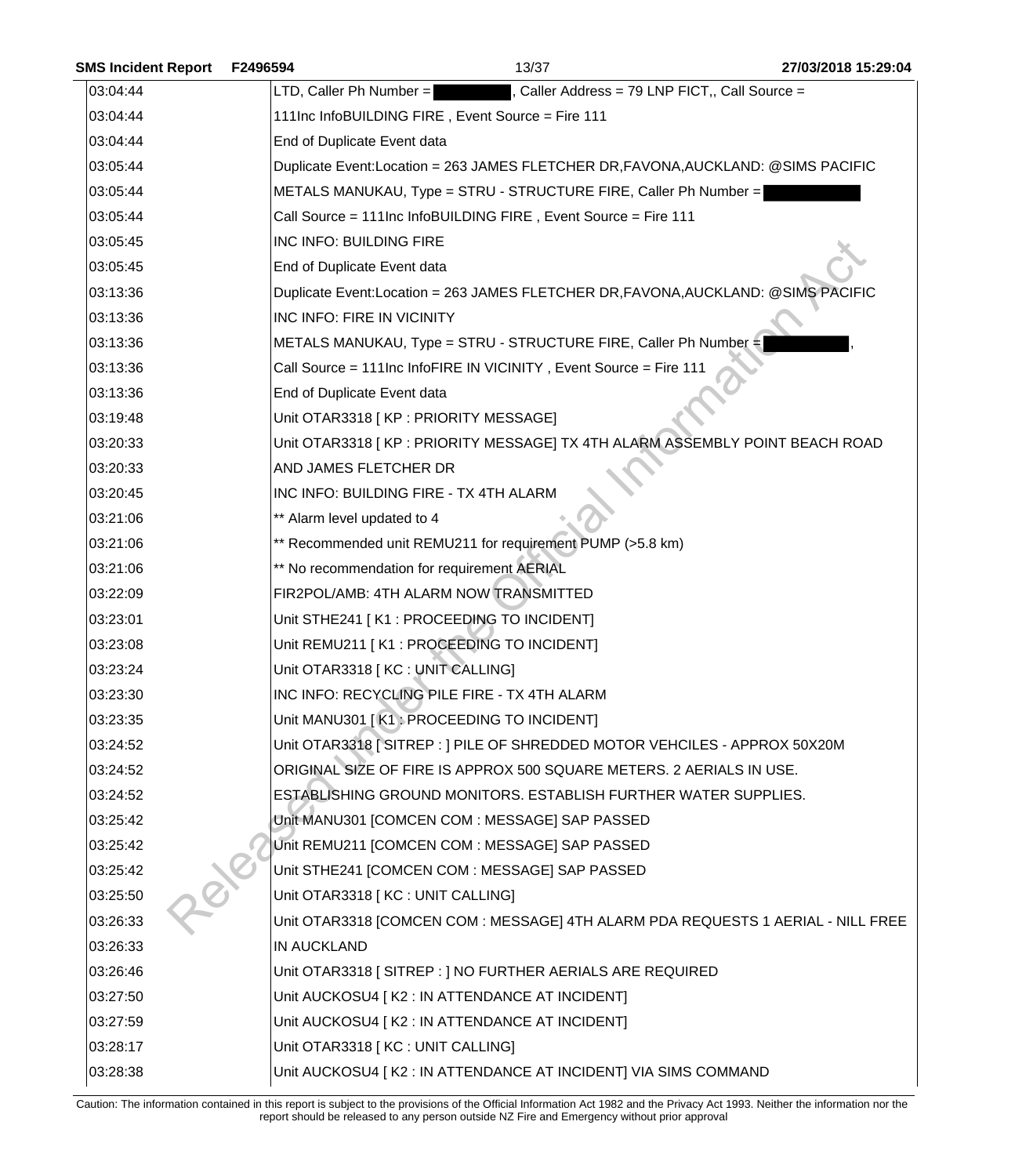| <b>SMS Incident Report</b> | F2496594                  | 14/37                                                                             | 27/03/2018 15:29:04 |
|----------------------------|---------------------------|-----------------------------------------------------------------------------------|---------------------|
| 03:30:58                   |                           | Unit COUNTIES3 [ K1 : PROCEEDING TO INCIDENT]                                     |                     |
| 03:31:28                   |                           | Unit COUNTIES4   K1 : PROCEEDING TO INCIDENT]                                     |                     |
| 03:31:38                   |                           | Unit MANU301 [K2 : IN ATTENDANCE AT INCIDENT]                                     |                     |
| 03:31:40                   |                           | xxx.xxxxx@xxxxxxxxxxxxxxx.xx AND xxx.xxxxx@xxxxx.xxx                              |                     |
| 03:32:05                   |                           | Unit REMU211 [K2 : IN ATTENDANCE AT INCIDENT]                                     |                     |
| 03:34:03                   |                           | Unit STHE241 [K2 : IN ATTENDANCE AT INCIDENT]                                     |                     |
| 03:35:35                   |                           | Unit COUNTIES1 [K1 : PROCEEDING TO INCIDENT]                                      |                     |
| 03:35:59                   |                           | COVERING UNIT HOWI321 DISPATCHED TO STATION                                       |                     |
| 03:35:59                   | <b>TERMINAL: D0710063</b> |                                                                                   |                     |
| 03:38:02                   |                           | Unit COUNTIES3 [ K2 : IN ATTENDANCE AT INCIDENT]                                  |                     |
| 03:40:04                   |                           | COVERING UNIT GREY261 DISPATCHED TO STATION ELLERSLIE AT                          |                     |
| 03:40:04                   | D0710063                  |                                                                                   |                     |
| 03:47:09                   |                           | Unit COUNTIES4 [ K2 : IN ATTENDANCE AT INCIDENT]                                  |                     |
| 03:47:24                   |                           | COVERING UNIT PARN251 DISPATCHED TO STATION MT                                    |                     |
| 03:47:24                   | <b>TERMINAL: D0710063</b> |                                                                                   |                     |
| 03:47:42                   | <b>CD DUTY MANAGER</b>    |                                                                                   |                     |
| 03:48:10                   |                           | COVERING UNIT BIRK821 DISPATCHED TO STATION PARNELL AT                            |                     |
| 03:48:10                   | D0710063                  |                                                                                   |                     |
| 03:58:53                   |                           | Unit COUNTIES1 [K2 : IN ATTENDANCE AT INCIDENT]                                   |                     |
| 04:01:41                   |                           | Unit OTAR3318 [KC : UNIT CALLING]                                                 |                     |
| 04:02:19                   |                           | Unit OTAR3318 [SITREP : ] CONTACT WATERCARE AND ASK TO BOOST WATER MAINS TO       |                     |
| 04:02:19                   | <b>MAXIUM FLOW</b>        |                                                                                   |                     |
| 04:09:06                   | INC INFO: FIRE SEEN       |                                                                                   |                     |
| 04:09:06                   |                           | Duplicate Event:Location = 263 JAMES FLETCHER DR, FAVONA, AUCKLAND: @SIMS PACIFIC |                     |
| 04:09:06                   |                           | METALS MANUKAU, Type = STRU - STRUCTURE FIRE, Caller Ph Number =                  |                     |
| 04:09:06                   |                           | Call Source = 111Inc InfoFIRE SEEN, Event Source = Fire 111                       |                     |
| 04:09:06                   |                           | End of Duplicate Event data                                                       |                     |
| 04:13:11                   |                           | Unit OTAR3318 [COMCEN COM : MESSAGE] DETAILS RE WATERCARE PASSED                  |                     |
| 04:18:33                   |                           | Unit OTAR3318 [ KC : UNIT CALLING]                                                |                     |
| 04:19:08                   |                           | Unit OTAR3318 [SITREP : ] ON CALL MECHANIC RESPOND TO THIS INCIDENT AS THE        |                     |
| 04:19:08                   |                           | BREAKS ON 3112 WILL NOT RELEASE                                                   |                     |
| 04:19:47                   |                           | ** Cross Referenced to Event # F2496620 at: 07/03/18 04:19:47                     |                     |
| 04:23:32                   |                           | Unit OTAR3318 [COMCEN COM : MESSAGE] PRESTIGE ETA PASSED (F2496620)               |                     |
| 04:44:34                   |                           | FIR2POL - IF YOU ARE STILL IN ATTENDANCE ARE YOYU ABLE TO LIASE WITH THE COMMAND  |                     |
| 04:44:34                   |                           | UNIT REGARDING THIS TO AVOID CONFUSION                                            |                     |
| 04:44:47                   |                           | Unit OTAR3318 [COMCEN COM : MESSAGE] DETAILS FROM POLICE PASSED                   |                     |
| 04:45:09                   |                           | Unit OTAR3318 [KC : UNIT CALLING]                                                 |                     |
| 04:45:44                   |                           | Unit OTAR3318 [K26-1 : APPLIANCE STILL ENGAGED, NO ADDITIONAL DEVELOPMENTS]       |                     |
| 04:45:44                   |                           | MAINTAINING DELIVERIES AS PER STATUS QUO                                          |                     |
| 04:47:55                   |                           | FIR2POL - COPY, AS WE ARE UNSURE WHERE FIRE OPS SUPPORT HAVE SET UP CORDONS /     |                     |

Caution: The information contained in this report is subject to the provisions of the Official Information Act 1982 and the Privacy Act 1993. Neither the information nor the report should be released to any person outside NZ Fire and Emergency without prior approval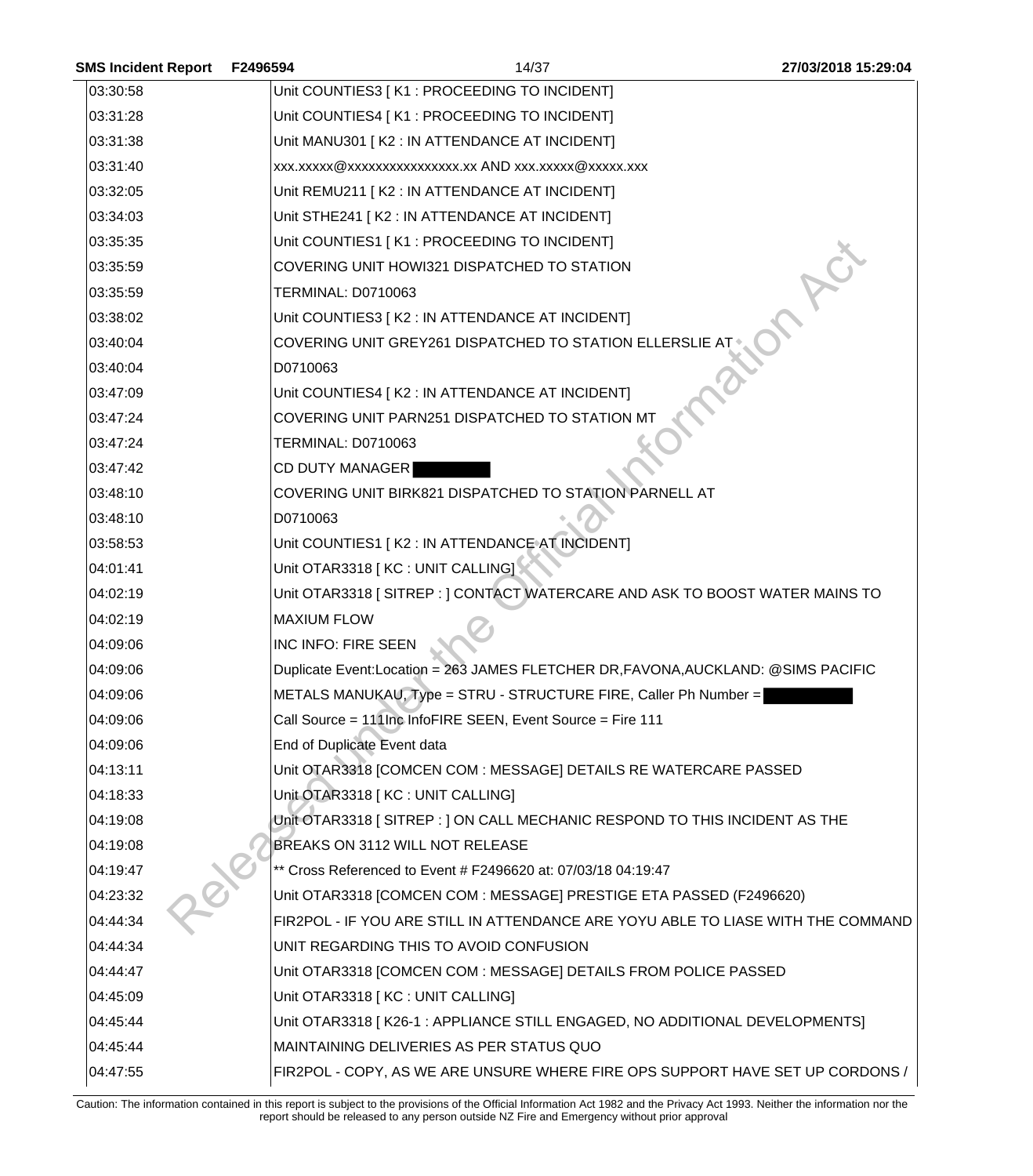| <b>SMS Incident Report</b> | F2496594<br>27/03/2018 15:29:04<br>15/37                                                   |  |
|----------------------------|--------------------------------------------------------------------------------------------|--|
| 04:47:55                   | DIVERSIONS AS THAT IS RUN THROUGH THE ICP                                                  |  |
| 04:48:33                   | Unit OTAR3318 [SITREP : ] (PHONE) ADVISE JTOC JAMES FLETCHER WILL BE CLOSED FOR            |  |
| 04:48:33                   | AT LEAST ANOTHER 4 HOURS FROM SAVILL DR TO WALMSLEY RD OTAHUHU                             |  |
| 04:52:45                   | Unit OTAR3318 [KC : UNIT CALLING]                                                          |  |
| 04:53:20                   | Unit OTAR3318 [SITREP : ] PRESTIGE TO RESPOND WITH FUEL TRAILOR                            |  |
| 04:57:54                   | Unit OTAR3318 [ KC : UNIT CALLING]                                                         |  |
| 04:58:49                   | Unit OTAR3318 [SITREP : ] INCIDENT SITE HAS WATER CONTAINMENT POND WHICH WILL              |  |
| 04:58:49                   | CONTAIN RUN OFF FOR A FEW MORE HOURS - COUNCIL POLLUTION WILL NEED TO BE<br><b>ADVISED</b> |  |
| 04:58:49                   | <b>RE THIS</b>                                                                             |  |
| 05:01:52                   | Unit OTAR3318 [ KC : UNIT CALLING]                                                         |  |
| 05:02:24                   | Unit OTAR3318 [ SITREP : ] ETA FOR PRESTIGE                                                |  |
| 05:04:10                   | Unit OTAR3318 [ KC : UNIT CALLING]                                                         |  |
| 05:05:06                   | IS IN THE TANK - HE MAY HAVE TO FILL IT UP BEFORE HE GETS TO THE SCENE                     |  |
| 05:05:08                   | Unit OTAR3318 [ SITREP : ] ADVISE MIDDLEMORE HOSPITAL THAT WE HAVE A LARGE FIRE            |  |
| 05:05:08                   | AT THIS LOCATION AND IT IS POSSIBLE THAT THE SMOKE MAY DRIFT TOWARDS THIER                 |  |
| 05:05:08                   | <b>LOCATION</b>                                                                            |  |
| 05:06:06                   | Unit OTAR3318 [COMCEN COM : MESSAGE] PRESTIGE ETA PASSED                                   |  |
| 05:25:34                   | Unit OTAR3318 [KC : UNIT CALLING]                                                          |  |
| 05:25:55                   | Unit OTAR3318 [K26-1 : APPLIANCE STILL ENGAGED, NO ADDITIONAL DEVELOPMENTS]                |  |
| 05:26:46                   | Unit OTAR3318 [ KC : UNIT CALLING]                                                         |  |
| 05:28:03                   | Unit OTAR3318 [ SITREP : ] STILL AWAITING PRESTIGE                                         |  |
| 05:28:53                   | <b>AREA</b>                                                                                |  |
| 05:34:55                   | Unit OTAR3318 [KC : UNIT CALLING]                                                          |  |
| 05:36:35                   | Unit OTAR3318 [SITREP: ] NOTIFY AIAL OF THIS FIRE DUE TO THE POSSIBLITY OF                 |  |
| 05:36:35                   | SMOKE DRIFT INTO THE FLIGHT PATH - CONTACT PUBLIC HEALTH ADVISE THEM OF SMOKE              |  |
| 05:36:35                   | DRIFT ACCROSS RESIDENTAL AREA - CONFIRM TRAFFIC MANAGEMENT HAVE BEEN<br><b>NOTIFIED</b>    |  |
| 05:42:11                   | Unit OTAR3318 [COMCEN COM : MESSAGE] DETAILS FROM JTOC PASSED                              |  |
| 05:56:35                   | Unit OTAR3318 [ KC : UNIT CALLING]                                                         |  |
| 05:57:27                   | Unit OTAR3318 [SITREP : ] ARRANGE 3 APPLIANCES FOR RELEIF CREWS                            |  |
| 05:57:35                   | Unit OTAR3318   KC : UNIT CALLING]                                                         |  |
| 05:58:04                   | Unit OTAR3318 [SITREP : ] APPLIANCES TO RESPOND NORMAL ROAD SPEED AND REPORT<br>TO         |  |
| 05:58:04                   | <b>COMMAND UNIT</b>                                                                        |  |
| 06:01:16                   | Unit GREY261 [K1 : PROCEEDING TO INCIDENT]                                                 |  |
| 06:02:22                   | Unit TEAT661 [K1 : PROCEEDING TO INCIDENT]                                                 |  |
| 06:02:31                   | COVERING UNIT BIRK821 DISPATCHED TO STATION ELLERSLIE AT                                   |  |
| 06:02:31                   | D0710063                                                                                   |  |
| 06:03:22                   | COVERING UNIT DEVO811 DISPATCHED TO STATION PARNELL AT                                     |  |
| 06:03:22                   | D0710063                                                                                   |  |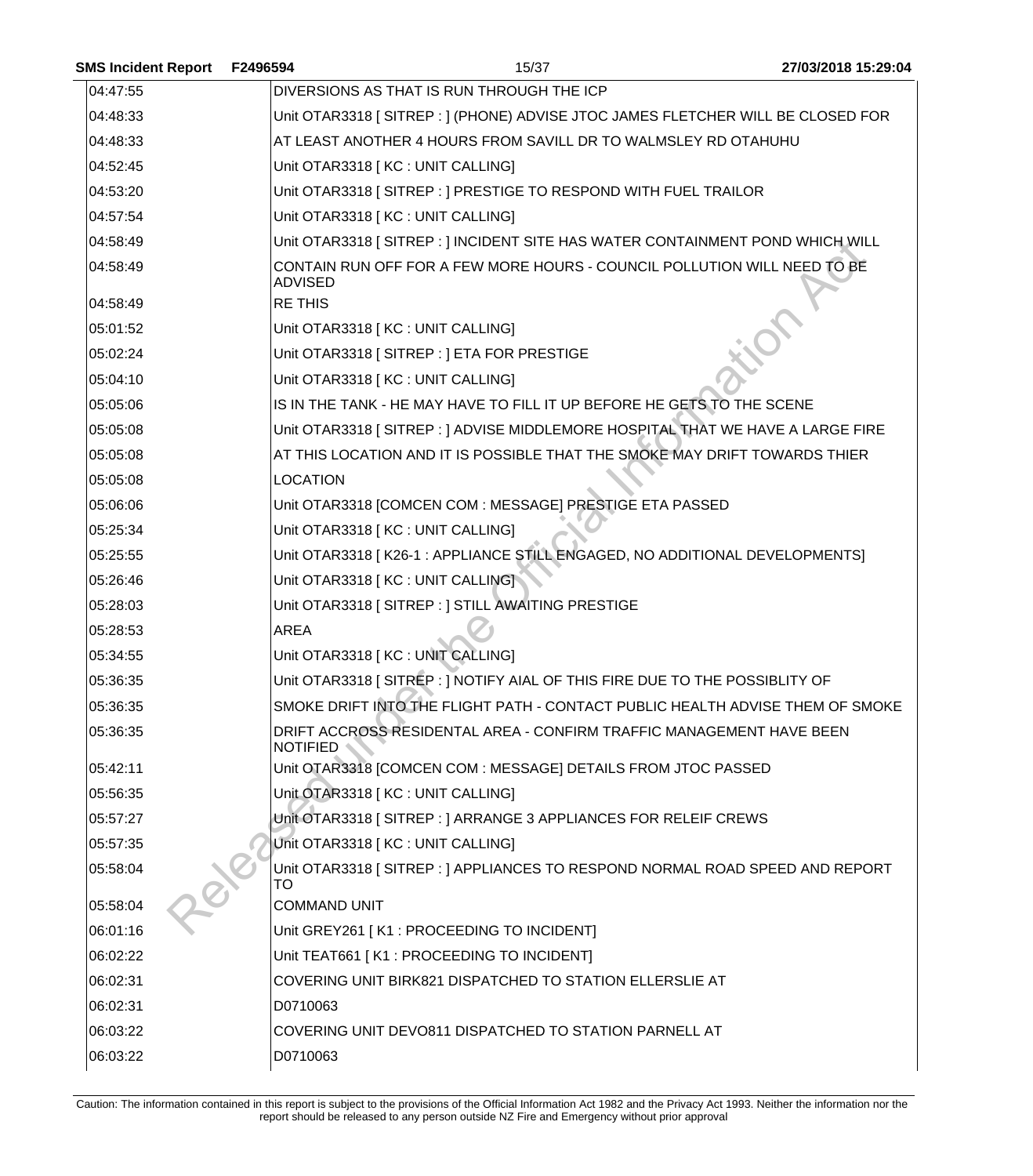| <b>SMS Incident Report</b> | F2496594                | 16/37                                                                            | 27/03/2018 15:29:04 |
|----------------------------|-------------------------|----------------------------------------------------------------------------------|---------------------|
| 06:04:20                   |                         | Unit ALBA851 [K2 : IN ATTENDANCE AT INCIDENT]                                    |                     |
| 06:10:27                   |                         | Unit ALBA851 [K1 : PROCEEDING TO INCIDENT]                                       |                     |
| 06:26:37                   |                         | Unit TEAT661   K2 : IN ATTENDANCE AT INCIDENT]                                   |                     |
| 06:28:56                   |                         | Unit GREY261   K2 : IN ATTENDANCE AT INCIDENT]                                   |                     |
| 06:29:45                   |                         | <b>MEDIA PERSON IN WGTN</b>                                                      |                     |
| 06:29:55                   |                         | PHONE GEOFF PURCELL ON HIS CELLPHONE TO ORGANISE                                 |                     |
| 06:44:59                   |                         | Duplicate Event:Location = JAMES FLETCHER DR, FAVONA, AUCKLAND, Type = STRU -    |                     |
| 06:44:59                   |                         | INC INFO: MASSIVE FIRE VISIBLE FROM RAILWAY STATION                              |                     |
| 06:44:59                   |                         | STRUCTURE FIRE, Caller Ph Number = The Real Source = 111Inc InfoMASSIVE          |                     |
| 06:44:59                   |                         | FIRE VISIBLE FROM RAILWAY STATION, Event Source = Fire 111                       |                     |
| 06:44:59                   |                         | End of Duplicate Event data                                                      |                     |
| 06:47:15                   |                         | Unit AUCKOSU2 [K1 : PROCEEDING TO INCIDENT]                                      |                     |
| 06:47:36                   |                         | Unit OTAR3318 [KC : UNIT CALLING]                                                |                     |
| 06:47:44                   |                         | Unit AUCKOSU2 [ K2 : IN ATTENDANCE AT INCIDENT]                                  |                     |
| 06:48:43                   |                         | Unit PARN255 [K3 : ON RT OUTSIDE NORMAL TURNOUT AREA]                            |                     |
| 06:49:26                   |                         | Unit OTAR3318 [SITREP : ] WHO ARE THE 3 APPLIANCES THAT ARE RELIEVING            |                     |
| 06:49:43                   |                         | Unit OTAR3318 [COMCEN COM : MESSAGE] ALBA851, TEAT641 AND GREY621                |                     |
| 06:50:02                   |                         | Unit ALBA851 [K2 : IN ATTENDANCE AT INCIDENT]                                    |                     |
| 06:50:43                   |                         |                                                                                  |                     |
| 06:51:07                   |                         | Unit AUCKOSU3 [ K4 : ON RT INSIDE NORMAL TURNOUT AREA]                           |                     |
| 06:52:24                   |                         | Unit OTAR3318 [SITREP : ] CAN YOU TELL ME THE WHEREABOUT OF 851                  |                     |
| 06:52:45                   |                         | Unit ALBA851 [ SITREP : ] WE HAVE JUST PULLED UP AT JAMES FLETCHER DRIVE         |                     |
| 06:52:56                   |                         | Unit OTAR3318 [SITREP : ] COPIED                                                 |                     |
| 06:53:45                   |                         | INC INFO: ASTRONG SMELL OF BURNING PLASTIC                                       |                     |
| 06:53:45                   |                         | Duplicate Event:Location = JAMES FLETCHER DR, FAVONA, AUCKLAND, Type = MIN -     |                     |
| 06:53:45                   |                         | MINOR, Caller Ph Number =<br>, Caller Address = JIMMY WARD CRES,                 |                     |
| 06:53:45                   |                         | AUCKLAND AIRPORT, Call Source = 111Inc InfoASTRONG SMELL OF BURNING PLASTIC,     |                     |
| 06:53:45                   | Event Source = Fire 111 |                                                                                  |                     |
| 06:53:45                   |                         | End of Duplicate Event data                                                      |                     |
| 07:11:54                   |                         |                                                                                  |                     |
| 07:12:28                   | <b>AVONDALE ON</b>      | GLEN641 ARE HEADING TO GLEN EDEN TO SWAP CREWS AND THEN RETURNING TO             |                     |
| 07:12:28                   | <b>STANDBY</b>          |                                                                                  |                     |
| 07:12:29                   |                         |                                                                                  |                     |
| 07:15:05                   | INC INFO: HUGE FIRE     |                                                                                  |                     |
| 07:15:05                   |                         | Duplicate Event:Location = JAMES FLETCHER DR, FAVONA, AUCKLAND, Type = STRU -    |                     |
| 07:15:05                   |                         | STRUCTURE FIRE, Caller Name = ONEZONE COMMUNICATIONS LIMITED, Caller Ph Number = |                     |
| 07:15:05                   |                         | Caller Address = SEACLIFFE, Call Source = 111Inc InfoHUGE FIRE,                  |                     |
| 07:15:05                   | Event Source = Fire 111 |                                                                                  |                     |
| 07:15:05                   |                         | End of Duplicate Event data                                                      |                     |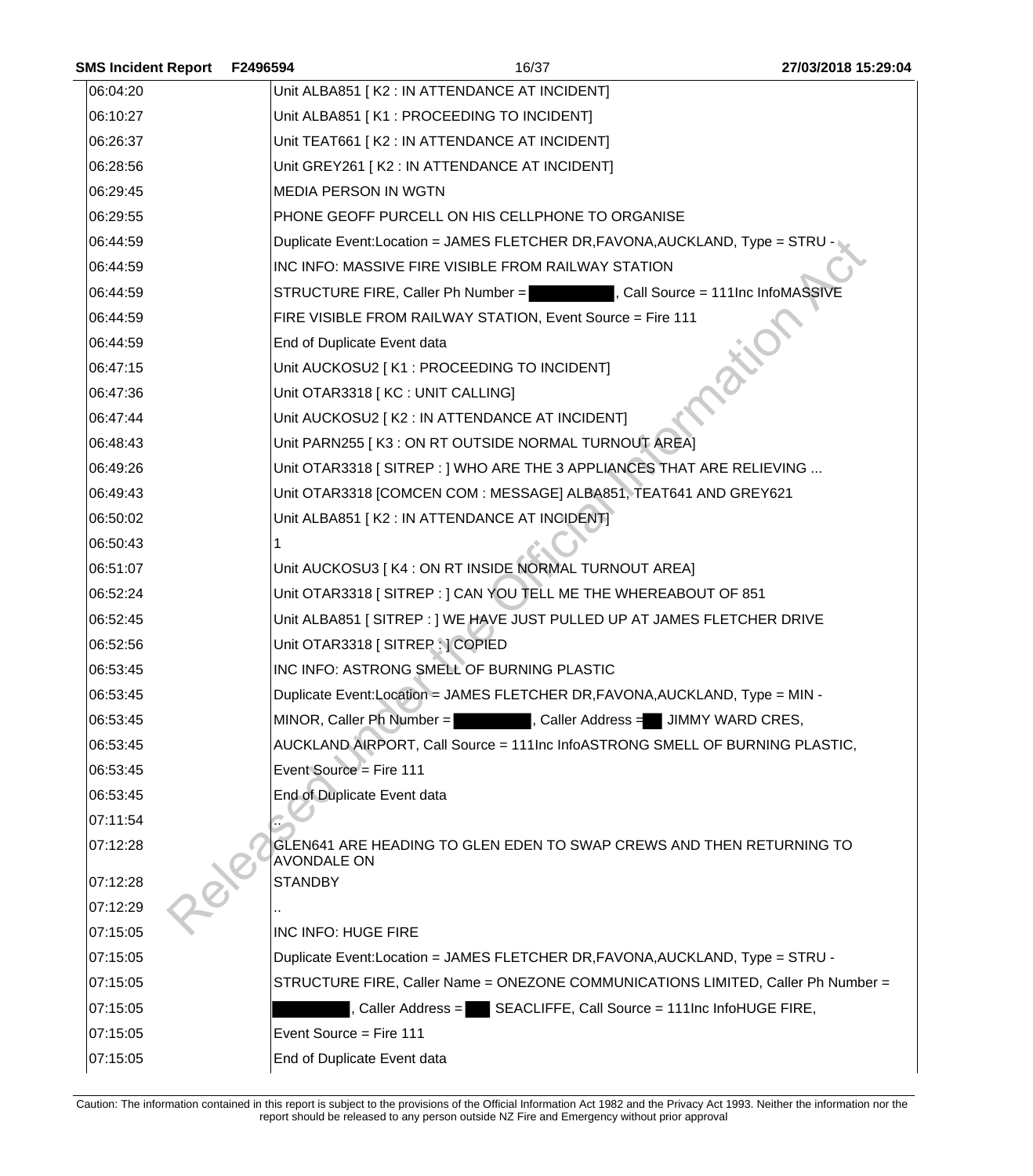| SMS Incident Report F2496594 |                     | 17/37                                                                            | 27/03/2018 15:29:04 |
|------------------------------|---------------------|----------------------------------------------------------------------------------|---------------------|
| 07:17:19                     |                     | Unit MANG351 [KC : UNIT CALLING]                                                 |                     |
| 07:17:53                     |                     | Unit MANG351 [K10 : RECOMMISSIONING]                                             |                     |
| 07:22:44                     |                     | Unit OTAR3318 [ KC : UNIT CALLING]                                               |                     |
| 07:24:52                     |                     | Unit AUCKCITY4 [ SITREP : ] [PHONE] WE HAVE ARRANGED BY PHONE FOR THE AUCKLAND   |                     |
| 07:24:52                     | THE.                | CITY VAN TO BRING OUT THE GREEN WATCH AUCK205 CREW AND WE HAVE ARRANGED FOR      |                     |
| 07:24:52                     |                     | MT WELLINGTON VAN TO BRING OUT THE MT WELLINGTON AND ELLERSLIE GREEN WATCH       |                     |
| 07:24:52                     | YOU                 | CREWS. THEY WILL THEN TRANSPORT THE BLUE WATCH CREWS BACK TO THEIR STATIONS.     |                     |
| 07:24:52                     | <b>HOUR</b>         | CAN ATTACH THE VANS TO THE CALL BUT NO NEED TO PUT BELLS DOWN. IN ABOUT AN       |                     |
| 07:24:52                     |                     | YOU CAN PUT THE VANS BACK K7                                                     |                     |
| 07:25:41                     |                     | Unit MTWE2329 [K1 : PROCEEDING TO INCIDENT]                                      |                     |
| 07:25:46                     |                     | Unit OTAR3318 [SITREP: ] 1600 TONNES OF SCRAP METAL WHITE WARE AND CARS ON       |                     |
| 07:25:46                     |                     | FIRE. DEEP SEATED FIRE THAT WILL BURN ALL DAY AND POSSIBLY LONGER. FIRE          |                     |
| 07:25:46                     |                     | CONTAINED TO SINGLE PILE 180 BY 80 BY 15 MRTS HIGH EXPOSURES COOLED. TYPE 4 TYPE |                     |
| 07:25:46                     |                     | 6 ARIAL MONITORS IN USE. 4 GROUND MONITORS AND 1LPD IN USE. ROTATING CREWS TO    |                     |
| 07:25:46                     |                     | SWAP OUT NIGHT PERSONAL FOR GREEN WATCH DAY SHIFTS.                              |                     |
| 07:25:54                     |                     | Unit AUCK2029 [K1 : PROCEEDING TO INCIDENT]                                      |                     |
| 07:26:15                     |                     | Unit AUCK2029   K38 : ASSOCIATE THIS UNIT TO EVENT - EVENT ADDRESS]              |                     |
| 07:26:15                     |                     | Unit MTWE2329   K38 : ASSOCIATE THIS UNIT TO EVENT - EVENT ADDRESS]              |                     |
| 07:26:39                     |                     | Unit AUCK2029   K38 : ASSOCIATE THIS UNIT TO EVENT - EVENT ADDRESS] BRINGING OUT |                     |
| 07:26:39                     |                     | RELIEF CREW FOR AUCK205                                                          |                     |
| 07:26:59                     |                     | Unit MTWE2329   K38 : ASSOCIATE THIS UNIT TO EVENT - EVENT ADDRESS] BRINGING OUT |                     |
| 07:26:59                     |                     | RELIEF CREW FOR MTWE237 AND ELLE274                                              |                     |
| 07:34:48                     | <b>ADVICE GIVEN</b> |                                                                                  |                     |
| 07:34:48                     |                     | Duplicate Event:Location = JAMES FLETCHER DR, FAVONA, AUCKLAND, Type = MIN -     |                     |
| 07:34:48                     |                     | INC INFO: TOXIC SMOKE SMELL                                                      |                     |
| 07:34:48                     |                     | MINOR, Caller Ph Number =<br>, Caller Address = 132 CHALFONT, Call               |                     |
| 07:34:48                     |                     | Source = 111Inc InfoTOXIC SMOKE SMELL, Event Source = Fire 111                   |                     |
| 07:34:48                     |                     | End of Duplicate Event data                                                      |                     |
| 07:35:16                     |                     | Unit ALBA851 [KC : UNIT CALLING]                                                 |                     |
| 07:36:58                     |                     | Unit ALBA851 [SITREP : ] PAPATOETOE CREW RETURNING TO STATION ON 851 CAN YOU     |                     |
| 07:40:16                     |                     | Unit WAITEMATA3 [ K1 : PROCEEDING TO INCIDENT]                                   |                     |
| 07:40:53                     |                     | Unit WAITEMATA3 [ K1 : PROCEEDING TO INCIDENT]                                   |                     |
| 07:46:26                     |                     | INC INFO: SMOKE IN THE VICINITY                                                  |                     |
| 07:46:26                     |                     | Duplicate Event: Location = JAMES FLETCHER DR, FAVONA, AUCKLAND, Type = MIN -    |                     |
| 07:46:26                     |                     | Call Source = 111Inc InfoSMOKE IN THE<br>MINOR, Caller Ph Number =               |                     |
| 07:46:26                     |                     | VICINITY, Event Source = Fire 111                                                |                     |
| 07:46:26                     |                     | End of Duplicate Event data                                                      |                     |
| 07:57:00                     |                     | Unit MANG351 [K1 : PROCEEDING TO INCIDENT]                                       |                     |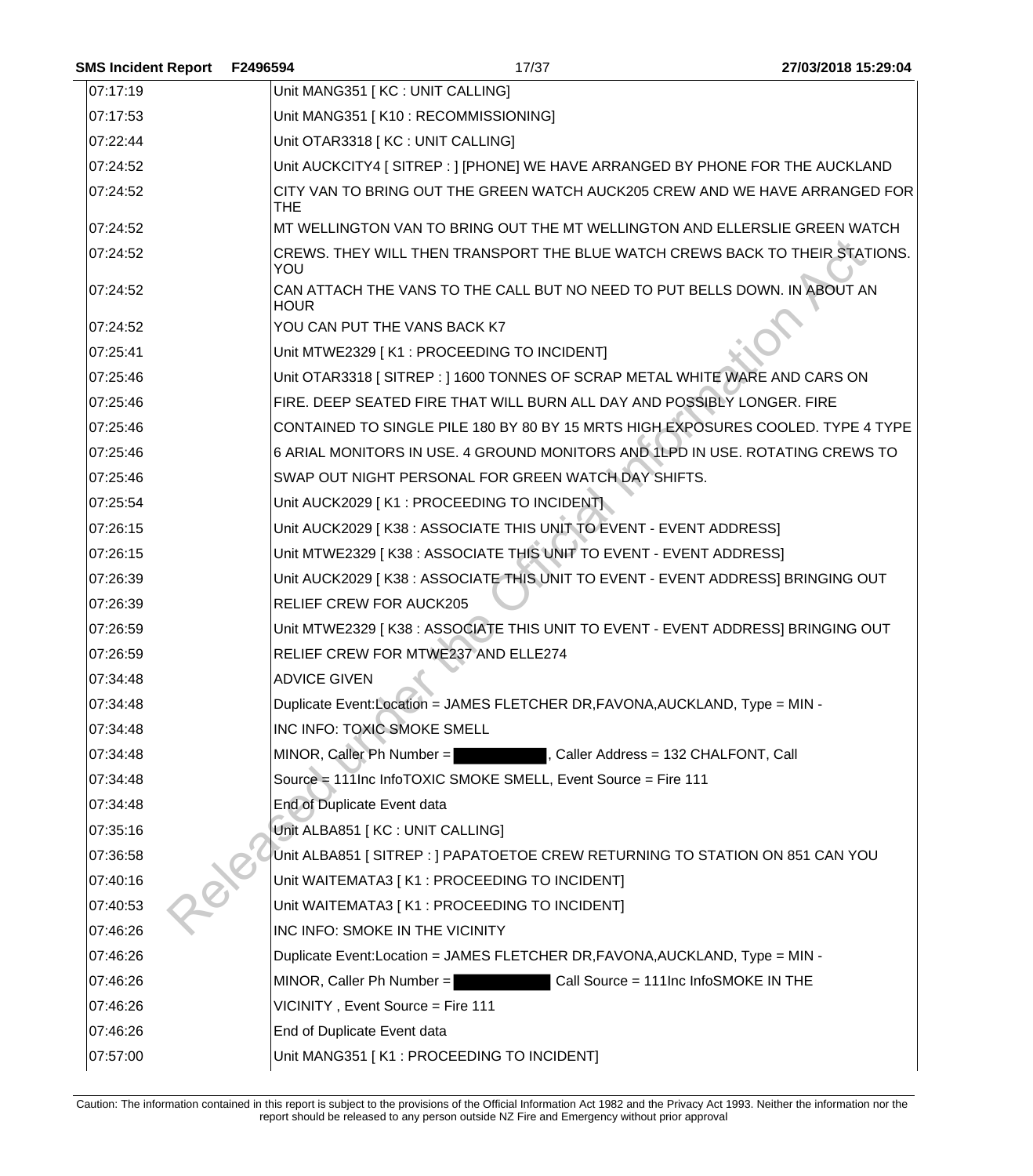| <b>SMS Incident Report</b> | F2496594              | 18/37                                                                          | 27/03/2018 15:29:04 |
|----------------------------|-----------------------|--------------------------------------------------------------------------------|---------------------|
| 07:57:14                   |                       | Unit MANG351 [K2 : IN ATTENDANCE AT INCIDENT]                                  |                     |
| 08:00:10                   | <b>INCIDENT</b>       |                                                                                |                     |
| 08:00:45                   | AND                   | - TRIED TO PUT THRU TO R CALLISTER BUT ENGAGED -                               | SPOKEN TO GARY LANE |
| 08:00:45                   | HE WILL HEAD ON       |                                                                                |                     |
| 08:00:46                   | <b>DOWN THERE NOW</b> |                                                                                |                     |
| 08:21:21                   | <b>POLICE</b>         | DEVO811 CREW HEADING TO MECHANICS BAY TO BE TAKEN BACK TO DEVONPORT VIA        |                     |
| 08:21:21                   | <b>CREW</b>           | BOAT DEODAR - DEVONPORT GREEN WACH CREW RETURNING TO MECHANICS BACK TO         |                     |
| 08:21:21                   | <b>DEVO811</b>        |                                                                                |                     |
| 08:49:57                   |                       | Unit WAITEMATA3   K2 : IN ATTENDANCE AT INCIDENT]                              |                     |
| 08:55:39                   |                       | Duplicate Event:Location = JAMES FLETCHER DR, FAVONA, AUCKLAND, Type = ADV -   |                     |
| 08:55:39                   |                       | ADVISED, Caller Name =<br>, Caller Ph Number =                                 | Caller              |
| 08:55:39                   |                       | Address = TELECOM CELLULAR 027,, Call Source = EXCHInc InfoSEEKING ADVICE ON   |                     |
| 08:55:39                   |                       | TOXIC FUMES FROM FIRE, Event Source = North Admin A                            |                     |
| 08:55:40                   |                       | ADVISED TO RING PUBLIC HEALTH                                                  |                     |
| 08:55:40                   |                       | INC INFO: SEEKING ADVICE ON TOXIC FUMES FROM FIRE                              |                     |
| 08:55:40                   |                       | End of Duplicate Event data                                                    |                     |
| 08:58:08                   |                       | COVERING UNIT GLEN641 DISPATCHED TO STATION MANGERE AT                         |                     |
| 08:58:08                   | D0710063              |                                                                                |                     |
| 08:59:57                   |                       | COVERING UNIT TEAT664 DISPATCHED TO STATION AVONDALE                           |                     |
| 08:59:57                   | D0710063              |                                                                                |                     |
| 09:04:40                   |                       | Unit REMU211   K3 : ON RT OUTSIDE NORMAL TURNOUT AREA]                         |                     |
| 09:06:39                   |                       | Unit ALBA851 [KC : UNIT CALLING]                                               |                     |
| 09:07:05                   |                       | Unit ALBA851 [K10: RECOMMISSIONING]                                            |                     |
| 09:13:52                   |                       | Unit MANU301 [K3: ON RT OUTSIDE NORMAL TURNOUT AREA]                           |                     |
| 09:16:06                   |                       | Unit MANG351 [KC : UNIT CALLING]                                               |                     |
| 09:16:41                   |                       | Unit MANG351   SITREP : 1 WE WILL BE K10 RETURNING TO ONEHUNGA WITH ONEHUNGA   |                     |
| 09:16:41                   | <b>CREW</b>           |                                                                                |                     |
| 09:16:51                   |                       | Unit MANG351   K10 : RECOMMISSIONING]                                          |                     |
| 09:21:32                   |                       | Unit MTWE2329 [K2 : IN ATTENDANCE AT INCIDENT]                                 |                     |
| 09:21:38                   |                       | Unit AUCK2029 [K2 : IN ATTENDANCE AT INCIDENT]                                 |                     |
| 09:27:31                   |                       | Unit OTAR3318 [KC : UNIT CALLING]                                              |                     |
| 09:27:40                   |                       | Unit OTAR3318 [ KC : UNIT CALLING]                                             |                     |
| 09:29:15                   |                       | Unit OTAR3318 [SITREP : ] OBTAIN ETA OTARA GREEN WATCH CREW                    |                     |
| 09:41:06                   |                       | Unit OTAR3318 [ KC : UNIT CALLING]                                             |                     |
| 09:41:53                   |                       | Unit OTAR3318 [SITREP : ] WORK SAFE REP AND A HAZNO OFFICER REQUIRED TO ATTEND |                     |
| 09:41:53                   | <b>SCENE</b>          |                                                                                |                     |
| 09:45:51                   |                       | 5701712 WORKSAFE REF NO                                                        |                     |
| 09:45:53                   |                       | Unit OTAR3318 [SITREP : ] CAN WE HAVE THE TEATATU DAYCREW LIGHTS AND SIRENS TO |                     |
|                            |                       |                                                                                |                     |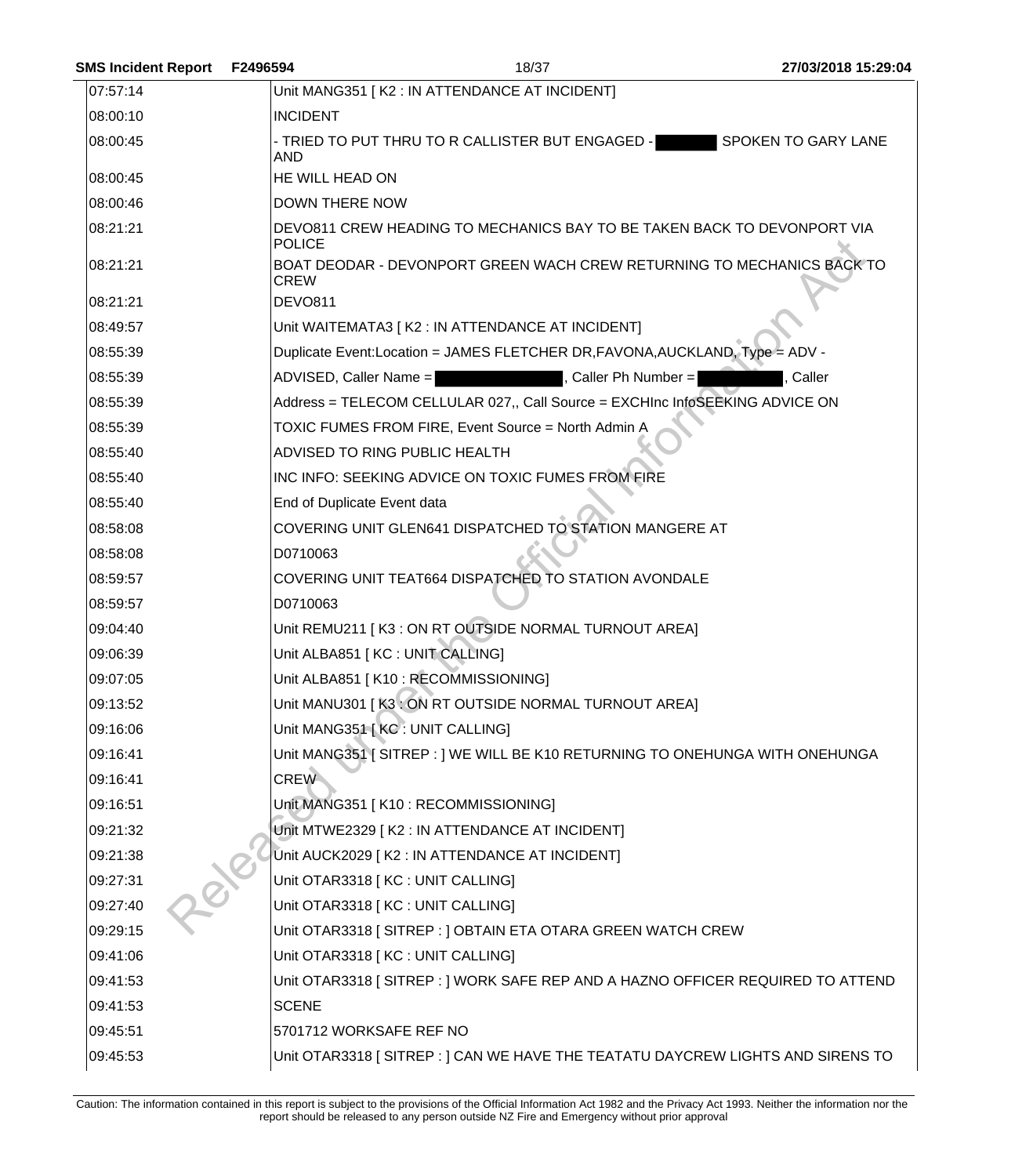| F2496594      | 19/37 | 27/03/2018 15:29:04                                                                                                                                                                                                                                                                                                                                                                                                                                                                                                                                                                                                                                                                                                                                                                                                                                                                                                                                                                                                                                                                                                                                                                                                                                                                                                                                                                                                                                                                                                                                                                                                                                                                                                                                                                                                                                                                                                                                                                                                     |
|---------------|-------|-------------------------------------------------------------------------------------------------------------------------------------------------------------------------------------------------------------------------------------------------------------------------------------------------------------------------------------------------------------------------------------------------------------------------------------------------------------------------------------------------------------------------------------------------------------------------------------------------------------------------------------------------------------------------------------------------------------------------------------------------------------------------------------------------------------------------------------------------------------------------------------------------------------------------------------------------------------------------------------------------------------------------------------------------------------------------------------------------------------------------------------------------------------------------------------------------------------------------------------------------------------------------------------------------------------------------------------------------------------------------------------------------------------------------------------------------------------------------------------------------------------------------------------------------------------------------------------------------------------------------------------------------------------------------------------------------------------------------------------------------------------------------------------------------------------------------------------------------------------------------------------------------------------------------------------------------------------------------------------------------------------------------|
|               |       |                                                                                                                                                                                                                                                                                                                                                                                                                                                                                                                                                                                                                                                                                                                                                                                                                                                                                                                                                                                                                                                                                                                                                                                                                                                                                                                                                                                                                                                                                                                                                                                                                                                                                                                                                                                                                                                                                                                                                                                                                         |
| <b>MAKE A</b> |       |                                                                                                                                                                                                                                                                                                                                                                                                                                                                                                                                                                                                                                                                                                                                                                                                                                                                                                                                                                                                                                                                                                                                                                                                                                                                                                                                                                                                                                                                                                                                                                                                                                                                                                                                                                                                                                                                                                                                                                                                                         |
|               |       |                                                                                                                                                                                                                                                                                                                                                                                                                                                                                                                                                                                                                                                                                                                                                                                                                                                                                                                                                                                                                                                                                                                                                                                                                                                                                                                                                                                                                                                                                                                                                                                                                                                                                                                                                                                                                                                                                                                                                                                                                         |
|               |       |                                                                                                                                                                                                                                                                                                                                                                                                                                                                                                                                                                                                                                                                                                                                                                                                                                                                                                                                                                                                                                                                                                                                                                                                                                                                                                                                                                                                                                                                                                                                                                                                                                                                                                                                                                                                                                                                                                                                                                                                                         |
|               |       |                                                                                                                                                                                                                                                                                                                                                                                                                                                                                                                                                                                                                                                                                                                                                                                                                                                                                                                                                                                                                                                                                                                                                                                                                                                                                                                                                                                                                                                                                                                                                                                                                                                                                                                                                                                                                                                                                                                                                                                                                         |
|               |       |                                                                                                                                                                                                                                                                                                                                                                                                                                                                                                                                                                                                                                                                                                                                                                                                                                                                                                                                                                                                                                                                                                                                                                                                                                                                                                                                                                                                                                                                                                                                                                                                                                                                                                                                                                                                                                                                                                                                                                                                                         |
| <b>RADIOS</b> |       |                                                                                                                                                                                                                                                                                                                                                                                                                                                                                                                                                                                                                                                                                                                                                                                                                                                                                                                                                                                                                                                                                                                                                                                                                                                                                                                                                                                                                                                                                                                                                                                                                                                                                                                                                                                                                                                                                                                                                                                                                         |
|               |       |                                                                                                                                                                                                                                                                                                                                                                                                                                                                                                                                                                                                                                                                                                                                                                                                                                                                                                                                                                                                                                                                                                                                                                                                                                                                                                                                                                                                                                                                                                                                                                                                                                                                                                                                                                                                                                                                                                                                                                                                                         |
|               |       |                                                                                                                                                                                                                                                                                                                                                                                                                                                                                                                                                                                                                                                                                                                                                                                                                                                                                                                                                                                                                                                                                                                                                                                                                                                                                                                                                                                                                                                                                                                                                                                                                                                                                                                                                                                                                                                                                                                                                                                                                         |
| <b>OUT</b>    |       |                                                                                                                                                                                                                                                                                                                                                                                                                                                                                                                                                                                                                                                                                                                                                                                                                                                                                                                                                                                                                                                                                                                                                                                                                                                                                                                                                                                                                                                                                                                                                                                                                                                                                                                                                                                                                                                                                                                                                                                                                         |
|               |       |                                                                                                                                                                                                                                                                                                                                                                                                                                                                                                                                                                                                                                                                                                                                                                                                                                                                                                                                                                                                                                                                                                                                                                                                                                                                                                                                                                                                                                                                                                                                                                                                                                                                                                                                                                                                                                                                                                                                                                                                                         |
|               |       |                                                                                                                                                                                                                                                                                                                                                                                                                                                                                                                                                                                                                                                                                                                                                                                                                                                                                                                                                                                                                                                                                                                                                                                                                                                                                                                                                                                                                                                                                                                                                                                                                                                                                                                                                                                                                                                                                                                                                                                                                         |
|               |       |                                                                                                                                                                                                                                                                                                                                                                                                                                                                                                                                                                                                                                                                                                                                                                                                                                                                                                                                                                                                                                                                                                                                                                                                                                                                                                                                                                                                                                                                                                                                                                                                                                                                                                                                                                                                                                                                                                                                                                                                                         |
|               |       |                                                                                                                                                                                                                                                                                                                                                                                                                                                                                                                                                                                                                                                                                                                                                                                                                                                                                                                                                                                                                                                                                                                                                                                                                                                                                                                                                                                                                                                                                                                                                                                                                                                                                                                                                                                                                                                                                                                                                                                                                         |
|               |       |                                                                                                                                                                                                                                                                                                                                                                                                                                                                                                                                                                                                                                                                                                                                                                                                                                                                                                                                                                                                                                                                                                                                                                                                                                                                                                                                                                                                                                                                                                                                                                                                                                                                                                                                                                                                                                                                                                                                                                                                                         |
|               |       |                                                                                                                                                                                                                                                                                                                                                                                                                                                                                                                                                                                                                                                                                                                                                                                                                                                                                                                                                                                                                                                                                                                                                                                                                                                                                                                                                                                                                                                                                                                                                                                                                                                                                                                                                                                                                                                                                                                                                                                                                         |
|               |       |                                                                                                                                                                                                                                                                                                                                                                                                                                                                                                                                                                                                                                                                                                                                                                                                                                                                                                                                                                                                                                                                                                                                                                                                                                                                                                                                                                                                                                                                                                                                                                                                                                                                                                                                                                                                                                                                                                                                                                                                                         |
|               |       |                                                                                                                                                                                                                                                                                                                                                                                                                                                                                                                                                                                                                                                                                                                                                                                                                                                                                                                                                                                                                                                                                                                                                                                                                                                                                                                                                                                                                                                                                                                                                                                                                                                                                                                                                                                                                                                                                                                                                                                                                         |
|               |       |                                                                                                                                                                                                                                                                                                                                                                                                                                                                                                                                                                                                                                                                                                                                                                                                                                                                                                                                                                                                                                                                                                                                                                                                                                                                                                                                                                                                                                                                                                                                                                                                                                                                                                                                                                                                                                                                                                                                                                                                                         |
|               |       |                                                                                                                                                                                                                                                                                                                                                                                                                                                                                                                                                                                                                                                                                                                                                                                                                                                                                                                                                                                                                                                                                                                                                                                                                                                                                                                                                                                                                                                                                                                                                                                                                                                                                                                                                                                                                                                                                                                                                                                                                         |
|               |       |                                                                                                                                                                                                                                                                                                                                                                                                                                                                                                                                                                                                                                                                                                                                                                                                                                                                                                                                                                                                                                                                                                                                                                                                                                                                                                                                                                                                                                                                                                                                                                                                                                                                                                                                                                                                                                                                                                                                                                                                                         |
|               |       |                                                                                                                                                                                                                                                                                                                                                                                                                                                                                                                                                                                                                                                                                                                                                                                                                                                                                                                                                                                                                                                                                                                                                                                                                                                                                                                                                                                                                                                                                                                                                                                                                                                                                                                                                                                                                                                                                                                                                                                                                         |
|               |       |                                                                                                                                                                                                                                                                                                                                                                                                                                                                                                                                                                                                                                                                                                                                                                                                                                                                                                                                                                                                                                                                                                                                                                                                                                                                                                                                                                                                                                                                                                                                                                                                                                                                                                                                                                                                                                                                                                                                                                                                                         |
|               |       |                                                                                                                                                                                                                                                                                                                                                                                                                                                                                                                                                                                                                                                                                                                                                                                                                                                                                                                                                                                                                                                                                                                                                                                                                                                                                                                                                                                                                                                                                                                                                                                                                                                                                                                                                                                                                                                                                                                                                                                                                         |
|               |       |                                                                                                                                                                                                                                                                                                                                                                                                                                                                                                                                                                                                                                                                                                                                                                                                                                                                                                                                                                                                                                                                                                                                                                                                                                                                                                                                                                                                                                                                                                                                                                                                                                                                                                                                                                                                                                                                                                                                                                                                                         |
|               |       |                                                                                                                                                                                                                                                                                                                                                                                                                                                                                                                                                                                                                                                                                                                                                                                                                                                                                                                                                                                                                                                                                                                                                                                                                                                                                                                                                                                                                                                                                                                                                                                                                                                                                                                                                                                                                                                                                                                                                                                                                         |
|               |       |                                                                                                                                                                                                                                                                                                                                                                                                                                                                                                                                                                                                                                                                                                                                                                                                                                                                                                                                                                                                                                                                                                                                                                                                                                                                                                                                                                                                                                                                                                                                                                                                                                                                                                                                                                                                                                                                                                                                                                                                                         |
|               |       |                                                                                                                                                                                                                                                                                                                                                                                                                                                                                                                                                                                                                                                                                                                                                                                                                                                                                                                                                                                                                                                                                                                                                                                                                                                                                                                                                                                                                                                                                                                                                                                                                                                                                                                                                                                                                                                                                                                                                                                                                         |
|               |       |                                                                                                                                                                                                                                                                                                                                                                                                                                                                                                                                                                                                                                                                                                                                                                                                                                                                                                                                                                                                                                                                                                                                                                                                                                                                                                                                                                                                                                                                                                                                                                                                                                                                                                                                                                                                                                                                                                                                                                                                                         |
|               |       |                                                                                                                                                                                                                                                                                                                                                                                                                                                                                                                                                                                                                                                                                                                                                                                                                                                                                                                                                                                                                                                                                                                                                                                                                                                                                                                                                                                                                                                                                                                                                                                                                                                                                                                                                                                                                                                                                                                                                                                                                         |
|               |       |                                                                                                                                                                                                                                                                                                                                                                                                                                                                                                                                                                                                                                                                                                                                                                                                                                                                                                                                                                                                                                                                                                                                                                                                                                                                                                                                                                                                                                                                                                                                                                                                                                                                                                                                                                                                                                                                                                                                                                                                                         |
|               |       |                                                                                                                                                                                                                                                                                                                                                                                                                                                                                                                                                                                                                                                                                                                                                                                                                                                                                                                                                                                                                                                                                                                                                                                                                                                                                                                                                                                                                                                                                                                                                                                                                                                                                                                                                                                                                                                                                                                                                                                                                         |
|               |       |                                                                                                                                                                                                                                                                                                                                                                                                                                                                                                                                                                                                                                                                                                                                                                                                                                                                                                                                                                                                                                                                                                                                                                                                                                                                                                                                                                                                                                                                                                                                                                                                                                                                                                                                                                                                                                                                                                                                                                                                                         |
| <b>KNOTS</b>  |       |                                                                                                                                                                                                                                                                                                                                                                                                                                                                                                                                                                                                                                                                                                                                                                                                                                                                                                                                                                                                                                                                                                                                                                                                                                                                                                                                                                                                                                                                                                                                                                                                                                                                                                                                                                                                                                                                                                                                                                                                                         |
|               |       |                                                                                                                                                                                                                                                                                                                                                                                                                                                                                                                                                                                                                                                                                                                                                                                                                                                                                                                                                                                                                                                                                                                                                                                                                                                                                                                                                                                                                                                                                                                                                                                                                                                                                                                                                                                                                                                                                                                                                                                                                         |
|               |       |                                                                                                                                                                                                                                                                                                                                                                                                                                                                                                                                                                                                                                                                                                                                                                                                                                                                                                                                                                                                                                                                                                                                                                                                                                                                                                                                                                                                                                                                                                                                                                                                                                                                                                                                                                                                                                                                                                                                                                                                                         |
|               |       |                                                                                                                                                                                                                                                                                                                                                                                                                                                                                                                                                                                                                                                                                                                                                                                                                                                                                                                                                                                                                                                                                                                                                                                                                                                                                                                                                                                                                                                                                                                                                                                                                                                                                                                                                                                                                                                                                                                                                                                                                         |
|               |       |                                                                                                                                                                                                                                                                                                                                                                                                                                                                                                                                                                                                                                                                                                                                                                                                                                                                                                                                                                                                                                                                                                                                                                                                                                                                                                                                                                                                                                                                                                                                                                                                                                                                                                                                                                                                                                                                                                                                                                                                                         |
| D0710063      |       |                                                                                                                                                                                                                                                                                                                                                                                                                                                                                                                                                                                                                                                                                                                                                                                                                                                                                                                                                                                                                                                                                                                                                                                                                                                                                                                                                                                                                                                                                                                                                                                                                                                                                                                                                                                                                                                                                                                                                                                                                         |
|               |       | THE FIREGROUND TO REPORT TO THE ICU<br>NO ETA AVAILABLE FOR WORKSAFE - WILL BE FWDED TO INSPECTORS AND THEY WILL<br><b>DECISION AS TO ATTENDANCE</b><br>WORKSHOPS ADV 3112 IS ALL FIXED<br>Unit TEAT664 [K1 : PROCEEDING TO INCIDENT]<br>Unit OTAR3318 [ SITREP : ] BY PHONE CAN U HAVE AUCKANDS CU BRING OUT ALL<br>AVAILABLE HAND HELD RADIOS AND BATTERIES - DON'T NEED TRUCK JUST HANDHELD<br>AND BATTERIES - SPARE BATTERIES URGENTLY NEEDED<br>AL: PAGING ACK TIMED OUT FOR STATION: 1466 at 07/03/18 09:50:20<br>HAZNO OFFICER IS BEING NOTIFIED - HAS DETAILS TO PHONE IN AS THEY ARE ON CALL<br>Unit TEAT664 [ K2 : IN ATTENDANCE AT INCIDENT]<br>Unit TEAT664   KC : UNIT CALLING]<br>Unit TEAT664 [ KC : UNIT CALLING]<br>Unit TEAT664 [ SITREP : ] RETURNING TO STATION<br>Unit TEAT664 [K10 : RECOMMISSIONING]<br>Unit OTAR3318 [ SITREP : ] [PHONE] EMAIL THROUGH AN ATTENDANCE SHEET SHOWING<br>WHAT IS CURRENTLY ON SCENE AT SIMS<br>Unit AUCKCITY5   K6 : ON TELEPAGERI<br>COUNCIL ADVISE SOMEONE HAS BEEN ASSIGNED TO THE JOB - WAITING ON ETA<br>Unit MTWE2329 [K4 : ON RT INSIDE NORMAL TURNOUT AREA]<br>Unit AUCK2029 [K4 : ON RT INSIDE NORMAL TURNOUT AREA]<br>Unit OTAR3318 [KC : UNIT CALLING]<br>Unit AUCKOSU2   K4 : ON RT INSIDE NORMAL TURNOUT AREA]<br>Unit OTAR3318 [SITREP : ] CURRENT WEATHER REPORT FOR THIS INCIDENT<br>Unit MTRO621 [ K22-1 : UNIT AVAILABLE FOR A FURTHER EVENT]<br>Unit OTAR3318 [ SITREP : ] [PHONE] MTRO621 COMING AVAILABLE (ASKED TO GET THEM<br>TO GO TO PAPATOETOE STATION ON COVER)<br>Unit MTRO621 [K4 : ON RT INSIDE NORMAL TURNOUT AREA]<br>COVERING UNIT MTRO621 DISPATCHED TO STATION<br><b>TERMINAL: D0710063</b><br>Unit OTAR3318 [SITREP : ] [PHONE] MANG351 WILL BE AVAILABLE IN 5 TO 10 MINUTES<br>(@ 1125HRS). THEY ARE JUST GATHERING THEIR GEAR<br>GUSTING TO ABOUT 15/20 KNOTS, CURRENTLY OCCASIONAL SHOWERS SOME HEAVY WITH<br>POSIBLE THUNDERSTORMS<br>FROM NOW THROUGHOUT THE DAY<br>COVERING UNIT MANG351 DISPATCHED TO STATION OTARA AT |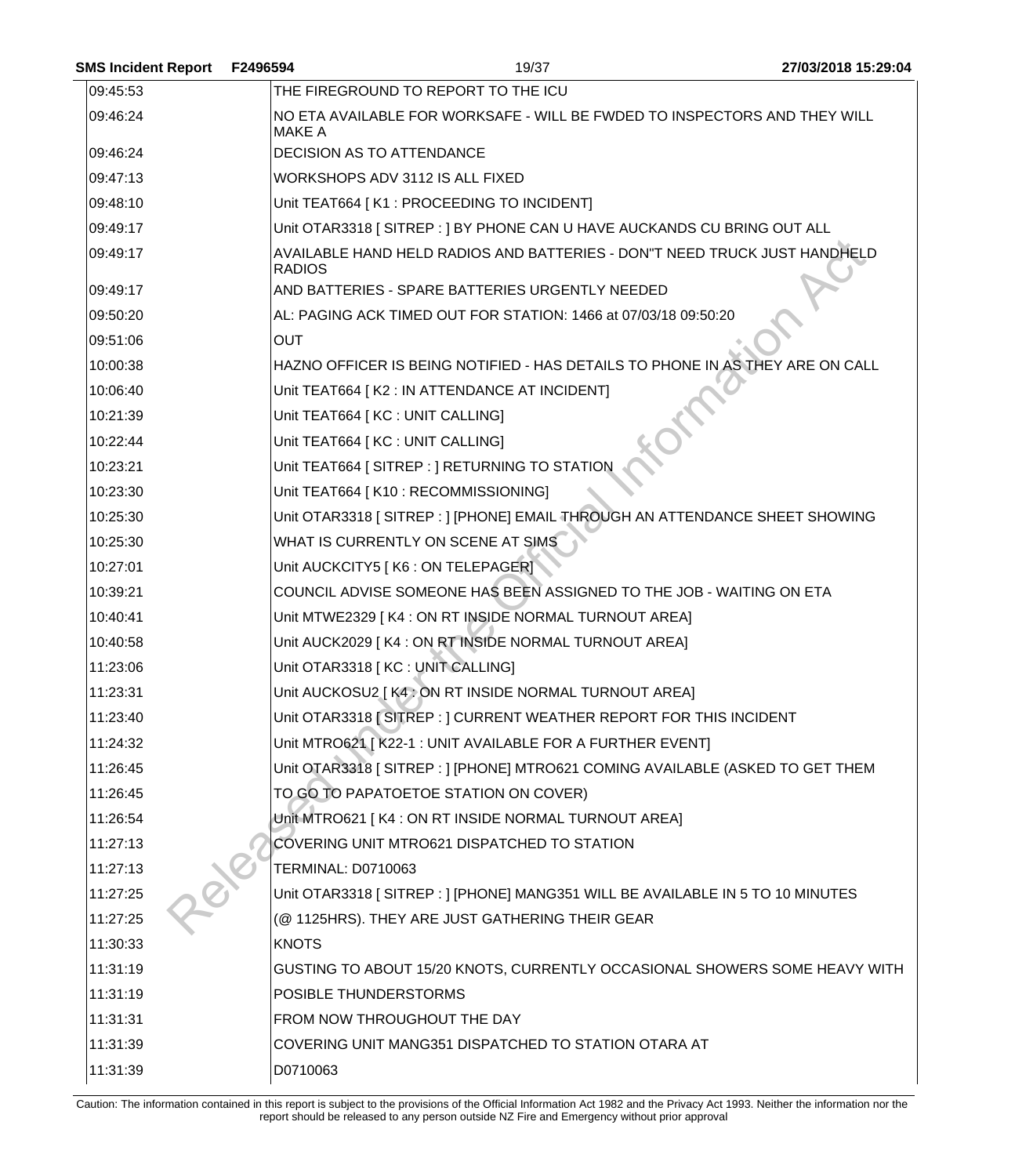| <b>SMS Incident Report</b> | F2496594           | 20/37                                                                          | 27/03/2018 15:29:04 |
|----------------------------|--------------------|--------------------------------------------------------------------------------|---------------------|
| 11:32:05                   |                    | Unit AUCKCITY4   K4 : ON RT INSIDE NORMAL TURNOUT AREA]                        |                     |
| 11:36:57                   |                    | Unit COUNTIES2   K6 : ON TELEPAGER]                                            |                     |
| 11:40:44                   |                    | Unit AUCKOSU6   K4 : ON RT INSIDE NORMAL TURNOUT AREA]                         |                     |
| 11:44:44                   |                    | COVERING UNIT GLEN641 DISPATCHED TO STATION MANUREWA                           |                     |
| 11:44:44                   | D0710063           |                                                                                |                     |
| 11:49:03                   |                    | Unit OTAR3318 [SITREP : ] CAN YOU SEND AN UPDATED LIST OF TRUCKS CURRENTLY IN  |                     |
| 11:49:03                   | ATT                |                                                                                |                     |
| 11:50:26                   |                    | COVERING UNIT BEAC437 DISPATCHED TO STATION HOWICK AT                          |                     |
| 11:50:26                   | D0710063           |                                                                                |                     |
| 11:51:56                   |                    | COVERING UNIT REMU211 DISPATCHED TO STATION ONEHUNGA                           |                     |
| 11:51:56                   | D0710063           |                                                                                |                     |
| 12:15:28                   |                    | Unit OTAR3318 [KC : UNIT CALLING]                                              |                     |
| 12:16:34                   |                    | Unit OTAR3318 [SITREP : ] CAN YOU CONTACAT AN SSO IN CITY STATION AND GET THEM |                     |
| 12:16:34                   |                    | TO CONTACT SIMS COMMAND ASAP                                                   |                     |
| 12:21:42                   |                    | Unit OTAR3318 [KC : UNIT CALLING]                                              |                     |
| 12:22:28                   |                    | Unit OTAR3318 [SITREP : ] GREY261 IS AVAILABLE FOR FIRE CALLS THROUGH SIMS     |                     |
| 12:22:28                   | <b>COMMAND</b>     |                                                                                |                     |
| 12:22:53                   |                    | Unit AUCKOSU2 [ K1 : PROCEEDING TO INCIDENT]                                   |                     |
| 12:23:05                   |                    | Unit AUCKOSU2 [ K2 : IN ATTENDANCE AT INCIDENT]                                |                     |
| 13:13:45                   |                    | Unit OTAR3318 [ KC : UNIT CALLING]                                             |                     |
| 13:15:37                   |                    | Unit OTAR3318 [SITREP: ] AM PURCELL TACTICS UNCHANGED FROM PREVIOUS            |                     |
| 13:15:37                   |                    | INFORMATIVE EXCAVATORS X 2 BREAKING UP PILE OF SCRAP METAL AND STEEL THAT WAS  |                     |
| 13:15:37                   | <b>WESTERLY</b>    | FIRE SCRAP METAL BNG FED INTO SHREDER WIND DIRECTION HAS CHANGED TO            |                     |
| 13:15:37                   | <b>ANTICIPATED</b> | OTAHUHU BUSINESS ASSN HAS BEEN ADV OF ANY POTENTIAL SMOKE HAZARD               |                     |
| 13:15:37                   | <b>CLOSURE</b>     | JAMES FLETCHER RD WILL BE CLOSED UNTIL 1200 NOON TOMORROW AT WHICH POINT       |                     |
| 13:15:37                   |                    | WILL BE REVISED RATIONALISING WATER SUPPLIES AND APPLIANCES AT THIS INCIDENT   |                     |
| 13:18:18                   |                    | Unit OTAR3318 [SITREP : ] [PHONE] 4 X ADDITIONAL APPLIANCES NEEDED ON THE      |                     |
| 13:18:18                   | <b>TO</b>          | FIREGROUND AT 1400HRS. REPORT TO THE INCIDENT COMMAND POINT. COMCEN CALL AS    |                     |
| 13:18:18                   |                    | WHICH 4 APPLIANCES WE RESPOND.                                                 |                     |
| 13:18:33                   |                    | Unit GREY261 [K22-1 : UNIT AVAILABLE FOR A FURTHER EVENT]                      |                     |
| 13:29:20                   |                    | Unit TITI691   K4 : ON RT INSIDE NORMAL TURNOUT AREA]                          |                     |
| 13:29:25                   |                    | DEV811 COVER MOVE TO REMUERA STN                                               |                     |
| 13:30:21                   |                    | Unit BIRK821 [K1 : PROCEEDING TO INCIDENT]                                     |                     |
| 13:31:54                   |                    | Unit TITI691 [K1 : PROCEEDING TO INCIDENT]                                     |                     |
| 13:34:00                   |                    | Unit REGION1C [ K1 : PROCEEDING TO INCIDENT]                                   |                     |
| 13:34:07                   |                    | Unit REGION1C [ K2 : IN ATTENDANCE AT INCIDENT]                                |                     |
| 13:49:25                   |                    | Unit OTAR3318 [ KC : UNIT CALLING]                                             |                     |
| 13:50:16                   |                    | Unit OTAR3318 [ SITREP : ] GREY261 WILL NEED TO UPLIFT NOMINAL ROLL TALLEY     |                     |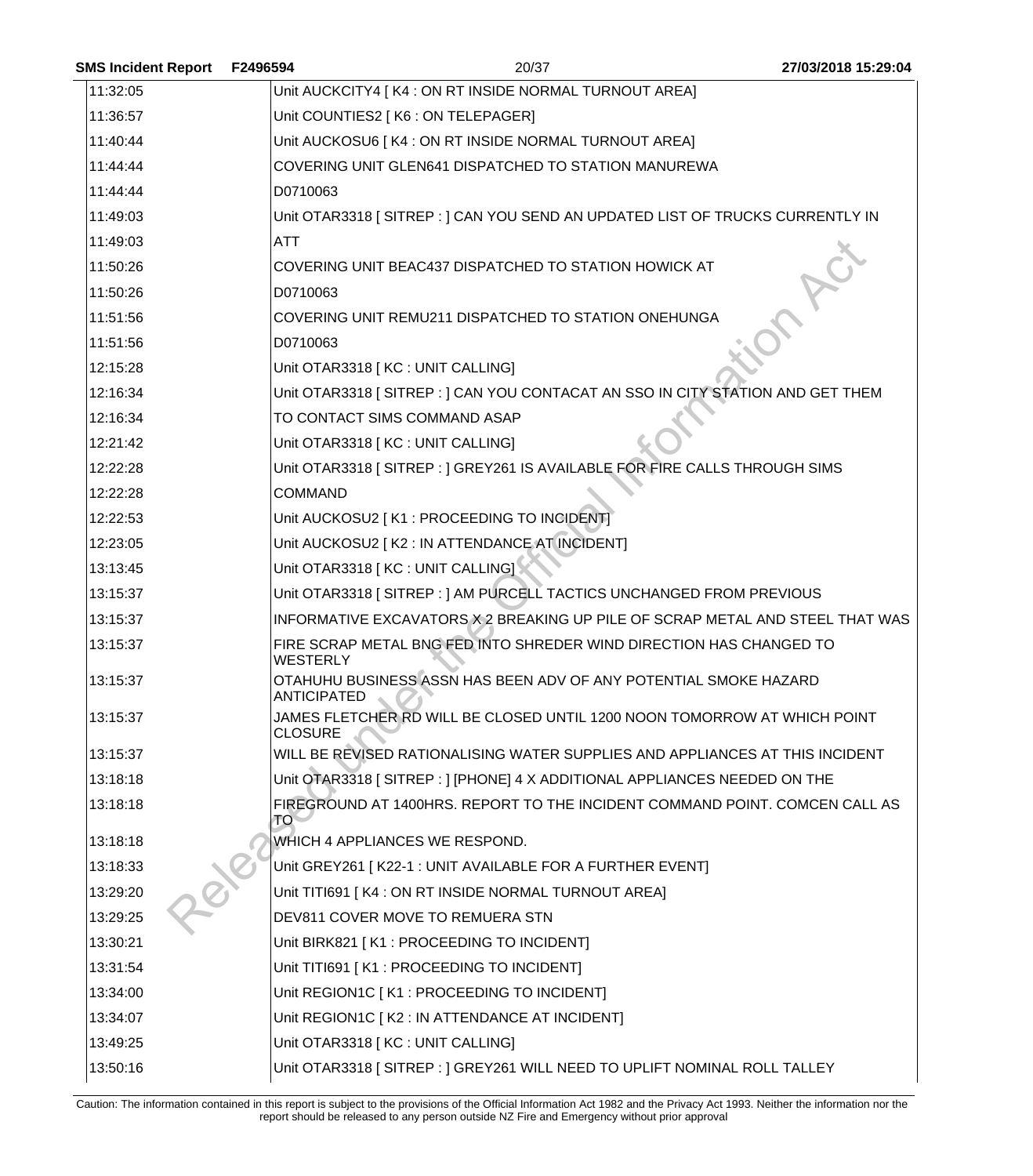| <b>SMS Incident Report</b> | F2496594          | 21/37                                                                           | 27/03/2018 15:29:04 |
|----------------------------|-------------------|---------------------------------------------------------------------------------|---------------------|
| 13:54:15                   |                   | Unit PARN251 [K1 : PROCEEDING TO INCIDENT]                                      |                     |
| 13:54:37                   |                   | Unit PARN251 [K1 : PROCEEDING TO INCIDENT]                                      |                     |
| 13:56:24                   |                   | Unit PARN251 [K1 : PROCEEDING TO INCIDENT]                                      |                     |
| 14:06:08                   |                   | Unit BIRK821 [K2 : IN ATTENDANCE AT INCIDENT]                                   |                     |
| 14:16:46                   |                   | Unit PARN251 [K2 : IN ATTENDANCE AT INCIDENT]                                   |                     |
| 14:28:46                   |                   | Unit AUCKOSU4 [K4 : ON RT INSIDE NORMAL TURNOUT AREA]                           |                     |
| 14:29:42                   |                   | Unit AUCKOSU2   K4 : ON RT INSIDE NORMAL TURNOUT AREA]                          |                     |
| 14:33:55                   |                   | INC INFO: LARGE FIRE VISIBLE FROM LV 38 OF THE METROPOLIS                       |                     |
| 14:33:55                   |                   | Duplicate Event:Location = JAMES FLETCHER DR, FAVONA, AUCKLAND, Type = MIN      |                     |
| 14:33:55                   |                   | MINOR, Caller Ph Number = The Scaller Address = @THE METROPLOLIS, Call          |                     |
| 14:33:55                   |                   | Source = 111Inc InfoLARGE FIRE VISIBLE FROM LV 38 OF THE METROPOLIS, Event      |                     |
| 14:33:55                   | Source = Fire 111 |                                                                                 |                     |
| 14:33:55                   |                   | End of Duplicate Event data                                                     |                     |
| 14:36:13                   |                   | Unit OTAR3318 [KC : UNIT CALLING]                                               |                     |
| 14:36:44                   |                   | Unit OTAR3318 [ SITREP : ] MANG351 RETURN TO FIRE GROUIND WHEN AVAILABLE FOR    |                     |
| 14:36:44                   |                   | <b>CREW CHANGE OVERS</b>                                                        |                     |
| 14:42:09                   |                   | Unit TITI691 [K2 : IN ATTENDANCE AT INCIDENT                                    |                     |
| 14:47:14                   |                   | Unit OTAR3318 [KC : UNIT CALLING]                                               |                     |
| 14:48:08                   |                   | Unit WAITEMATA3 [ K6 : ON TELEPAGER]                                            |                     |
| 14:48:34                   |                   | Unit OTAR3318 [K45: COMMAND RESPONSIBILITY CHANGED TO - NAME] AAM SHAW TACTICS  |                     |
| 14:48:34                   | <b>STANDBYS</b>   | UNCHANGED FROM PREVIOUS SITREP CURRENTLY ASSESSING FOR RELEASE AND              |                     |
| 14:48:34                   |                   | CONTINUING INTO THE NIGHT                                                       |                     |
| 14:55:05                   |                   | Unit STHE241 [K3 : ON RT OUTSIDE NORMAL TURNOUT AREA]                           |                     |
| 15:00:24                   |                   | Unit MANG351 [K1 : PROCEEDING TO INCIDENT]                                      |                     |
| 15:00:36                   |                   | Unit OTAR3318 [KC: UNIT CALLING]                                                |                     |
| 15:01:34                   |                   | Unit OTAR3318 [SITREP : ] ARRANGE HOWICK LIGHTING PLANT ON SCENE AT 1900 HRS    |                     |
| 15:14:08                   |                   | Unit COUNTIES1   K6 : ON TELEPAGER]                                             |                     |
| 15:14:45                   |                   | Unit COUNTIES3   K6 : ON TELEPAGER]                                             |                     |
| 15:15:51                   |                   | Unit MTWE237   K3 : ON RT OUTSIDE NORMAL TURNOUT AREA]                          |                     |
| 15:17:38                   |                   | Unit OTAH311   K4 : ON RT INSIDE NORMAL TURNOUT AREA]                           |                     |
| 15:22:15                   |                   | Unit OTAR3318 [SITREP : ] [PHONE] CAN YOU SEND US AN EMAIL OF THE APPLIANCES    |                     |
| 15:22:15                   |                   | <b>CURRENTLY ON THE INCIDENT</b>                                                |                     |
| 15:47:53                   |                   | Unit COUNTIES4 [ K6 : ON TELEPAGER]                                             |                     |
| 16:04:35                   |                   | Unit AVON607 [K3 : ON RT OUTSIDE NORMAL TURNOUT AREA]                           |                     |
| 16:18:06                   |                   | Unit OTAR3318 [ KC : UNIT CALLING]                                              |                     |
| 16:19:03                   |                   | Unit OTAR3318 [ SITREP : ] AAM SHAW ADVISE MANG351 TO RESPOND LIGHTS AND SIRENS |                     |
| 16:19:03                   |                   | IF THEY ARE STUCK IN TRAFFIC TO FIRE GROUND                                     |                     |
| 16:19:42                   |                   | Unit MANG351 [SITREP : ] COPIED                                                 |                     |
| 16:29:33                   |                   | Unit MANG351 [K2 : IN ATTENDANCE AT INCIDENT]                                   |                     |
|                            |                   |                                                                                 |                     |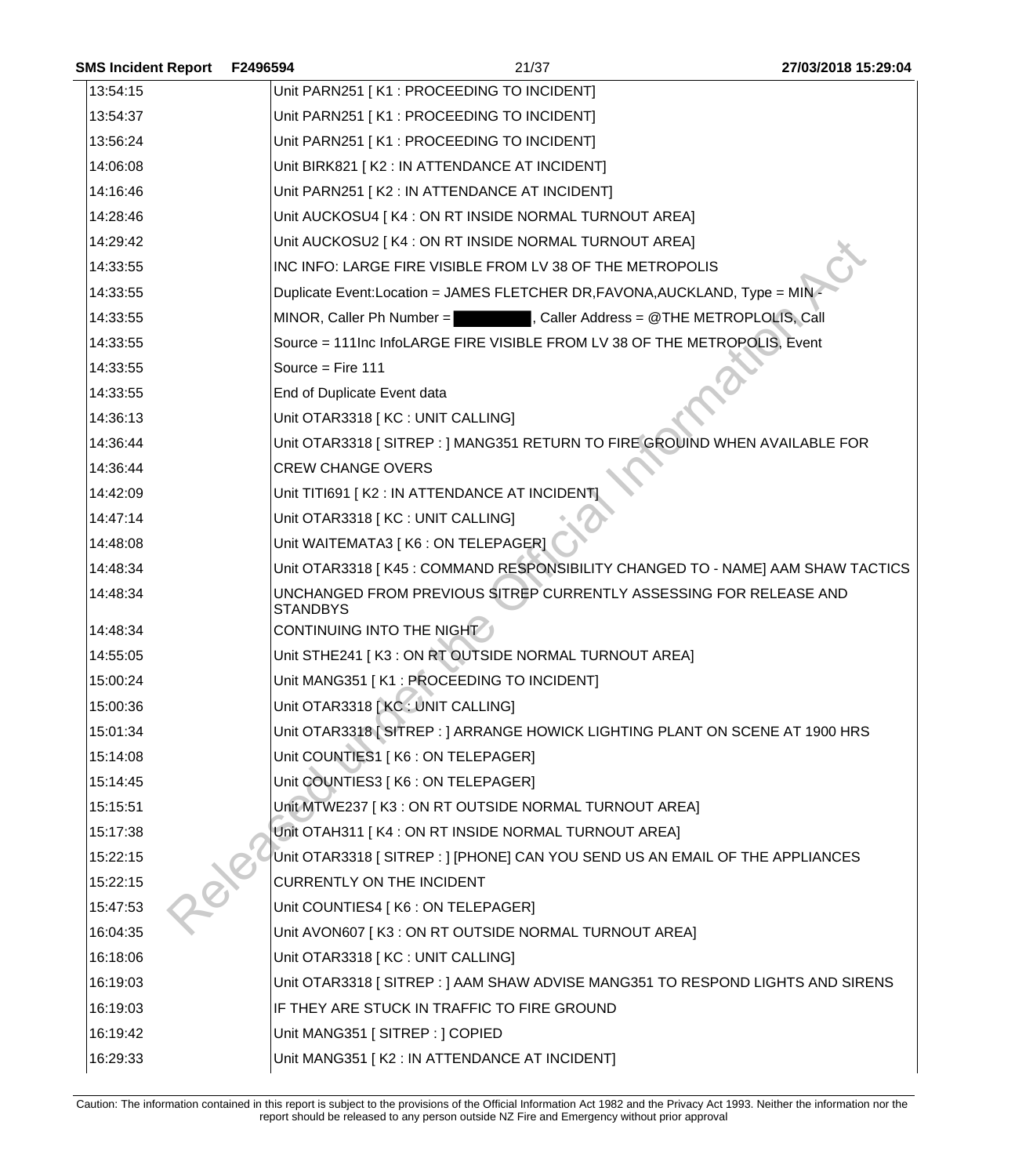| <b>SMS Incident Report</b> | F2496594              | 22/37                                                                           | 27/03/2018 15:29:04 |
|----------------------------|-----------------------|---------------------------------------------------------------------------------|---------------------|
| 16:45:16                   |                       | Unit OTAR3318 [ SITREP : ] WE REQ 4 PUMPS DOWN HERE AT 1800, WILL LEAVE IT TO   |                     |
| 16:45:16                   |                       | YOU TO ARRANGE WHERE THEY ARE COMING FROM. WHEREVER IS FINE OBVIOUSLY LESS      |                     |
| 16:45:16                   |                       | TRAVEL TIME THE BETTER                                                          |                     |
| 16:49:48                   |                       | Unit MANG351 [ KC : UNIT CALLING]                                               |                     |
| 16:50:16                   |                       | Unit MANG351 [K10 : RECOMMISSIONING]                                            |                     |
| 16:54:09                   | THERE 1800HRS         |                                                                                 |                     |
| 16:59:32                   | <b>MANUREWA</b>       |                                                                                 |                     |
| 17:08:34                   |                       | Unit OTAR331   K3 : ON RT OUTSIDE NORMAL TURNOUT AREA]                          |                     |
| 17:24:50                   |                       | Unit OTAR3318 [ KC : UNIT CALLING]                                              |                     |
| 17:25:52                   |                       | Unit OTAR3318 [SITREP: ] CAN YOU ASK FIRE SUPPORT IS IT THERE INTENTION TO      |                     |
| 17:25:52                   |                       | RETURN TO THE FIRE GROUND TONIGHT WITH THE CANTEEN UNIT . FOR THE RELIEF CREW.  |                     |
| 17:26:23                   |                       | Unit OTAR3318 [ KC : UNIT CALLING]                                              |                     |
| 17:26:31                   |                       | Unit OTAR3318 [KC : UNIT CALLING]                                               |                     |
| 17:27:41                   |                       | Unit OTAR3318 [SITREP : ] CANCLE THE FIRE SUPPORT THEY ARE ON SCENE             |                     |
| 17:38:55                   |                       | Unit OTAR3318 [COMCEN COM : MESSAGE] VIA PHONE - RELIEF CREWS FRM PAPA387,      |                     |
| 17:38:55                   |                       | HOWI321, BALM611 AND STHE241                                                    |                     |
| 17:39:07                   |                       | Unit PAPA348 [K1 : PROCEEDING TO INCIDENT]                                      |                     |
| 17:43:25                   |                       | Unit OTAR3318 [SITREP: ] CAN THE 4 RESPONDING APPLIANCES RESPOND UNDER LIGHTS   |                     |
| 17:43:25                   | <b>AND SIRENS</b>     |                                                                                 |                     |
| 17:47:24                   |                       | Unit HOWI321 [K1 : PROCEEDING TO INCIDENT]                                      |                     |
| 17:47:28                   |                       | Unit PAPA387 [K1 : PROCEEDING TO INCIDENT]                                      |                     |
| 17:47:36                   |                       | Unit STHE241 [K1 : PROCEEDING TO INCIDENT]                                      |                     |
| 17:47:41                   |                       | Unit STHE241 [K1 : PROCEEDING TO INCIDENT]                                      |                     |
| 17:48:06                   |                       | Unit STHE241 [K1 : PROCEEDING TO INCIDENT]                                      |                     |
| 17:49:25                   |                       | Unit BALM611 [K1 : PROCEEDING TO INCIDENT]                                      |                     |
| 17:50:23                   |                       |                                                                                 |                     |
| 17:50:49                   |                       | CAN GO HOME -- NIGHT SHIFT OFFICER WON'T BE THERE TILL 6PM                      |                     |
| 17:51:46                   |                       | Unit AUCKOSU1   K1 : PROCEEDING TO INCIDENT]                                    |                     |
| 17:55:35                   |                       | Unit OTAR3318 [ SITREP : ] [PHONE] CAN YOU PASS ANY PHONE NUMBERS YOU HAVE FOR  |                     |
| 17:55:35                   |                       | TOTALCARE (NUMBERS PASSED FROM SOLIDUS)                                         |                     |
| 17:56:12                   |                       | Unit AUCKOSU1 [K2 : IN ATTENDANCE AT INCIDENT]                                  |                     |
| 18:00:14                   |                       | Unit PAPA348   K2 : IN ATTENDANCE AT INCIDENT]                                  |                     |
| 18:00:53                   |                       | Unit STHE241 [K2 : IN ATTENDANCE AT INCIDENT]                                   |                     |
| 18:01:59                   |                       | Unit OTAR3318 [SITREP : ] [PHONE] MTWE237 TO RESPOND LIGHTS AND SIREN WHEN FREE |                     |
| 18:01:59                   |                       | Unit HOWI321 [K2 : IN ATTENDANCE AT INCIDENT]                                   |                     |
| 18:01:59                   |                       | FROM CURRENT CALL FOR RELIEF                                                    |                     |
| 18:04:45                   |                       | Unit PAPA387 [K2 : IN ATTENDANCE AT INCIDENT]                                   |                     |
| 18:05:25                   |                       | Unit OTAR3318 [SITREP : ] ELLE TO COME TO FIRE GROUND IF POSS IN VAN ASAP       |                     |
| 18:07:51                   | <b>REMAINING CREW</b> |                                                                                 |                     |
| 18:09:35                   |                       | Unit MTWE237 [K1 : PROCEEDING TO INCIDENT]                                      |                     |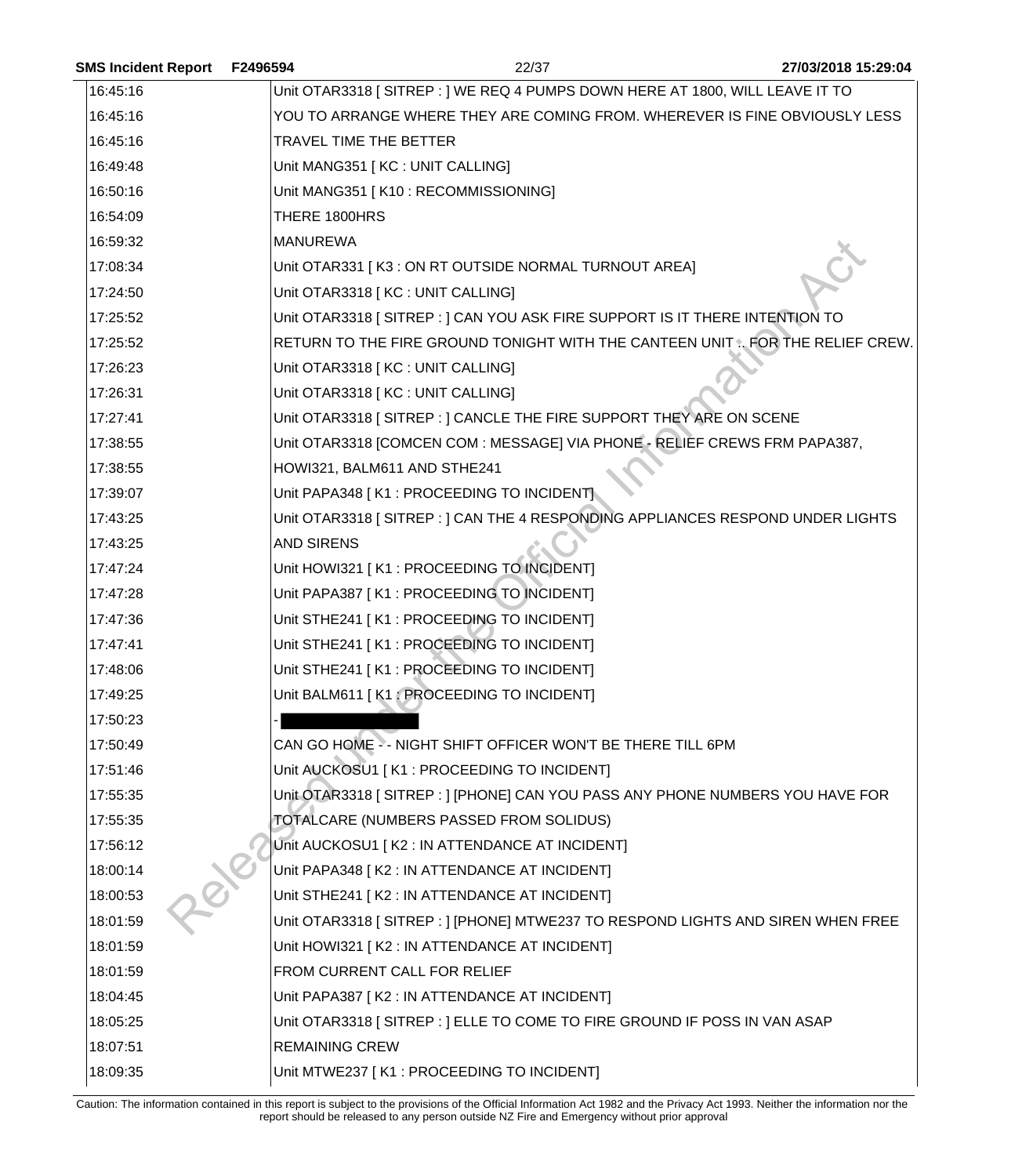| <b>SMS Incident Report</b> | F2496594                | 23/37                                                                           | 27/03/2018 15:29:04 |
|----------------------------|-------------------------|---------------------------------------------------------------------------------|---------------------|
| 18:11:12                   |                         | Unit OTAR3318 [ SITREP : ] (PH) BALM611 - RESPOND ERD                           |                     |
| 18:11:20                   |                         | Unit BALM611 [COMCEN COM : MESSAGE] DETAILS PASSED                              |                     |
| 18:18:26                   |                         | Unit REGION1G [K1 : PROCEEDING TO INCIDENT]                                     |                     |
| 18:18:38                   |                         | Unit BALM611 [K2 : IN ATTENDANCE AT INCIDENT]                                   |                     |
| 18:18:44                   |                         | Unit OTAR3318 [SITREP: ] SSO JENNER RESPOND MANU301 ERD TO INCIDENT PAPA387     |                     |
| 18:18:44                   |                         | <b>WILL RETURN TO PAPKURA ERD</b>                                               |                     |
| 18:19:26                   |                         | Unit REGION1G [K1 : PROCEEDING TO INCIDENT]                                     |                     |
| 18:20:37                   | <b>TO</b>               | GRIDLOCK ON SAVILL - WANTED TO KNOW WHAT FENZ COULD DO ABOUT IT - ADVISED HIM   |                     |
| 18:20:37                   |                         | TALK TO AUCKLAND TRANSPORT ABOUT THE DIVERSIONS IN PLACE                        |                     |
| 18:20:58                   |                         | MOTORIST ARE BEING AFFECTED FROM THE SMOKE                                      |                     |
| 18:21:59                   |                         | Unit MANU301 [K1 : PROCEEDING TO INCIDENT]                                      |                     |
| 18:22:04                   |                         | Unit MANU301 [K1 : PROCEEDING TO INCIDENT]                                      |                     |
| 18:24:55                   |                         | Unit COUNTIES4 [ K1 : PROCEEDING TO INCIDENT]                                   |                     |
| 18:24:59                   |                         | Unit MTWE237   K2 : IN ATTENDANCE AT INCIDENT]                                  |                     |
| 18:25:17                   | <b>OPEN</b>             | COLLEGE AND OTHER SCHOOLS AND BUSINESSES IN THE AREA ASKING IF THEY SHOULD      |                     |
| 18:25:17                   |                         | TOMORROW, TRANSFERRED TO SIMS COMMAND OTAR3318 CELL PHONE.                      |                     |
| 18:28:53                   |                         | Unit OTAR3318 [COMCEN COM : MESSAGE] PARN2529 IS RESPONDING UNDER LIGHTS TO     |                     |
| 18:28:53                   | <b>REIEVE DAY CREWS</b> |                                                                                 |                     |
| 18:29:08                   | <b>UNIT</b>             | SHAW TO CALL HIM - UNTIL TO CONTACT AAC COUNTIES3 PER PHONE, TRIED COMMAND      |                     |
| 18:29:08                   |                         | OTAR3318 NO ANSWER, PAGED AAC COUNTIES3                                         |                     |
| 18:30:18                   |                         | Unit OTAR3318 [SITREP : ] CONFIRM ELLE CREW RESPONDING IN VAN - AFFIRM          |                     |
| 18:34:31                   |                         | Unit PAPA387 [K3 : ON RT OUTSIDE NORMAL TURNOUT AREA]                           |                     |
| 18:35:02                   |                         | Unit MANU301   K2 : IN ATTENDANCE AT INCIDENT]                                  |                     |
| 18:35:44                   |                         | Unit AUCKOSU2 [K38 : ASSOCIATE THIS UNIT TO EVENT - EVENT ADDRESS]              |                     |
| 18:35:52                   |                         | Unit AUCKOSU2   K1: PROCEEDING TO INCIDENT]                                     |                     |
| 18:36:48                   |                         | Unit PARN2529 [KC : UNIT CALLING]                                               |                     |
| 18:36:58                   |                         | Unit PARN2529 [K38 : ASSOCIATE THIS UNIT TO EVENT - EVENT ADDRESS]              |                     |
| 18:37:16                   |                         | Unit PARN2529 [K2 : IN ATTENDANCE AT INCIDENT]                                  |                     |
| 18:39:08                   |                         | Unit REGION1G [K2 : IN ATTENDANCE AT INCIDENT]                                  |                     |
| 18:42:23                   |                         | Unit OTAR3318 [COMCEN COM : MESSAGE] (PH) DETAILS RE SMOKE CONCERNS ON SAVIL DR |                     |
| 18:42:28                   |                         | Unit COUNTIES4 [ K2 : IN ATTENDANCE AT INCIDENT]                                |                     |
| 18:43:02                   |                         | Unit OTAR3318 [SITREP : ] (PH) COPY, NOT MUCH WE CAN DO - ADVISE THEM TO KEEP   |                     |
| 18:43:02                   |                         | WINDOWS CLOSED AND AIRCON SET ON RECYCLING                                      |                     |
| 18:47:12                   |                         | Unit HOWI3219 [K1 : PROCEEDING TO INCIDENT]                                     |                     |
| 18:51:00                   |                         | Unit OTAR3318 [COMCEN COM: MESSAGE] HOWI3219 IS K1                              |                     |
| 18:52:04                   |                         | Unit HOWI3219 [KC : UNIT CALLING]                                               |                     |
| 18:52:34                   |                         | Unit HOWI3219 [SITREP: ] CONFIRM SAP                                            |                     |
| 18:52:49                   |                         | Unit OTAR3318 [KC : UNIT CALLING]                                               |                     |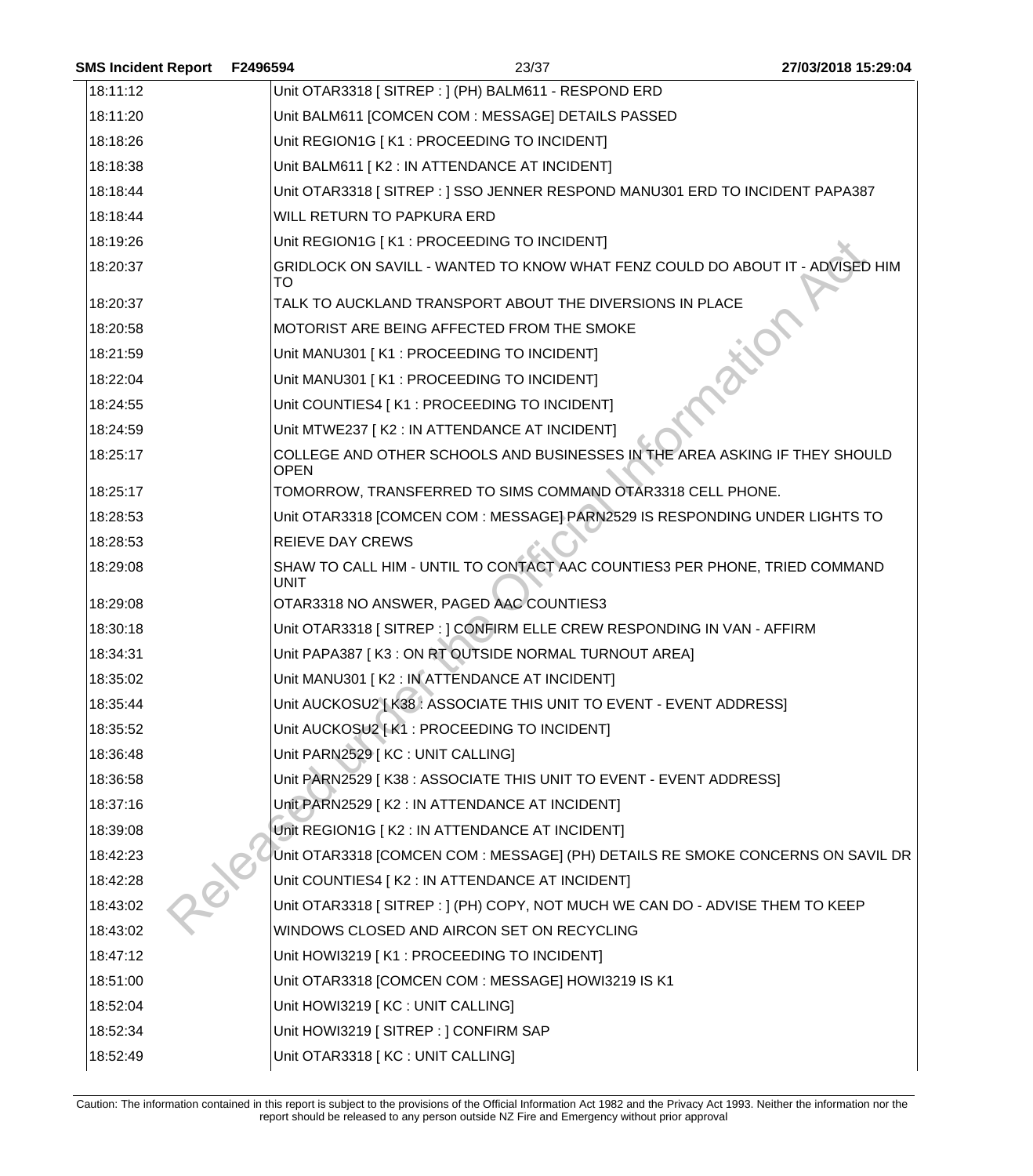| <b>SMS Incident Report</b> | F2496594            | 24/37                                                                           | 27/03/2018 15:29:04 |
|----------------------------|---------------------|---------------------------------------------------------------------------------|---------------------|
| 18:53:05                   |                     | Unit OTAR3318 [COMCEN COM : MESSAGE] HOWI3219 IS WANTING TO CONFIRM SAP         |                     |
| 18:53:32                   |                     | Unit OTAR3318 [SITREP : ] VIA STATION ROAD - HOSE RAMPS ARE IN PLACE            |                     |
| 18:53:38                   |                     | Unit HOWI3219 [SITREP: ] COPY                                                   |                     |
| 18:53:39                   |                     | WILL PAGE ON DUTY HPO TO CONTACT US.                                            |                     |
| 18:56:08                   |                     | Unit AUCKOSU2 [ K2 : IN ATTENDANCE AT INCIDENT]                                 |                     |
| 19:02:17                   | 0                   |                                                                                 |                     |
| 19:04:40                   |                     | Unit PAPA348 [SITREP : ] SO WILLIAMS DAY SHIFT CREW RETURNING TO PAPATOETOE IN  |                     |
| 19:04:40                   |                     | PAPA348 AND PAP348 WILL GO K0 NO CREW                                           |                     |
| 19:04:42                   |                     | Unit HOWI3219 [K2 : IN ATTENDANCE AT INCIDENT]                                  |                     |
| 19:11:55                   |                     | NO HPO KEN 021810774 TRANSFERRED TO OTAR3318                                    |                     |
| 19:20:43                   |                     | Unit AUCKOSU4 [ K38 : ASSOCIATE THIS UNIT TO EVENT - EVENT ADDRESS]             |                     |
| 19:20:58                   |                     | Unit AUCKOSU4   K1 : PROCEEDING TO INCIDENT]                                    |                     |
| 19:21:07                   |                     | Unit AUCKOSU4 [K1 : PROCEEDING TO INCIDENT]                                     |                     |
| 19:21:37                   |                     | Unit PAPA348 [ K7 : AT NORMAL STATION]                                          |                     |
| 19:23:57                   |                     | Unit OTAR3318 [KC : UNIT CALLING]                                               |                     |
| 19:24:25                   |                     | Unit OTAR3318 [SITREP: ] AUCK2018 TO RESPOND WITH JUST THE FOOT BATHS           |                     |
| 19:26:36                   |                     | Unit OTAR3318 [COMCEN COM : MESSAGE] AUCK2018 IS SHOWING K0 - WILL CONFIRM WITH |                     |
| 19:26:36                   | <b>CITY STATION</b> |                                                                                 |                     |
| 19:27:38                   |                     | Unit OTAR3318 [KC : UNIT CALLING]                                               |                     |
| 19:27:39                   | <b>CITY</b>         | AND RECOMMISION BEFORE GOING K7 - ADVISED OF REQUEST TO RESPOND - AUCKLAND      |                     |
| 19:27:39                   |                     | SSO WILL PHONE FIRECOM TO LIASE                                                 |                     |
| 19:28:17                   |                     | Unit OTAR3318 [SITREP: ] IF ANY PERSONS HAVE CONCERN WITH SMOKE, VISIT -        |                     |
| 19:28:17                   |                     | WWW.ARPHS.GOVT.NZ FOR ADVICE                                                    |                     |
| 19:32:16                   |                     | Unit OTAR3318 [COMCEN COM : MESSAGE] DETAILS RE AUCK2018 RESPONSE PASSED        |                     |
| 19:33:20                   |                     | Unit AUCKOSU4 [ K2 : IN ATTENDANCE AT INCIDENT]                                 |                     |
| 19:45:01                   |                     | Unit TITI691 [ KC : UNIT CALLING]                                               |                     |
| 19:45:20                   |                     | Unit TITI691 [K10 : RECOMMISSIONING]                                            |                     |
| 19:47:42                   |                     | Unit BIRK821 [KC : UNIT CALLING]                                                |                     |
| 19:48:02                   |                     | Unit BIRK821 [K10 : RECOMMISSIONING]                                            |                     |
| 20:00:47                   |                     | Unit AUCK2018 [K1 : PROCEEDING TO INCIDENT]                                     |                     |
| 20:03:25                   |                     | Unit BALM611   K3 : ON RT OUTSIDE NORMAL TURNOUT AREA]                          |                     |
| 20:15:01                   |                     | ON STATION WITH NO APPLIANCE, WOULD LIKE TO KNOW IF THEY WILL BE GETTING AN     |                     |
| 20:15:01                   | <b>APPLIANCE</b>    |                                                                                 |                     |
| 20:20:09                   |                     | COMMGR1 ON TO IT                                                                |                     |
| 20:20:11                   |                     | Unit AUCK2018 [ K2 : IN ATTENDANCE AT INCIDENT]                                 |                     |
| 20:32:09                   |                     | Unit AUCKOSU1 [K4 : ON RT INSIDE NORMAL TURNOUT AREA]                           |                     |
| 20:36:49                   |                     | Unit AUCK2018   K2 : IN ATTENDANCE AT INCIDENT]                                 |                     |
| 20:36:50                   |                     | Unit AUCK2018 [K2 : IN ATTENDANCE AT INCIDENT]                                  |                     |
| 20:40:00                   |                     | Unit AUCK2018 [K4 : ON RT INSIDE NORMAL TURNOUT AREA]                           |                     |
|                            |                     |                                                                                 |                     |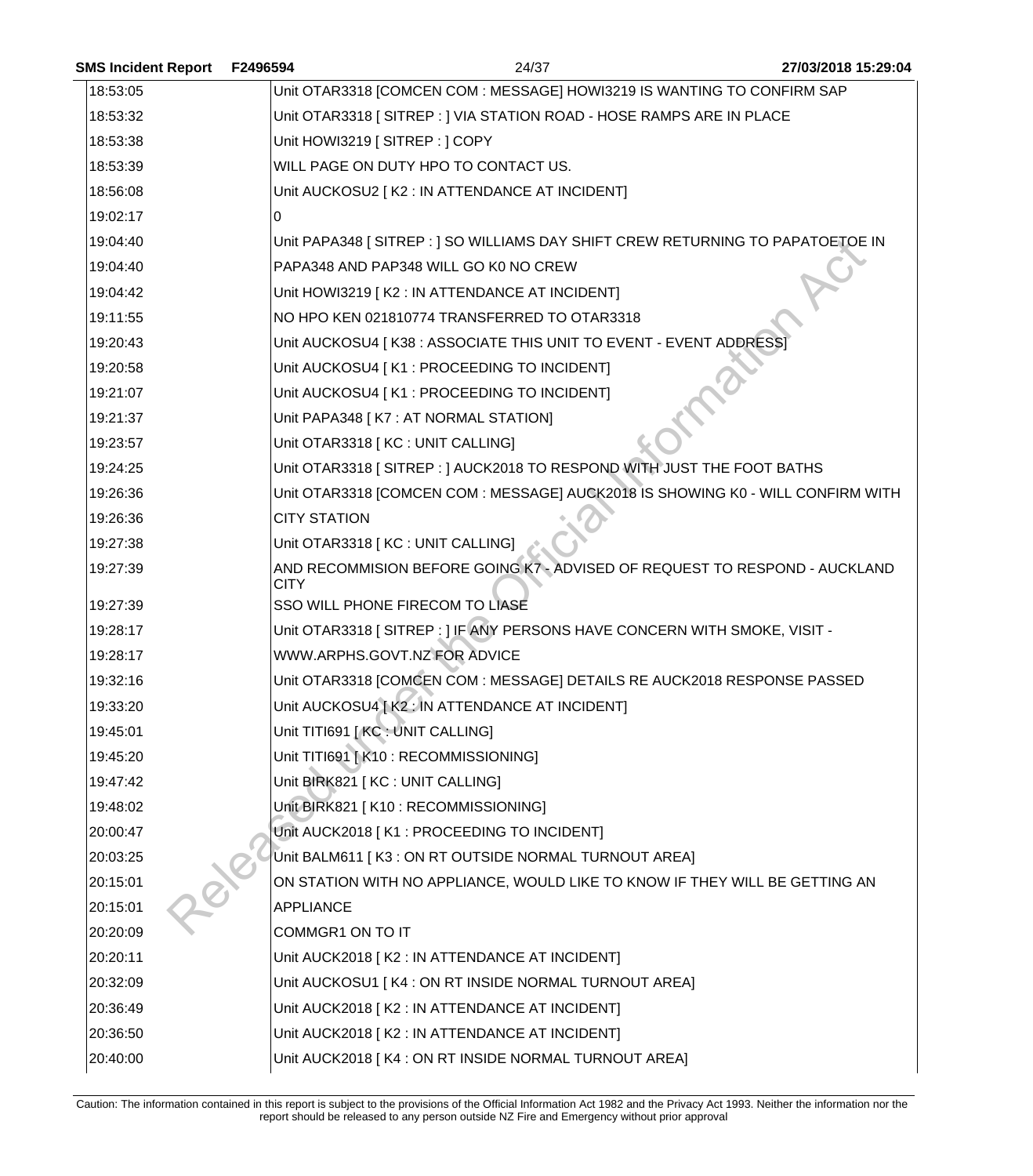| <b>SMS Incident Report</b> | F2496594               | 25/37                                                                            | 27/03/2018 15:29:04 |
|----------------------------|------------------------|----------------------------------------------------------------------------------|---------------------|
| 20:56:06                   |                        | Unit TEAT661   K7 : AT NORMAL STATION]                                           |                     |
| 21:13:48                   |                        | Unit OTAR3318 [SITREP : ] IC - AAC DELFOS) OPERATIONS - SSO MCKEOWN) - PLANNING  |                     |
| 21:13:48                   |                        | AND INTEL SSO MILLER) LOGISTICS - AC TRAVERS) SECTOR ONE - VAN BEERENDONK)       |                     |
| 21:13:48                   |                        | SECTOR 3 - SO MCRAE) SAFTEY - SO KERR) STAGING SO CARPENTER) STILL USING 3X      |                     |
| 21:13:48                   |                        | AERIALS, 1X GROUND MONITOR. 2X HPD, 3 DIGGERS AND LIGHTING. TACTICS STILL REMAIN |                     |
| 21:13:48                   |                        | THE SAME - WIND HAS CHANGED TO A WESTERLY - (VIA PH)                             |                     |
| 21:13:58                   |                        | Unit OTAR3318   K45 : COMMAND RESPONSIBILITY CHANGED TO - NAME] AAC DELFOS       |                     |
| 21:15:02                   |                        | Unit HOWI3219 [K3 : ON RT OUTSIDE NORMAL TURNOUT AREA]                           |                     |
| 21:38:57                   |                        | FOR CREW CHANGE WITH ELLE274; @ 2230 PARN255 CHANGING OVER WITH AUCK205; @       |                     |
| 21:38:57                   |                        | MIDNIGHT AUCK2018 CREW CHANGE WITH OTAR3318; PAPA344 WILL BE RELEASED IN A       |                     |
| 21:38:57                   | <b>COUPLE OF HOURS</b> |                                                                                  |                     |
| 21:39:19                   |                        | Unit MTWE237 [K3 : ON RT OUTSIDE NORMAL TURNOUT AREA]                            |                     |
| 21:47:04                   |                        | Unit AUCKOSU2   K4 : ON RT INSIDE NORMAL TURNOUT AREA]                           |                     |
| 21:59:29                   |                        | Unit TEAT661   K1 : PROCEEDING TO INCIDENT                                       |                     |
| 22:00:18                   |                        | Unit PARN255 [K4 : ON RT INSIDE NORMAL TURNOUT AREA]                             |                     |
| 22:05:04                   |                        | Unit PARN255 [K1 : PROCEEDING TO INCIDENT]                                       |                     |
| 22:05:15                   |                        | Unit PARN251 [K1 : PROCEEDING TO INCIDENT]                                       |                     |
| 22:05:15                   |                        | Unit PARN2529 [K1 : PROCEEDING TO INCIDENT]                                      |                     |
| 22:05:34                   |                        | Unit PARN2529 [K7 : AT NORMAL STATION]                                           |                     |
| 22:06:05                   |                        | Unit PARN251   K2 : IN ATTENDANCE AT INCIDENT]                                   |                     |
| 22:06:20                   |                        | Unit PARN255 [K1 : PROCEEDING TO INCIDENT]                                       |                     |
| 22:08:15                   |                        | Unit MANU301 [K3 : ON RT OUTSIDE NORMAL TURNOUT AREA]                            |                     |
| 22:22:03                   |                        | Unit TEAT661 [K2 : IN ATTENDANCE AT INCIDENT]                                    |                     |
| 22:33:33                   |                        | Unit PARN255 [K2 : IN ATTENDANCE AT INCIDENT]                                    |                     |
| 22:48:47                   |                        | Unit OTAR331 [K2 : IN ATTENDANCE AT INCIDENT]                                    |                     |
| 22:53:33                   |                        | Unit OTAR3318 [KC: UNIT CALLING]                                                 |                     |
| 22:54:01                   |                        | Unit OTAR3318 [SITREP : ] CONTINUING TO MAKE SLOW PROGRESS                       |                     |
| 23:20:02                   |                        | Unit ELLE274   K10 : RECOMMISSIONING]                                            |                     |
| 23:27:10                   |                        | Unit OTAR3318 [ KC : UNIT CALLING]                                               |                     |
| 23:28:24                   |                        | Unit OTAR3318 [ SITREP : ] NOTIFY WATERCARE THAT A HYRDRANT OPPOSITE - 263 JAMES |                     |
| 23:28:24                   |                        | FLETCHER DR IS UANBLE TO BE TURNED OFF.                                          |                     |
| 23:35:40                   |                        | Unit AUCK205   K3 : ON RT OUTSIDE NORMAL TURNOUT AREA]                           |                     |
| 23:37:35                   |                        | Unit PAPA344 [K3 : ON RT OUTSIDE NORMAL TURNOUT AREA]                            |                     |
| 23:47:40                   |                        | Unit HOWI321 [K10 : RECOMMISSIONING]                                             |                     |
| 23:49:40                   |                        | Unit PAPA347 [KC : UNIT CALLING]                                                 |                     |
| 23:50:02                   |                        | Unit PAPA347 [K10 : RECOMMISSIONING]                                             |                     |
| 00:03:35                   |                        | Unit COUNTIES3 [ K1 : PROCEEDING TO INCIDENT]                                    |                     |
| 00:11:57                   |                        | Unit COUNTIES3 [ K2 : IN ATTENDANCE AT INCIDENT]                                 |                     |
| 00:17:36                   |                        | Unit TEAT661   K7 : AT NORMAL STATION]                                           |                     |
| 00:32:24                   |                        | Unit COUNTIES4 [ K6 : ON TELEPAGER]                                              |                     |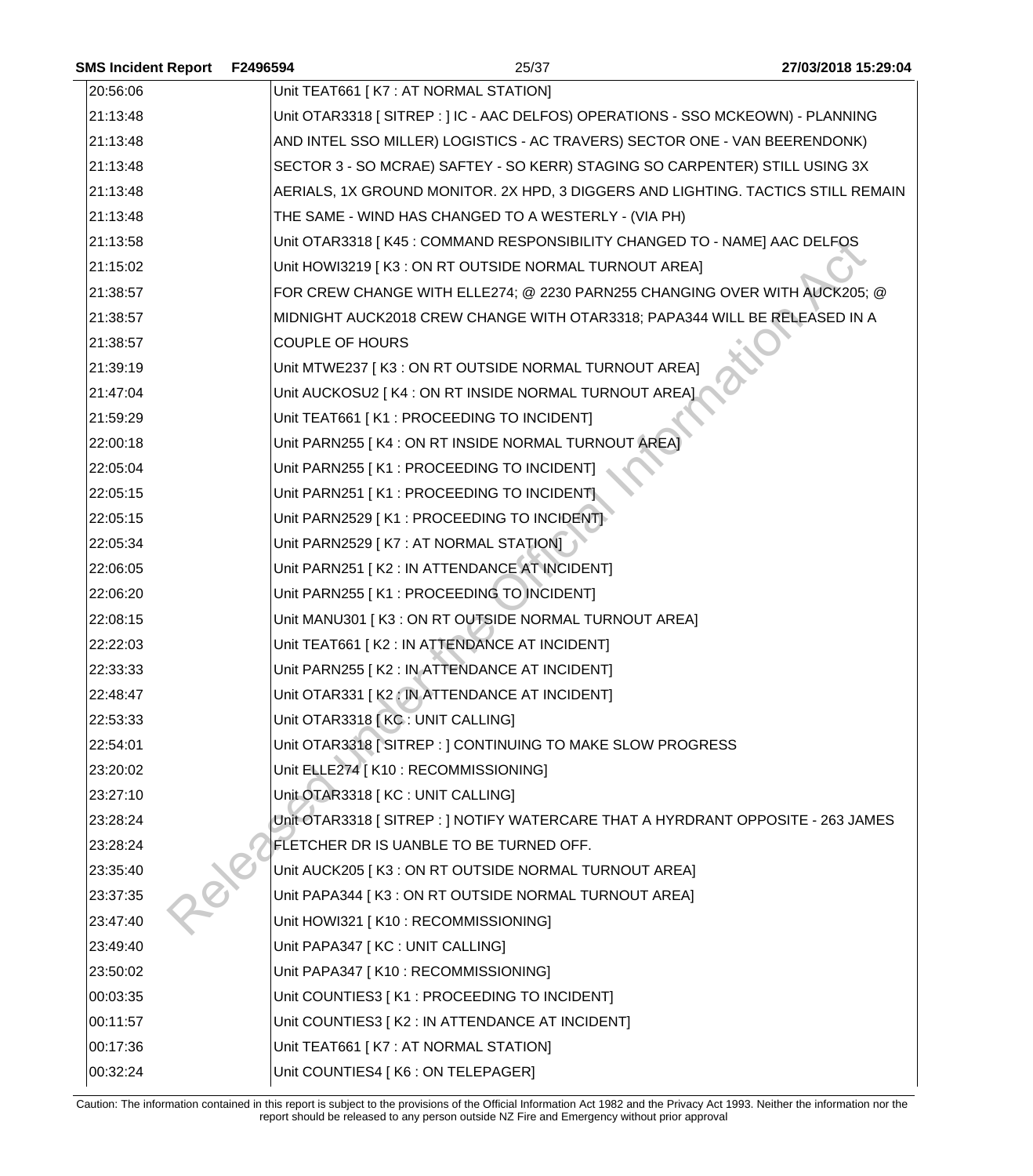| <b>SMS Incident Report</b> | F2496594             | 26/37                                                                        | 27/03/2018 15:29:04 |
|----------------------------|----------------------|------------------------------------------------------------------------------|---------------------|
| 00:32:42                   |                      | Unit REGION1G   K6 : ON TELEPAGER]                                           |                     |
| 00:34:46                   |                      | Unit REGION1C [K6 : ON TELEPAGER]                                            |                     |
| 00:37:00                   |                      | Unit ELLE274   K7 : AT NORMAL STATION]                                       |                     |
| 00:39:51                   |                      | Unit ELLE274 [ K2 : IN ATTENDANCE AT INCIDENT]                               |                     |
| 00:53:27                   |                      | Unit MTRO621 [K1 : PROCEEDING TO INCIDENT]                                   |                     |
| 00:53:38                   |                      | Unit MTRO621 [K2 : IN ATTENDANCE AT INCIDENT]                                |                     |
| 01:02:12                   |                      | Unit REMU211 [K2 : IN ATTENDANCE AT INCIDENT]                                |                     |
| 01:25:30                   |                      | Unit STHE241 [ KC : UNIT CALLING]                                            |                     |
| 01:25:36                   |                      | Unit STHE241 [ KC : UNIT CALLING]                                            |                     |
| 01:26:04                   |                      | Unit STHE241 [K10 : RECOMMISSIONING]                                         |                     |
| 01:57:39                   |                      | Unit MTRO621 [KC : UNIT CALLING]                                             |                     |
| 01:58:04                   |                      | Unit MTRO621 [K10 : RECOMMISSIONING]                                         |                     |
| 01:58:26                   |                      | Unit OTAR3318 [SITREP : ] REQ 3 PUMPS @ 0500. 1 PUMP TO BE SSO AND ALSO SEND |                     |
| 01:58:26                   | PAPA377              |                                                                              |                     |
| 01:59:47                   | ** PAPA344 **        |                                                                              |                     |
| 02:22:10                   |                      | Unit OTAR3318 [KC : UNIT CALLING]                                            |                     |
| 02:22:24                   |                      | Unit OTAR3318 [K26-1 : APPLIANCE STILL ENGAGED, NO ADDITIONAL DEVELOPMENTS]  |                     |
| 03:17:41                   |                      | Unit OTAR3318 [ KC : UNIT CALLING]                                           |                     |
| 03:17:56                   |                      | Unit OTAR3318 [K26-1 : APPLIANCE STILL ENGAGED, NO ADDITIONAL DEVELOPMENTS]  |                     |
| 03:57:18                   |                      | Unit OTAR3318 [K45 : COMMAND RESPONSIBILITY CHANGED TO - NAME] AAC BOOTH     |                     |
| 04:29:22                   |                      | Unit PAPA344 [K1 : PROCEEDING TO INCIDENT]                                   |                     |
| 04:33:13                   |                      | Unit OTAR3318 [KC : UNIT CALLING]                                            |                     |
| 04:33:25                   |                      | Unit OTAR3318 [K26-1 : APPLIANCE STILL ENGAGED, NO ADDITIONAL DEVELOPMENTS]  |                     |
| 04:40:17                   |                      | SEEM TO HAVE ACQUIRED A VAN, SHOULD THEY BRING IT TO FIREGROUND - SPOKE TO   |                     |
| 04:40:17                   |                      | COUNTIES3 JOHN BOOTH, HE ADVSS NEGATIVE WILL BE USED TO SHUTTLE ONCOMING DAY |                     |
| 04:40:17                   | CREW TO FIRE GROUND. |                                                                              |                     |
| 04:41:25                   |                      | Unit AVON607 [K2 : IN ATTENDANCE AT INCIDENT]                                |                     |
| 04:41:38                   |                      | Unit PAPA344   K2 : IN ATTENDANCE AT INCIDENT]                               |                     |
| 04:43:50                   |                      | Unit GREY261   K4 : ON RT INSIDE NORMAL TURNOUT AREA]                        |                     |
| 04:44:19                   |                      | Unit GREY261   K1 : PROCEEDING TO INCIDENT]                                  |                     |
| 04:44:41                   |                      | Unit GREY261 [K1 : PROCEEDING TO INCIDENT]                                   |                     |
| 04:47:58                   |                      | Unit MANG351 [K1 : PROCEEDING TO INCIDENT]                                   |                     |
| 05:02:27                   |                      | Unit GREY261   K2 : IN ATTENDANCE AT INCIDENT]                               |                     |
| 05:02:33                   |                      | Unit MANG351 [K2 : IN ATTENDANCE AT INCIDENT]                                |                     |
| 05:02:40                   |                      | Unit TEAT661   K2 : IN ATTENDANCE AT INCIDENT]                               |                     |
| 05:12:15                   |                      | Unit PARN251 [KC : UNIT CALLING]                                             |                     |
| 05:12:31                   |                      | Unit PARN255 [K3 : ON RT OUTSIDE NORMAL TURNOUT AREA]                        |                     |
| 05:12:45                   |                      | Unit PARN251   SITREP : ] REMAINING K2 - RETURNING TO STATION                |                     |
| 05:28:41                   |                      | Unit TEAT661   K3 : ON RT OUTSIDE NORMAL TURNOUT AREA]                       |                     |
| 05:30:54                   |                      | Unit MANG351 [K3 : ON RT OUTSIDE NORMAL TURNOUT AREA]                        |                     |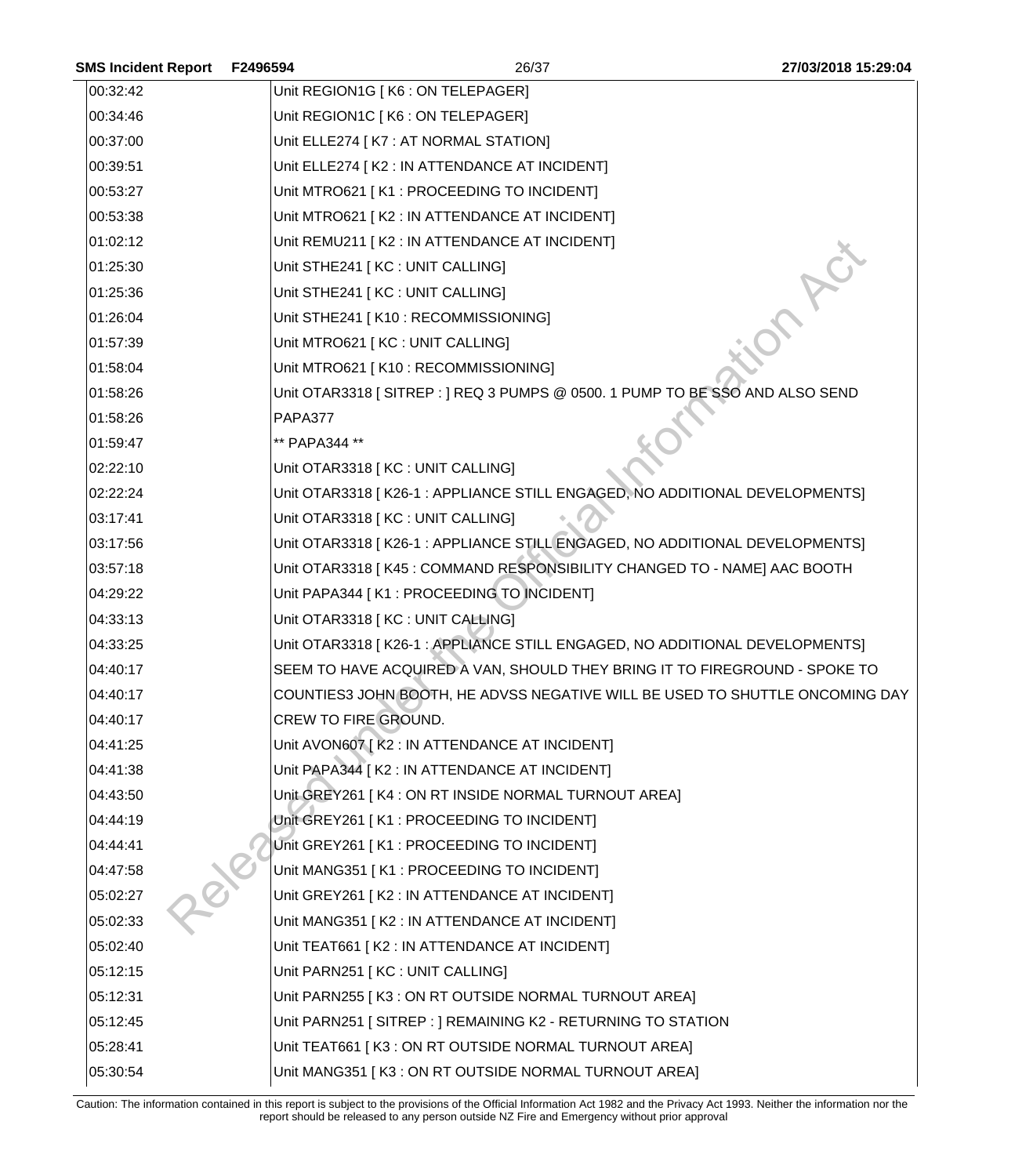| <b>SMS Incident Report</b> | F2496594<br>27/37                                                                        | 27/03/2018 15:29:04 |
|----------------------------|------------------------------------------------------------------------------------------|---------------------|
| 05:35:12                   | Unit REMU211 [K3 : ON RT OUTSIDE NORMAL TURNOUT AREA]                                    |                     |
| 05:40:35                   | Unit OTAR331   K3 : ON RT OUTSIDE NORMAL TURNOUT AREA]                                   |                     |
| 05:41:23                   | Unit OTAR3318 [ SITREP : ] (PH) OPERATIONS SSO LANE - SAFETY OFFICER SO DENCH.           |                     |
| 05:41:23                   | REPLACEMENT CREWS ARE BEING ORGANISED FOR 0800                                           |                     |
| 05:53:08                   | Unit OTAR3318 [ KC : UNIT CALLING]                                                       |                     |
| 05:53:57                   | Unit OTAR3318 [SITREP : ] CREWS FROM 2 AERIALS AND 3 PUMPS RELIEVED -                    |                     |
| 05:53:57                   | CONTINUING TO COOL PILE                                                                  |                     |
| 06:04:15                   | Unit PARN251 [K7 : AT NORMAL STATION]                                                    |                     |
| 06:05:03                   | Unit OTAR3318 [ SITREP : ] (BY PHONE) REQUIRE WORKSHOPS TO ATTEND GREY261 HAS            |                     |
| 06:05:03                   | BURST A CLEAR HOSE FROM RELIEF VALVE                                                     |                     |
| 06:05:55                   | Unit OTAR3318 [KC : UNIT CALLING]                                                        |                     |
| 06:06:23                   | Unit OTAR3318   K45 : COMMAND RESPONSIBILITY CHANGED TO - NAME] AAC MONRAD               |                     |
| 06:26:12                   | Unit COUNTIES1 [K1 : PROCEEDING TO INCIDENT]                                             |                     |
| 06:39:33                   | Unit OTAR3318 [COMCEN COM : MESSAGE] STANDBY FOR A PHONE CALL                            |                     |
| 06:40:21                   | Unit COUNTIES1   K2 : IN ATTENDANCE AT INCIDENT]                                         |                     |
| 07:01:31                   | Unit ELLE274 [ KC : UNIT CALLING]                                                        |                     |
| 07:02:50                   | Unit OTAR3318 [COMCEN COM : MESSAGE] CALLER FROM ACROSS ROAD ASKING FOR<br><b>ACCESS</b> |                     |
| 07:02:50                   | AT MIDDAY, IS THIS POSSIBLE?                                                             |                     |
| 07:02:58                   | Unit OTAR3318 [SITREP : ] POSS SOONER                                                    |                     |
| 07:03:10                   | Unit ELLE274 [ K10 : RECOMMISSIONING]                                                    |                     |
| 07:11:50                   | Unit COUNTIES1   K6 : ON TELEPAGER]                                                      |                     |
| 07:21:44                   | Unit OTAR3318 [KC : UNIT CALLING]                                                        |                     |
| 07:22:26                   | Unit OTAR3318 [ SITREP : ] WORKING WITH AMA TRAFFIC MANAGMENT TO OPEN JAMES              |                     |
| 07:22:26                   | <b>FLETCHER DRIVE</b>                                                                    |                     |
| 07:28:31                   | Unit GREY261   K3 : ON RT OUTSIDE NORMAL TURNOUT AREA]                                   |                     |
| 07:39:43                   | Unit OTAR3318 [KC : UNIT CALLING]                                                        |                     |
| 07:40:25                   | Unit OTAR3318 [SITREP: ] ADV OSU CAN THEY MOVE THEIR ABLUTIONS BLOCK                     |                     |
| 07:41:14                   | Unit AUCKOSU4 [ SITREP : ] CAN ABLUTIONS BLOCK BE MOVED ( ANSWERED BY OSU1 -             |                     |
| 07:41:14                   | WILL BE THERE WITHIN HOUR TO UPLIFT)                                                     |                     |
| 07:51:57                   | Unit OTAR3318 [ KC : UNIT CALLING]                                                       |                     |
| 07:53:01                   | Unit OTAR3318 [SITREP : ] ADV BRIG SUPPORT OFFICER WE HAVE LOOSE EQUIPMENT TO            |                     |
| 07:53:01                   | BE PICKED UP AT 10AM                                                                     |                     |
| 07:53:31                   | Unit OTAR3318 [SITREP : ] PETER MURPHY (WHATS THE CALL SIGN?) STAND BY                   |                     |
| 07:54:29                   | Unit OTAR3318 [KC : UNIT CALLING]                                                        |                     |
| 07:55:06                   | PETER MURPHY OHONED TO ADV HE IS ON THE WAY TO PICK UP LOOSE ITEMS FROM SIMS             |                     |
| 07:55:06                   | <b>COMMAND</b>                                                                           |                     |
| 07:55:10                   | Unit OTAR3318 [SITREP : ] WILL CONTACT PETER MURPHY VIA PHONE (HE IS LISTENING           |                     |
| 07:55:10                   | IN AND WILL ATTEND)                                                                      |                     |
| 08:13:50                   | FROM OTARA FIRE ATTATCH TWO MORE TRUCKS OTARA331 AND ONE OTHER                           |                     |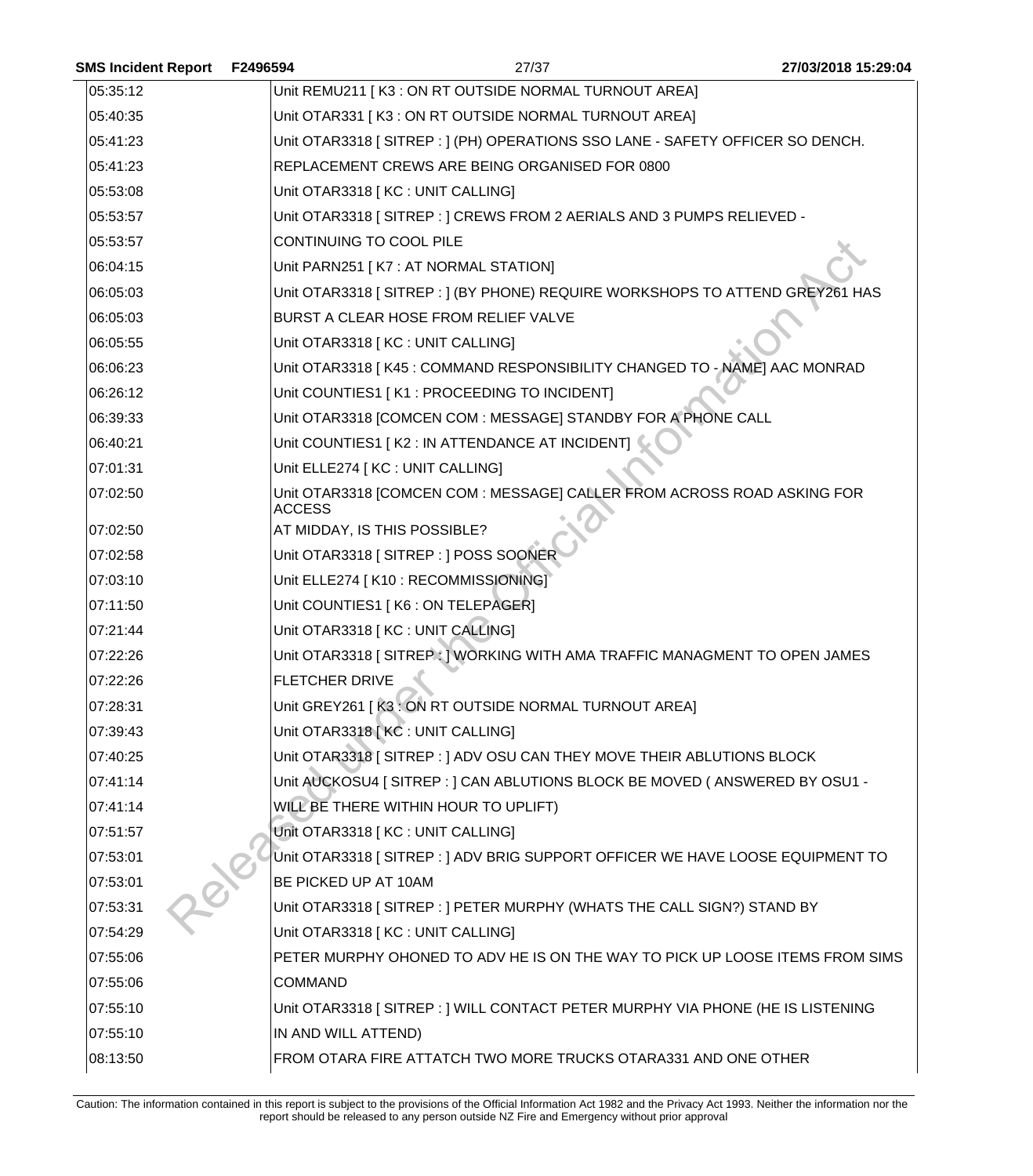| <b>SMS Incident Report</b> | F2496594             | 28/37                                                                            | 27/03/2018 15:29:04 |
|----------------------------|----------------------|----------------------------------------------------------------------------------|---------------------|
| 08:14:50                   |                      | THIS WAS ADVISED BY CRAIG MUNRO                                                  |                     |
| 08:14:56                   |                      | Unit OTAR3318 [COMCEN COM : MESSAGE] ARE BUSINESSES ABLE TO GET THROUGHT THE     |                     |
| 08:14:56                   |                      | CORDEN? (NEG BE ANOTHER 15 - 30 MINS, SOME PARTS OF IT ARE OPEN FOR SOME PEOPLE  |                     |
| 08:14:56                   | TO GET THROUGH)      |                                                                                  |                     |
| 08:15:46                   |                      | ** Requirement OTAR331 added for alarm level 4                                   |                     |
| 08:15:52                   |                      | ** Requirement OTAR331 removed for alarm level 4                                 |                     |
| 08:18:17                   |                      | Unit OTAH311 [K1 : PROCEEDING TO INCIDENT]                                       |                     |
| 08:18:32                   |                      | Unit OTAR331 [K1 : PROCEEDING TO INCIDENT]                                       |                     |
| 08:20:14                   |                      | Unit OTAR3318 [COMCEN COM : MESSAGE] OTAH311 RESPONDING ONE MAN DOWN, DO YOU     |                     |
| 08:20:14                   |                      | WANT ANOTHER PUMP OR REPLACE IT? (ONE MAN DOWN IS FINE)                          |                     |
| 08:23:42                   |                      | Unit COUNTIES3   K6 : ON TELEPAGER]                                              |                     |
| 08:25:50                   |                      | Unit OTAH311 [K2 : IN ATTENDANCE AT INCIDENT]                                    |                     |
| 08:25:57                   |                      | Unit OTAR3318 [KC : UNIT CALLING]                                                |                     |
| 08:26:30                   |                      | Unit OTAR3318 [ SITREP : ] JAMES FLETCHER DR NOW OPEN                            |                     |
| 08:29:03                   |                      | Unit AUCKOSU1 [K1 : PROCEEDING TO INCIDENT]                                      |                     |
| 08:31:24                   |                      | Unit AUCKOSU1 [KC : UNIT CALLING]                                                |                     |
| 08:32:07                   |                      | Unit AUCKOSU1 [SITREP : ] CAN YOU ASCERTAIN FROM THE COMMAND UNIT, BEST ACCESS?  |                     |
| 08:32:42                   |                      | Unit OTAR3318 [ SITREP : ] EITHER ENTRY                                          |                     |
| 08:32:51                   |                      | Unit AUCKOSU1 [ SITREP : ] ACK                                                   |                     |
| 08:42:42                   |                      | Unit OTAR331 [K2 : IN ATTENDANCE AT INCIDENT]                                    |                     |
| 08:48:50                   | (ROAD IS             | Unit OTAR3318 [COMCEN COM : MESSAGE] ARE BOTH LANES OPEN FOR COMMUTERS?          |                     |
| 08:48:50                   |                      | OPEN WITH CONES AROUND THE INCIDENT)                                             |                     |
| 08:54:31                   |                      | Unit AUCKOSU1 [K2 : IN ATTENDANCE AT INCIDENT]                                   |                     |
| 09:07:25                   |                      | ANOTHER 15MIN. THEN WE HAVE TO COME INTO CITY STATION FOR HPD HOSE               |                     |
| 09:32:04                   |                      | Duplicate Event:Location = 263 JAMES FLETCHER DR AUCKLAND @SIMS PACIFIC METALS   |                     |
| 09:32:04                   |                      | MANUKAUCross Street 1BEACH RDCross Street 2TUI ST, Type = ADV ADVISED, Subtype = |                     |
| 09:32:04                   |                      | default, Caller Name = SIMS COMMAND WAYNE BRIDGER, Caller Ph Number =            |                     |
| 09:32:04                   |                      | Call Source = EXCHAlarm Level1Inc InfoRELIEF CREWS, Event Source =               |                     |
| 09:32:04                   | <b>Central Admin</b> |                                                                                  |                     |
| 09:32:05                   |                      | RELIEF CREWS FOR 0800                                                            |                     |
| 09:32:05                   |                      | 221, 351, 607, 274, 344 AT PRESENT                                               |                     |
| 09:32:05                   |                      | INC INFO: RELIEF CREWS                                                           |                     |
| 09:32:05                   | <b>SWAP</b>          | CONTACT THOSE STATION AND TOLD COMMANDER TO BE THERE BY 7AM IF POSSIBLE TO       |                     |
| 09:32:05                   | <b>CREWS</b>         |                                                                                  |                     |
| 09:32:05                   |                      | ** LOI search completed at 08/03/18 06:10:03                                     |                     |
| 09:32:05                   |                      | NO RESPONSE MANGERE STATION                                                      |                     |
| 09:32:05                   |                      | NO ANSWER FROM AVONDALE                                                          |                     |
| 09:32:05                   |                      | NO RESPONSE MANGERE FIRE                                                         |                     |
| 09:32:05                   |                      | NO RESPONSE ELLERSLIE @ 0631                                                     |                     |
|                            |                      |                                                                                  |                     |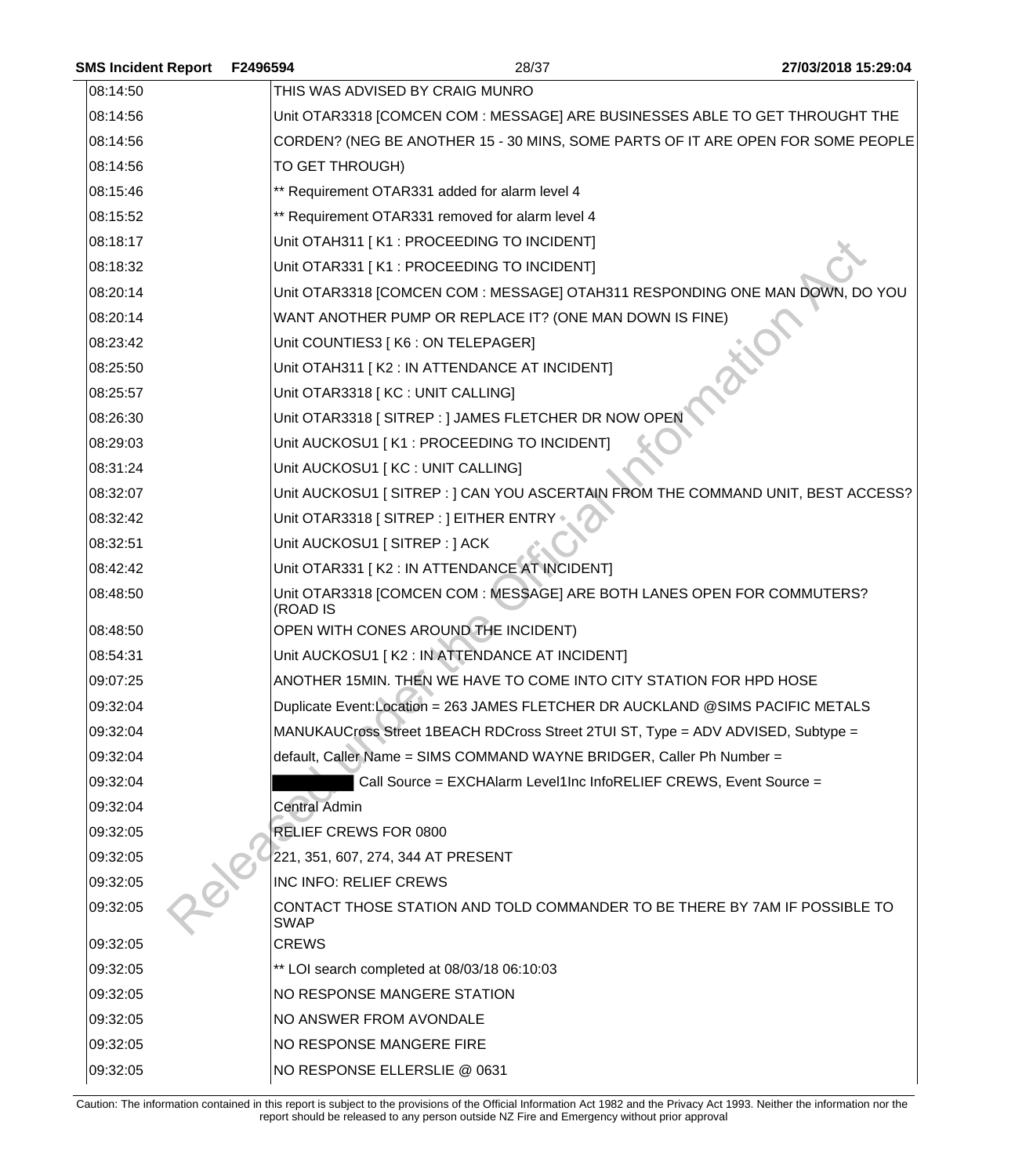| <b>SMS Incident Report</b> | F2496594 | 29/37                                                                               | 27/03/2018 15:29:04 |
|----------------------------|----------|-------------------------------------------------------------------------------------|---------------------|
| 09:32:05                   |          | MANGERE APPLIANCE IS AT MT ROSKILL STATION                                          |                     |
| 09:32:05                   |          | MT ROSKILL FIRE ASKING IF MT ROSKILL CREW OR MANGERE CREW TO MAN 351 FOR            |                     |
| 09:32:05                   |          | RELIEF                                                                              |                     |
| 09:32:05                   |          | SIMS COMMAND ADV 351 WILL NEED TO RETURN TO MANGERE FOR MANGERE CREW TO<br>TAKE THE |                     |
| 09:32:05                   |          | APPLIANCE BACK TO THE INCIDENT                                                      |                     |
| 09:32:05                   |          | <b>TAKE OVER</b>                                                                    |                     |
| 09:32:05                   |          | <b>BACK</b>                                                                         |                     |
| 09:32:05                   |          |                                                                                     |                     |
| 09:32:05                   |          | FROM CIMS COMMAND - PAPA344 CREW REQUIRED - AVON607 CREW ORGANISED BY CIMS          |                     |
| 09:32:05                   |          | <b>COMMAND AND MANG351 REQUIRED</b>                                                 |                     |
| 09:32:05                   |          | ONEHUNGA FIRE PHONED TO ASCERTAIN HOW THEY ARE GETTING THEIR APPLIANCE BACK         |                     |
| 09:32:05                   |          | ADV THEY WILL CONTACT SIMS COMMAND DIRECTLY                                         |                     |
| 09:32:06                   |          | ** Cross Referenced to Event # F2497360 at: 08/03/18 09:32:06                       |                     |
| 09:32:06                   |          | End of Duplicate Event data                                                         |                     |
| 09:44:03                   |          | Unit ONEH221   KC : UNIT CALLING]                                                   |                     |
| 09:45:52                   |          | Unit ONEH221 [ KC : UNIT CALLING]                                                   |                     |
| 09:46:27                   |          | Unit ONEH221   K10 : RECOMMISSIONING]                                               |                     |
| 10:00:17                   |          | Unit OTAR3318 [KC : UNIT CALLING]                                                   |                     |
| 10:00:33                   |          | Unit OTAR3318 [ KC : UNIT CALLING]                                                  |                     |
| 10:01:23                   |          | Unit OTAR3318   K45 : COMMAND RESPONSIBILITY CHANGED TO - NAME] K45 SSO POWER       |                     |
| 10:19:27                   |          | Unit OTAR3318 [ SITREP : ] (VIA PHONE) WE ARE HAVING PROBLEMS WITH THE COMMAND      |                     |
| 10:19:27                   |          | UNIT POWER TRIPPING OUT - WILL BE SENDING AN EMAIL THROUGH TO COMMS IF YOU CAN      |                     |
| 10:19:27                   |          | FAX THAT ONWARDS FOR US - TO TOTAL CARE FOR REPLACEMENTS - ALL DETAILS WILL BE      |                     |
| 10:19:27                   |          | IN THE EMAIL                                                                        |                     |
| 10:27:32                   |          | Unit OTAR331 [SITREP : ] VIA CELLPHONE (Network ) CAN WE HAVE ELLE274 HERE BY       |                     |
| 10:27:32                   |          | 11:30 AND TEAT664 BY 1430                                                           |                     |
| 10:36:00                   |          | Unit OTAR3318 [COMCEN COM : MESSAGE] (VIA CELLPHONE) TEAT664 K0 NO AERIAL CAN       |                     |
| 10:36:00                   |          | YOU ADVISE WHICH OTHER AERIAL YOU REQUIRE                                           |                     |
| 10:38:47                   |          | Unit OTAH311 [K7 : AT NORMAL STATION]                                               |                     |
| 10:39:47                   |          | OTARA PHONED - ADV TEAT664 CREW CAN MAN THE AERIAL ALREADY IN<br>ATTENDANCE         |                     |
| 10:39:47                   |          | - IF THEY CAN PLEASE BE FIRST THERE AT 1130 - AND THEN ELLE274 AT 1430              |                     |
| 10:47:24                   |          | Unit OTAH3112 [K4 : ON RT INSIDE NORMAL TURNOUT AREA]                               |                     |
| 10:48:54                   |          | Unit AUCKOSU1 [K4 : ON RT INSIDE NORMAL TURNOUT AREA]                               |                     |
| 10:57:20                   |          | Unit OTAR331   K3 : ON RT OUTSIDE NORMAL TURNOUT AREA]                              |                     |
| 10:58:56                   |          | COVERING UNIT TITI691 DISPATCHED TO STATION AVONDALE AT                             |                     |
| 10:58:56                   |          | D0710063                                                                            |                     |
| 11:30:00                   |          | Unit AUCKOSU4 [K4 : ON RT INSIDE NORMAL TURNOUT AREA]                               |                     |
| 11:33:11                   |          | Unit TEAT661 [K2 : IN ATTENDANCE AT INCIDENT]                                       |                     |
|                            |          |                                                                                     |                     |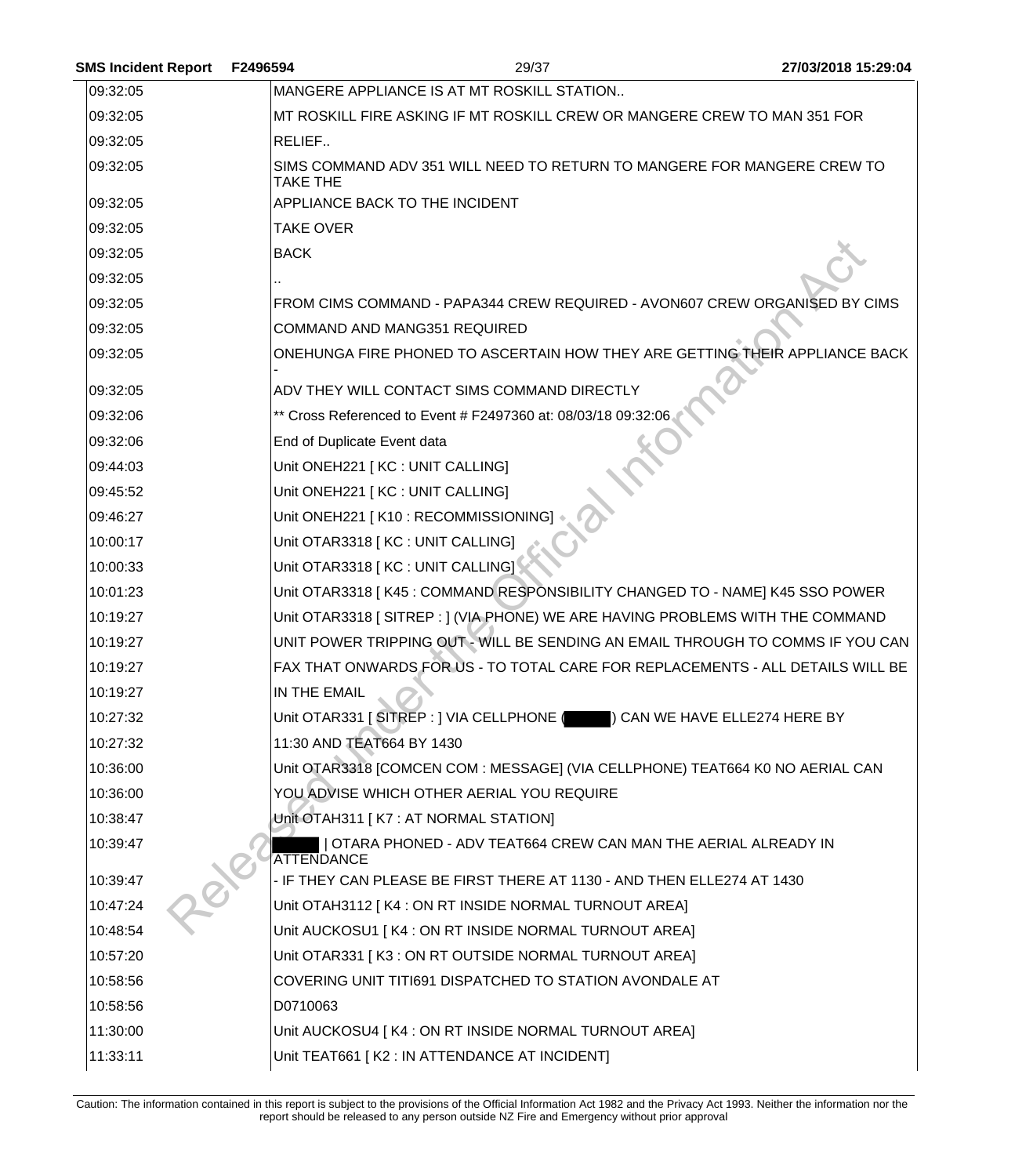|         |          | 27/03/2018 15:29:04                                                                                                                                                                                                                                                                                                                                                                                                                                                                                                                                                                                                                                                                                                                                                                                                                                                                                                                                                                                                                                                                                                                                                                                                                                                                                                                                                                                                                                                                                                                                                                                                                                                                                                                                                                                                                                                                                                                                                                                                                                                                                                                                                                                                                                  |
|---------|----------|------------------------------------------------------------------------------------------------------------------------------------------------------------------------------------------------------------------------------------------------------------------------------------------------------------------------------------------------------------------------------------------------------------------------------------------------------------------------------------------------------------------------------------------------------------------------------------------------------------------------------------------------------------------------------------------------------------------------------------------------------------------------------------------------------------------------------------------------------------------------------------------------------------------------------------------------------------------------------------------------------------------------------------------------------------------------------------------------------------------------------------------------------------------------------------------------------------------------------------------------------------------------------------------------------------------------------------------------------------------------------------------------------------------------------------------------------------------------------------------------------------------------------------------------------------------------------------------------------------------------------------------------------------------------------------------------------------------------------------------------------------------------------------------------------------------------------------------------------------------------------------------------------------------------------------------------------------------------------------------------------------------------------------------------------------------------------------------------------------------------------------------------------------------------------------------------------------------------------------------------------|
|         |          |                                                                                                                                                                                                                                                                                                                                                                                                                                                                                                                                                                                                                                                                                                                                                                                                                                                                                                                                                                                                                                                                                                                                                                                                                                                                                                                                                                                                                                                                                                                                                                                                                                                                                                                                                                                                                                                                                                                                                                                                                                                                                                                                                                                                                                                      |
|         |          |                                                                                                                                                                                                                                                                                                                                                                                                                                                                                                                                                                                                                                                                                                                                                                                                                                                                                                                                                                                                                                                                                                                                                                                                                                                                                                                                                                                                                                                                                                                                                                                                                                                                                                                                                                                                                                                                                                                                                                                                                                                                                                                                                                                                                                                      |
|         |          |                                                                                                                                                                                                                                                                                                                                                                                                                                                                                                                                                                                                                                                                                                                                                                                                                                                                                                                                                                                                                                                                                                                                                                                                                                                                                                                                                                                                                                                                                                                                                                                                                                                                                                                                                                                                                                                                                                                                                                                                                                                                                                                                                                                                                                                      |
|         |          |                                                                                                                                                                                                                                                                                                                                                                                                                                                                                                                                                                                                                                                                                                                                                                                                                                                                                                                                                                                                                                                                                                                                                                                                                                                                                                                                                                                                                                                                                                                                                                                                                                                                                                                                                                                                                                                                                                                                                                                                                                                                                                                                                                                                                                                      |
|         |          |                                                                                                                                                                                                                                                                                                                                                                                                                                                                                                                                                                                                                                                                                                                                                                                                                                                                                                                                                                                                                                                                                                                                                                                                                                                                                                                                                                                                                                                                                                                                                                                                                                                                                                                                                                                                                                                                                                                                                                                                                                                                                                                                                                                                                                                      |
|         |          |                                                                                                                                                                                                                                                                                                                                                                                                                                                                                                                                                                                                                                                                                                                                                                                                                                                                                                                                                                                                                                                                                                                                                                                                                                                                                                                                                                                                                                                                                                                                                                                                                                                                                                                                                                                                                                                                                                                                                                                                                                                                                                                                                                                                                                                      |
|         |          |                                                                                                                                                                                                                                                                                                                                                                                                                                                                                                                                                                                                                                                                                                                                                                                                                                                                                                                                                                                                                                                                                                                                                                                                                                                                                                                                                                                                                                                                                                                                                                                                                                                                                                                                                                                                                                                                                                                                                                                                                                                                                                                                                                                                                                                      |
|         |          |                                                                                                                                                                                                                                                                                                                                                                                                                                                                                                                                                                                                                                                                                                                                                                                                                                                                                                                                                                                                                                                                                                                                                                                                                                                                                                                                                                                                                                                                                                                                                                                                                                                                                                                                                                                                                                                                                                                                                                                                                                                                                                                                                                                                                                                      |
|         |          |                                                                                                                                                                                                                                                                                                                                                                                                                                                                                                                                                                                                                                                                                                                                                                                                                                                                                                                                                                                                                                                                                                                                                                                                                                                                                                                                                                                                                                                                                                                                                                                                                                                                                                                                                                                                                                                                                                                                                                                                                                                                                                                                                                                                                                                      |
|         |          |                                                                                                                                                                                                                                                                                                                                                                                                                                                                                                                                                                                                                                                                                                                                                                                                                                                                                                                                                                                                                                                                                                                                                                                                                                                                                                                                                                                                                                                                                                                                                                                                                                                                                                                                                                                                                                                                                                                                                                                                                                                                                                                                                                                                                                                      |
|         |          |                                                                                                                                                                                                                                                                                                                                                                                                                                                                                                                                                                                                                                                                                                                                                                                                                                                                                                                                                                                                                                                                                                                                                                                                                                                                                                                                                                                                                                                                                                                                                                                                                                                                                                                                                                                                                                                                                                                                                                                                                                                                                                                                                                                                                                                      |
|         |          |                                                                                                                                                                                                                                                                                                                                                                                                                                                                                                                                                                                                                                                                                                                                                                                                                                                                                                                                                                                                                                                                                                                                                                                                                                                                                                                                                                                                                                                                                                                                                                                                                                                                                                                                                                                                                                                                                                                                                                                                                                                                                                                                                                                                                                                      |
|         |          |                                                                                                                                                                                                                                                                                                                                                                                                                                                                                                                                                                                                                                                                                                                                                                                                                                                                                                                                                                                                                                                                                                                                                                                                                                                                                                                                                                                                                                                                                                                                                                                                                                                                                                                                                                                                                                                                                                                                                                                                                                                                                                                                                                                                                                                      |
| PHONE)  |          |                                                                                                                                                                                                                                                                                                                                                                                                                                                                                                                                                                                                                                                                                                                                                                                                                                                                                                                                                                                                                                                                                                                                                                                                                                                                                                                                                                                                                                                                                                                                                                                                                                                                                                                                                                                                                                                                                                                                                                                                                                                                                                                                                                                                                                                      |
|         |          |                                                                                                                                                                                                                                                                                                                                                                                                                                                                                                                                                                                                                                                                                                                                                                                                                                                                                                                                                                                                                                                                                                                                                                                                                                                                                                                                                                                                                                                                                                                                                                                                                                                                                                                                                                                                                                                                                                                                                                                                                                                                                                                                                                                                                                                      |
|         |          |                                                                                                                                                                                                                                                                                                                                                                                                                                                                                                                                                                                                                                                                                                                                                                                                                                                                                                                                                                                                                                                                                                                                                                                                                                                                                                                                                                                                                                                                                                                                                                                                                                                                                                                                                                                                                                                                                                                                                                                                                                                                                                                                                                                                                                                      |
|         |          |                                                                                                                                                                                                                                                                                                                                                                                                                                                                                                                                                                                                                                                                                                                                                                                                                                                                                                                                                                                                                                                                                                                                                                                                                                                                                                                                                                                                                                                                                                                                                                                                                                                                                                                                                                                                                                                                                                                                                                                                                                                                                                                                                                                                                                                      |
|         |          |                                                                                                                                                                                                                                                                                                                                                                                                                                                                                                                                                                                                                                                                                                                                                                                                                                                                                                                                                                                                                                                                                                                                                                                                                                                                                                                                                                                                                                                                                                                                                                                                                                                                                                                                                                                                                                                                                                                                                                                                                                                                                                                                                                                                                                                      |
|         |          |                                                                                                                                                                                                                                                                                                                                                                                                                                                                                                                                                                                                                                                                                                                                                                                                                                                                                                                                                                                                                                                                                                                                                                                                                                                                                                                                                                                                                                                                                                                                                                                                                                                                                                                                                                                                                                                                                                                                                                                                                                                                                                                                                                                                                                                      |
|         |          |                                                                                                                                                                                                                                                                                                                                                                                                                                                                                                                                                                                                                                                                                                                                                                                                                                                                                                                                                                                                                                                                                                                                                                                                                                                                                                                                                                                                                                                                                                                                                                                                                                                                                                                                                                                                                                                                                                                                                                                                                                                                                                                                                                                                                                                      |
|         |          |                                                                                                                                                                                                                                                                                                                                                                                                                                                                                                                                                                                                                                                                                                                                                                                                                                                                                                                                                                                                                                                                                                                                                                                                                                                                                                                                                                                                                                                                                                                                                                                                                                                                                                                                                                                                                                                                                                                                                                                                                                                                                                                                                                                                                                                      |
|         |          |                                                                                                                                                                                                                                                                                                                                                                                                                                                                                                                                                                                                                                                                                                                                                                                                                                                                                                                                                                                                                                                                                                                                                                                                                                                                                                                                                                                                                                                                                                                                                                                                                                                                                                                                                                                                                                                                                                                                                                                                                                                                                                                                                                                                                                                      |
|         |          |                                                                                                                                                                                                                                                                                                                                                                                                                                                                                                                                                                                                                                                                                                                                                                                                                                                                                                                                                                                                                                                                                                                                                                                                                                                                                                                                                                                                                                                                                                                                                                                                                                                                                                                                                                                                                                                                                                                                                                                                                                                                                                                                                                                                                                                      |
|         |          |                                                                                                                                                                                                                                                                                                                                                                                                                                                                                                                                                                                                                                                                                                                                                                                                                                                                                                                                                                                                                                                                                                                                                                                                                                                                                                                                                                                                                                                                                                                                                                                                                                                                                                                                                                                                                                                                                                                                                                                                                                                                                                                                                                                                                                                      |
|         |          |                                                                                                                                                                                                                                                                                                                                                                                                                                                                                                                                                                                                                                                                                                                                                                                                                                                                                                                                                                                                                                                                                                                                                                                                                                                                                                                                                                                                                                                                                                                                                                                                                                                                                                                                                                                                                                                                                                                                                                                                                                                                                                                                                                                                                                                      |
| ELLE274 |          |                                                                                                                                                                                                                                                                                                                                                                                                                                                                                                                                                                                                                                                                                                                                                                                                                                                                                                                                                                                                                                                                                                                                                                                                                                                                                                                                                                                                                                                                                                                                                                                                                                                                                                                                                                                                                                                                                                                                                                                                                                                                                                                                                                                                                                                      |
|         |          |                                                                                                                                                                                                                                                                                                                                                                                                                                                                                                                                                                                                                                                                                                                                                                                                                                                                                                                                                                                                                                                                                                                                                                                                                                                                                                                                                                                                                                                                                                                                                                                                                                                                                                                                                                                                                                                                                                                                                                                                                                                                                                                                                                                                                                                      |
|         |          |                                                                                                                                                                                                                                                                                                                                                                                                                                                                                                                                                                                                                                                                                                                                                                                                                                                                                                                                                                                                                                                                                                                                                                                                                                                                                                                                                                                                                                                                                                                                                                                                                                                                                                                                                                                                                                                                                                                                                                                                                                                                                                                                                                                                                                                      |
|         |          |                                                                                                                                                                                                                                                                                                                                                                                                                                                                                                                                                                                                                                                                                                                                                                                                                                                                                                                                                                                                                                                                                                                                                                                                                                                                                                                                                                                                                                                                                                                                                                                                                                                                                                                                                                                                                                                                                                                                                                                                                                                                                                                                                                                                                                                      |
|         |          |                                                                                                                                                                                                                                                                                                                                                                                                                                                                                                                                                                                                                                                                                                                                                                                                                                                                                                                                                                                                                                                                                                                                                                                                                                                                                                                                                                                                                                                                                                                                                                                                                                                                                                                                                                                                                                                                                                                                                                                                                                                                                                                                                                                                                                                      |
|         |          |                                                                                                                                                                                                                                                                                                                                                                                                                                                                                                                                                                                                                                                                                                                                                                                                                                                                                                                                                                                                                                                                                                                                                                                                                                                                                                                                                                                                                                                                                                                                                                                                                                                                                                                                                                                                                                                                                                                                                                                                                                                                                                                                                                                                                                                      |
|         |          |                                                                                                                                                                                                                                                                                                                                                                                                                                                                                                                                                                                                                                                                                                                                                                                                                                                                                                                                                                                                                                                                                                                                                                                                                                                                                                                                                                                                                                                                                                                                                                                                                                                                                                                                                                                                                                                                                                                                                                                                                                                                                                                                                                                                                                                      |
|         |          |                                                                                                                                                                                                                                                                                                                                                                                                                                                                                                                                                                                                                                                                                                                                                                                                                                                                                                                                                                                                                                                                                                                                                                                                                                                                                                                                                                                                                                                                                                                                                                                                                                                                                                                                                                                                                                                                                                                                                                                                                                                                                                                                                                                                                                                      |
|         |          |                                                                                                                                                                                                                                                                                                                                                                                                                                                                                                                                                                                                                                                                                                                                                                                                                                                                                                                                                                                                                                                                                                                                                                                                                                                                                                                                                                                                                                                                                                                                                                                                                                                                                                                                                                                                                                                                                                                                                                                                                                                                                                                                                                                                                                                      |
|         |          |                                                                                                                                                                                                                                                                                                                                                                                                                                                                                                                                                                                                                                                                                                                                                                                                                                                                                                                                                                                                                                                                                                                                                                                                                                                                                                                                                                                                                                                                                                                                                                                                                                                                                                                                                                                                                                                                                                                                                                                                                                                                                                                                                                                                                                                      |
|         |          |                                                                                                                                                                                                                                                                                                                                                                                                                                                                                                                                                                                                                                                                                                                                                                                                                                                                                                                                                                                                                                                                                                                                                                                                                                                                                                                                                                                                                                                                                                                                                                                                                                                                                                                                                                                                                                                                                                                                                                                                                                                                                                                                                                                                                                                      |
|         |          |                                                                                                                                                                                                                                                                                                                                                                                                                                                                                                                                                                                                                                                                                                                                                                                                                                                                                                                                                                                                                                                                                                                                                                                                                                                                                                                                                                                                                                                                                                                                                                                                                                                                                                                                                                                                                                                                                                                                                                                                                                                                                                                                                                                                                                                      |
|         |          |                                                                                                                                                                                                                                                                                                                                                                                                                                                                                                                                                                                                                                                                                                                                                                                                                                                                                                                                                                                                                                                                                                                                                                                                                                                                                                                                                                                                                                                                                                                                                                                                                                                                                                                                                                                                                                                                                                                                                                                                                                                                                                                                                                                                                                                      |
|         |          |                                                                                                                                                                                                                                                                                                                                                                                                                                                                                                                                                                                                                                                                                                                                                                                                                                                                                                                                                                                                                                                                                                                                                                                                                                                                                                                                                                                                                                                                                                                                                                                                                                                                                                                                                                                                                                                                                                                                                                                                                                                                                                                                                                                                                                                      |
|         |          |                                                                                                                                                                                                                                                                                                                                                                                                                                                                                                                                                                                                                                                                                                                                                                                                                                                                                                                                                                                                                                                                                                                                                                                                                                                                                                                                                                                                                                                                                                                                                                                                                                                                                                                                                                                                                                                                                                                                                                                                                                                                                                                                                                                                                                                      |
|         | F2496594 | 30/37<br>Unit OTAR3318 [KC : UNIT CALLING]<br>Unit OTAR3318 [SITREP: ] TIC IN USE, BRIG DAMPENING HOT SPOTS WITH TYPE 4<br><b>AERIAL APPLIANCE</b><br>Unit OTAR3318   K4 : ON RT INSIDE NORMAL TURNOUT AREA]<br>Unit TEAT661 [KC : UNIT CALLING]<br>Unit TEAT661   K3 : ON RT OUTSIDE NORMAL TURNOUT AREA]<br>Unit PAPA344 [ KC : UNIT CALLING]<br>Unit PAPA344 [K45 : COMMAND RESPONSIBILITY CHANGED TO - NAME] SO SIMPSON<br>Unit PAPA344 [K26-1 : APPLIANCE STILL ENGAGED, NO ADDITIONAL DEVELOPMENTS]<br>ABOVE K45 TO STATION OFFICER - NAME MAY BE INCORRECT<br>Unit AVON607 [K7 : AT NORMAL STATION]<br>Unit AVON6015 [K7 : AT NORMAL STATION]<br>Unit PAPA344 [K26-1 : APPLIANCE STILL ENGAGED, NO ADDITIONAL DEVELOPMENTS] (VIA<br>Unit PRESTIGE1 [K7 : AT NORMAL STATION]<br>Unit PAPA344 [ KC : UNIT CALLING]<br>Unit PAPA344 [K26-1 : APPLIANCE STILL ENGAGED, NO ADDITIONAL DEVELOPMENTS]<br>Unit ELLE274   K1 : PROCEEDING TO INCIDENTY<br>Unit PAPA344 [ KC : UNIT CALLING]<br>Unit PAPA344 [K26-1 : APPLIANCE STILL ENGAGED, NO ADDITIONAL DEVELOPMENTS]<br>Unit ELLE274 [ K2 : IN ATTENDANCE AT INCIDENT]<br>Unit PAPA344 [ KC : UNIT CALLING]<br>Unit PAPA344 [K45 : COMMAND RESPONSIBILITY CHANGED TO - NAME] SO DALEY<br>Unit PAPA344 [ KC : UNIT CALLING]<br>Unit PAPA344 [ SITREP : ] K10 RETURNING TO STATION ALL COMMS TO GO THROUGH<br>Unit PAPA344 [ K10 : RECOMMISSIONING]<br>Unit ELLE274 [COMCEN COM : MESSAGE] NO REPLY R/T X 2 - EXTERNAL ALERT<br>Unit ELLE274 [COMCEN COM : MESSAGE] ARE OVERNIGHT STANDBYS LIKELY? IF SO WILL LU<br>STAY ON SITE?<br>Unit ELLE274 [ SITREP : ] VIA LANDLINE SMALL PILE OF METAL NEEDS TO BE TURNED<br>OVER PROBABLY LOOKING AT ANTHER 2 HOURS WILL CALL FOR ANOTHER TRUCK LATER TO<br>ASSIST (DO YOU REQUIRE STANDBYS OVERNIGHT) NEGATIVE<br>Duplicate Event: JAMES FLETCHER DR AUCKLAND MERGE ALL 111'S FOR SIMS<br>INC INFO: SMOKE IN AREA<br>INCIDENTCross Street 1FAVONA RDCross Street 2BEACH RD, Type = ADV ADVISED,<br>** LOI search completed at 07/03/18 08:00:40<br>CALLER DESCRIBED THICK GREY SMOKE IN AREA<br>Subtype = default, Caller Ph Number =<br>Caller Address = CHADWICK<br>CR, MANGERE EAST, AUCKLAND, Call Source = 111Alarm Level1Inc InfoSMOKE IN AREA *** |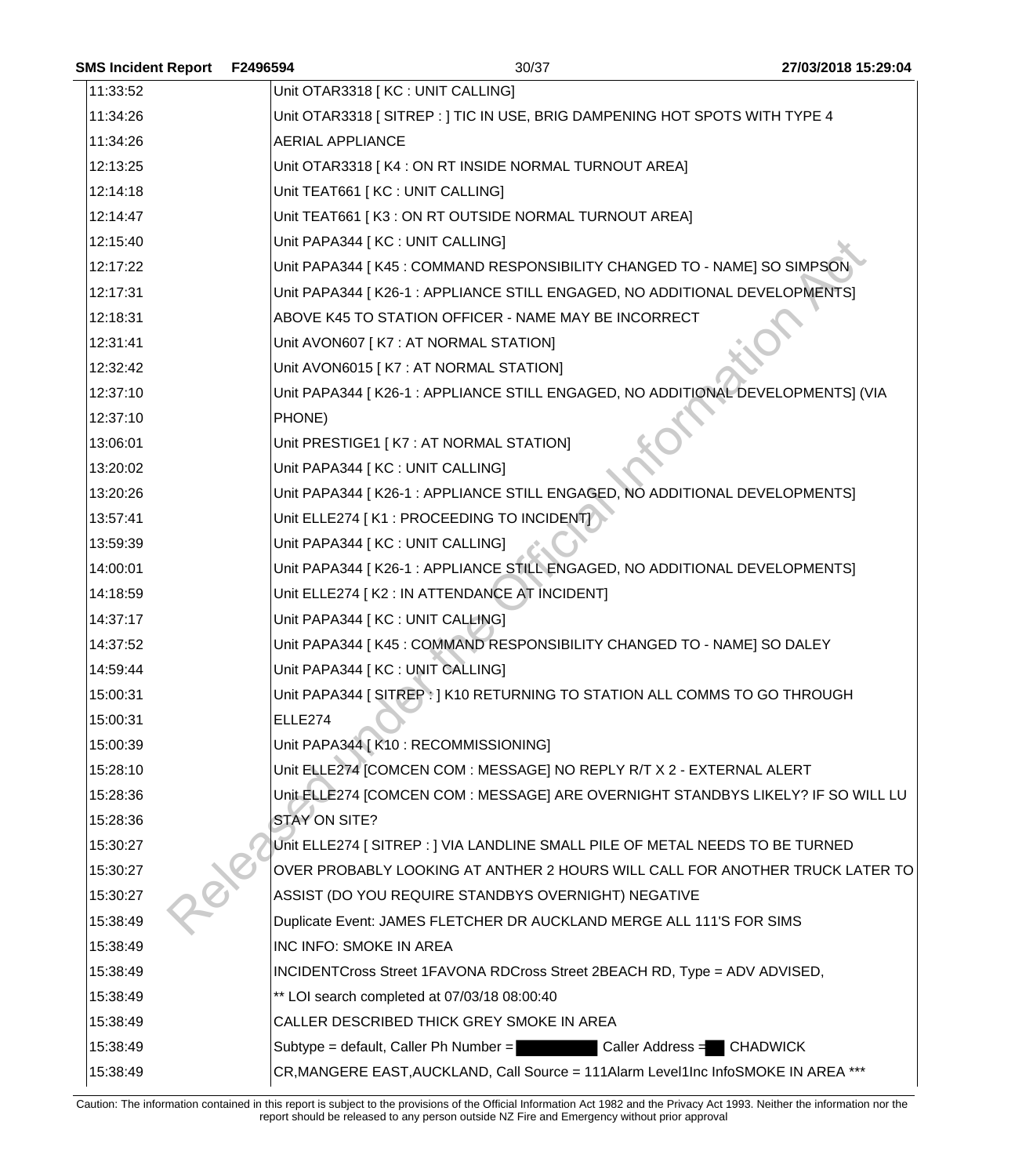| <b>SMS Incident Report</b> | F2496594            | 31/37                                                                              | 27/03/2018 15:29:04 |
|----------------------------|---------------------|------------------------------------------------------------------------------------|---------------------|
| 15:38:49                   | <b>ALARM</b>        | CHANING TO ADVISED DUE TO SMOKE TRAVELLING FROM THE JAMES FLETCHER 4TH             |                     |
| 15:38:49                   |                     | ** Event Type changed from MIN to ADV at: 07/03/18 08:01:54                        |                     |
| 15:38:49                   | DO NOT DELETE**     |                                                                                    |                     |
| 15:38:49                   |                     | ** Event Priority changed from 2 to 9 at: 07/03/18 08:01:55                        |                     |
| 15:38:49                   |                     | ** Event Location changed from "TENNESSEE AV,/WICKMAN WAY,MANGERE EAST,AUCKLAND"   |                     |
| 15:38:49                   |                     | to "JAMES FLETCHER DR, FAVONA, AUCKLAND" at: 07/03/18 08:13:42                     |                     |
| 15:38:49                   |                     | ** LOI search completed at 07/03/18 08:13:43                                       |                     |
| 15:38:49                   |                     | Duplicate Event: PUKAKI RD AUCKLANDCross Street 1CYCLAMEN RD, Type = ADV           |                     |
| 15:38:49                   |                     | ADVISED, Subtype = default, Caller Ph Number =<br>, Call Source =                  |                     |
| 15:38:49                   |                     | 111Alarm Level1Inc InfoSMOKE IN THE VICINITY, Event Source = Fire 111              |                     |
| 15:38:49                   |                     | End of Duplicate Event data                                                        |                     |
| 15:38:49                   |                     | INC INFO: SMOKE IN THE VICINITY                                                    |                     |
| 15:38:49                   |                     | ** Cross Referenced to Event # F2496663 at: 07/03/18 08:15:20                      |                     |
| 15:38:49                   |                     | ** LOI search completed at 07/03/18 08:14:51                                       |                     |
| 15:38:49                   |                     | Duplicate Event: AUCKLANDCross Street 1UNNAMED RDCross Street 2FAVONA RD, Type =   |                     |
| 15:38:49                   | TD NIL              |                                                                                    |                     |
| 15:38:49                   |                     | HEADLINE: LARGE SMOKE SIGHTED - NIL FLAMES SIGHTED                                 |                     |
| 15:38:49                   |                     | 1F ADV ASSIST FIRE/AMBULANCE/TRAFFIC ADVISED, Subtype = 2 default, Caller Name =   |                     |
| 15:38:49                   |                     | ** LOI search completed at 07/03/18 08:12:51                                       |                     |
| 15:38:49                   |                     | , Caller Address = HURITAO<br>Caller Ph Number =                                   |                     |
| 15:38:49                   |                     | LA, PAPAKURA, AUCKLAND, Call Source = PHONEAlarm Level1Inc InfoLARGE SMOKE SIGHTED |                     |
| 15:38:49                   | <b>RRRR</b>         |                                                                                    |                     |
| 15:38:49                   | <b>RRRR</b>         |                                                                                    |                     |
| 15:38:49                   |                     | - NIL FLAMES SIGHTED, Event Source = Police 111                                    |                     |
| 15:38:49                   | [POL2AMB] RGR NOTED |                                                                                    |                     |
| 15:38:49                   |                     | INFMT IS CALLING FROM RIMU ROAD NEAR MOTORWAY                                      |                     |
| 15:38:49                   |                     | SMOKE LOOKS LIKE IS ON FAVONA RD - UK WHERE ALONG THERE                            |                     |
| 15:38:49                   |                     | SMOKE SMELLS LIKE CHEMICALS OR RUBBISH SMELL                                       |                     |
| 15:38:49                   |                     | ADVISED WILL PASS ONTO FIRE                                                        |                     |
| 15:38:49                   | <b>NNNN</b>         |                                                                                    |                     |
| 15:38:49                   |                     | THIS IS FROM JAMES FLETCHER FIRE                                                   |                     |
| 15:38:49                   |                     | ** Event Type changed from POL2FIR to ADV at: 07/03/18 08:17:07                    |                     |
| 15:38:49                   |                     | ** Event Priority changed from 2 to 9 at: 07/03/18 08:17:07                        |                     |
| 15:38:49                   |                     | End of Duplicate Event data                                                        |                     |
| 15:38:49                   |                     | ** Cross Referenced to Event # F2496665 at: 07/03/18 08:17:20                      |                     |
| 15:38:49                   |                     | Duplicate Event:Location = JAMES FLETCHER DR, FAVONA, AUCKLAND, Type = ADV -       |                     |
| 15:38:49                   |                     | INC INFO: SMOKE NUISANCE                                                           |                     |
| 15:38:49                   |                     | ADVISED, Caller Ph Number =<br>, Caller Address $=$ FERGUSSON,                     |                     |
| 15:38:49                   |                     | MANGERE, Call Source = 111Inc InfoSMOKE NUISANCE, Event Source = Fire 111          |                     |
|                            |                     |                                                                                    |                     |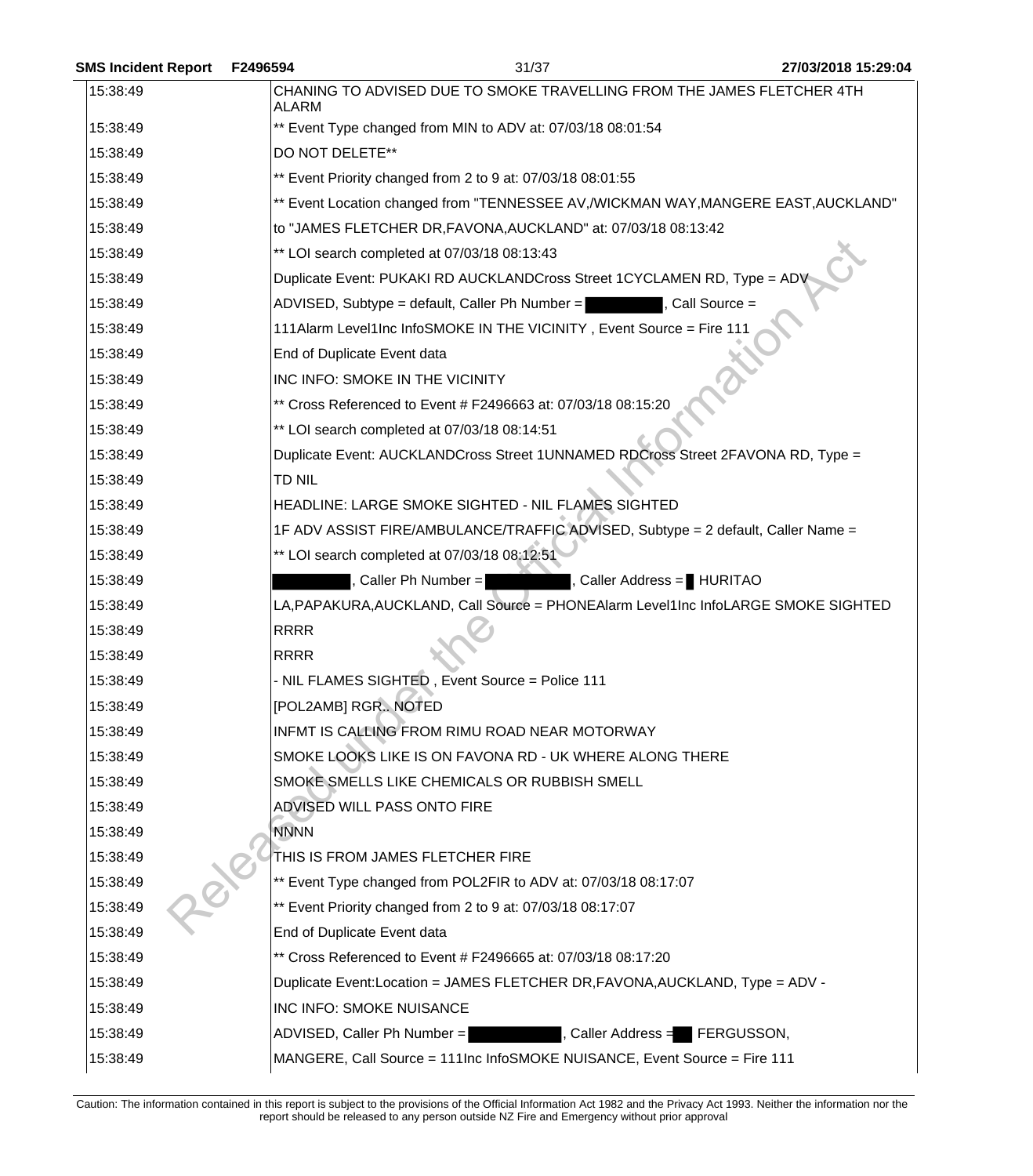| <b>SMS Incident Report</b> | F2496594                    | 32/37                                                                         | 27/03/2018 15:29:04 |
|----------------------------|-----------------------------|-------------------------------------------------------------------------------|---------------------|
| 15:38:49                   | End of Duplicate Event data |                                                                               |                     |
| 15:38:49                   |                             | Duplicate Event: ARCHBOYD AV AUCKLANDCross Street 1KIRKELLA CRCross Street    |                     |
| 15:38:49                   |                             | ** Cross Referenced to Event # F2496793 at: 07/03/18 10:10:16                 |                     |
| 15:38:49                   | End of Duplicate Event data |                                                                               |                     |
| 15:38:49                   |                             | INC INFO: STRONG SMELL OF SMOKE                                               |                     |
| 15:38:49                   |                             | ** LOI search completed at 07/03/18 10:10:09                                  |                     |
| 15:38:49                   |                             | 2BICKNELL RD, Type = ADV ADVISED, Subtype = default, Caller Ph Number =       |                     |
| 15:38:49                   |                             | Call Source = 111Alarm Level1Inc InfoSTRONG SMELL OF SMOKE, Event             |                     |
| 15:38:49                   | Source = Fire 111           |                                                                               |                     |
| 15:38:49                   |                             | Duplicate Event: ARCHBOYD AV AUCKLANDCross Street 1KIRKELLA CRCross Street    |                     |
| 15:38:49                   |                             | 2BICKNELL RD, Type = ADV ADVISED, Subtype = default, Call Source = 111Alarm   |                     |
| 15:38:49                   |                             | Level1Inc InfoSTRONG SMELL OF SMOKE                                           |                     |
| 15:38:49                   |                             | INC INFO: STRONG SMELL OF SMOKE                                               |                     |
| 15:38:49                   |                             | ** Cross Referenced to Event # F2496795 at: 07/03/18 10:13:03                 |                     |
| 15:38:49                   | End of Duplicate Event data |                                                                               |                     |
| 15:38:49                   |                             | INC INFO: STRONG SMELL OF SMOKE                                               |                     |
| 15:38:49                   |                             | INC INFO: STRONG SMELL OF SMOKE                                               |                     |
| 15:38:49                   |                             | ** LOI search completed at 07/03/18 10:12:55                                  |                     |
| 15:38:49                   | <b>INADVERTENTLY CLOSED</b> |                                                                               |                     |
| 15:38:49                   |                             | ** Event F2496659 has been reopened at: 07/03/18 10:48:00                     |                     |
| 15:38:49                   |                             | ** LOI search completed at 07/03/18 10:48:01                                  |                     |
| 15:38:49                   |                             | Duplicate Event: Location = JAMES FLETCHER DR, FAVONA, AUCKLAND, Type = MIN - |                     |
| 15:38:49                   | <b>ADVISE GIVEN</b>         |                                                                               |                     |
| 15:38:49                   | <b>ADVICE GIVEN</b>         |                                                                               |                     |
| 15:38:49                   |                             | MINOR, Caller Ph Number =<br>, Caller Address = CHELSEA, Call Source          |                     |
| 15:38:49                   |                             | = 111Inc InfoSMELL OF ACRID SMOKE, Event Source = Fire 111                    |                     |
| 15:38:49                   |                             | INC INFO: SMELL OF ACRID SMOKE                                                |                     |
| 15:38:49                   |                             | INC INFO: SMELL OF ACRID SMOKE                                                |                     |
| 15:38:49                   | End of Duplicate Event data |                                                                               |                     |
| 15:38:49                   | <b>ADVICE GIVEN</b>         |                                                                               |                     |
| 15:38:49                   |                             | Duplicate Event:Location = JAMES FLETCHER DR, FAVONA, AUCKLAND, Type = ADV -  |                     |
| 15:38:49                   |                             | ADVISED, Caller Ph Number =<br>Caller Address = MANGERE R, Call               |                     |
| 15:38:49                   |                             | INC INFO: SMELL OF SMOKE                                                      |                     |
| 15:38:49                   |                             | Source = 111Inc InfoSMELL OF SMOKE, Event Source = Fire 111                   |                     |
| 15:38:49                   | End of Duplicate Event data |                                                                               |                     |
| 15:38:49                   |                             | INC INFO: SMELL OF SMOKE                                                      |                     |
| 15:38:49                   |                             | Duplicate Event:Location = JAMES FLETCHER DR, FAVONA, AUCKLAND, Type = MIN -  |                     |
| 15:38:49                   |                             | MINOR, Caller Name = PREPAID/SPARK, Caller Ph Number =                        | Caller              |
| 15:38:49                   | Address $=$                 | WINDOMA, Call Source = 111Inc InfoSMELL OF SMOKE, Event Source =              |                     |
| 15:38:49                   | <b>Fire 111</b>             |                                                                               |                     |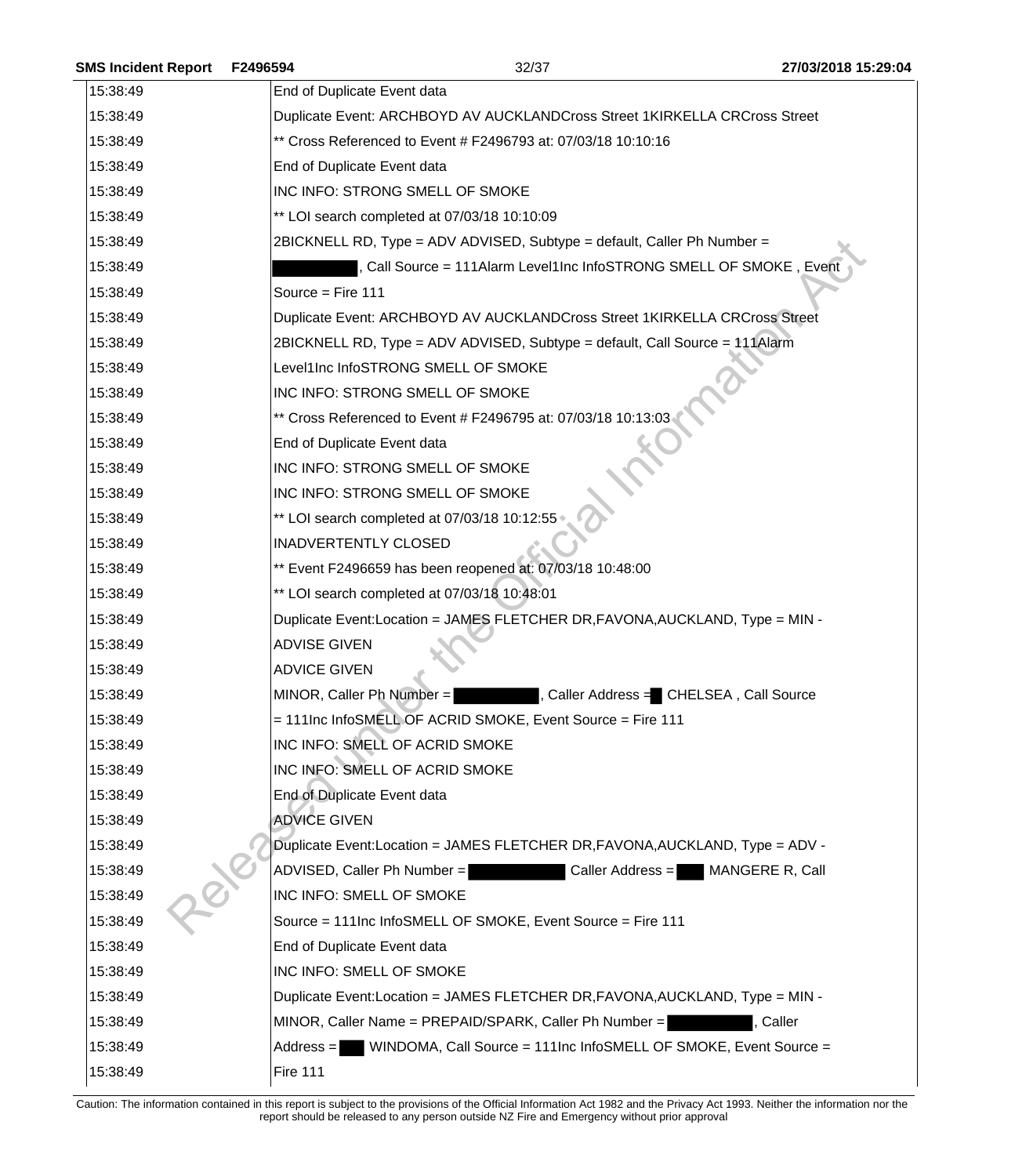| <b>SMS Incident Report</b> | F2496594                    | 33/37                                                                              | 27/03/2018 15:29:04 |
|----------------------------|-----------------------------|------------------------------------------------------------------------------------|---------------------|
| 15:38:49                   | End of Duplicate Event data |                                                                                    |                     |
| 15:38:49                   | <b>ADVICE GIVEN</b>         |                                                                                    |                     |
| 15:38:49                   |                             | Duplicate Event:Location = JAMES FLETCHER DR, FAVONA, AUCKLAND, Type = MIN -       |                     |
| 15:38:49                   | MINOR, Caller Name =        | Caller Ph Number =                                                                 | Caller              |
| 15:38:49                   |                             | <b>INC INFO: SMOKE INHALATION</b>                                                  |                     |
| 15:38:49                   |                             | Address = MANGERE ROAD, OTAHUHU, AUCKLAND CITY, Call Source = 111Inc               |                     |
| 15:38:49                   |                             | InfoSMOKE INHALATION, Event Source = Fire 111                                      |                     |
| 15:38:49                   | End of Duplicate Event data |                                                                                    |                     |
| 15:38:49                   |                             | Duplicate Event:Location = MANGERE RD AUCKLAND, 1Cross Street 1WALMSLEY            |                     |
| 15:38:49                   | TD NOW                      |                                                                                    |                     |
| 15:38:49                   |                             | HEADLINE: HOUSE HAS FILLED UP WITH SMOKE FROM FIRE IN NEARBY AREA                  |                     |
| 15:38:49                   |                             | RDCross Street 2AWA ST, Type = ADV 2I ADVISED INFORMATION, Subtype = default 2,    |                     |
| 15:38:49                   |                             |                                                                                    |                     |
| 15:38:49                   | Caller Name $=$             | Caller Ph Number =                                                                 | Call Source =       |
| 15:38:49                   |                             | ** LOI search completed at 07/03/18 14:30:11                                       |                     |
| 15:38:49                   |                             | PHONEAIarm Level1Inc InfoHOUSE HAS FILLED UP WITH SMOKE FROM FIRE IN NEARBY        |                     |
| 15:38:49                   |                             | AREA, Event Source = Police 111                                                    |                     |
| 15:38:49                   | <b>RRRR</b>                 |                                                                                    |                     |
| 15:38:49                   |                             | INFMT HAS CALLED FIRE ALREADY                                                      |                     |
| 15:38:49                   | <b>RRRR</b>                 |                                                                                    |                     |
| 15:38:49                   |                             | FIRETOPOLICE: YES THIS IS FROM THE FLETCHER DRIVE 4TH ALARM FIRE THAT IS STILL     |                     |
| 15:38:49                   | <b>BURNING</b>              |                                                                                    |                     |
| 15:38:49                   |                             | ** Event Type changed from POL2FIR to ADV at: 07/03/18 14:32:22                    |                     |
| 15:38:49                   |                             | ** Event Priority changed from 2 to 9 at: 07/03/18 14:32:23                        |                     |
| 15:38:49                   | <b>ADVISED NOTED</b>        |                                                                                    |                     |
| 15:38:49                   |                             | TO REMOVE SELF FROM PROPERTY IF NEED BE                                            |                     |
| 15:38:49                   | End of Duplicate Event data |                                                                                    |                     |
| 15:38:49                   |                             | ** Cross Referenced to Event # F2497010 at: 07/03/18 14:33:09                      |                     |
| 15:38:49                   |                             | INC INFO: SMOKE IN AREA *** DO NOT DELETE**                                        |                     |
| 15:38:49                   |                             | ** Event Location changed from "JAMES FLETCHER DR, FAVONA, AUCKLAND" to "JAMES     |                     |
| 15:38:49                   |                             | FLETCHER DR, FAVONA, AUCKLAND: EVENT FOR ALL 111 FOR SIMS INCIDENT" at: 08/03/18   |                     |
| 15:38:49                   | 00:56:46                    |                                                                                    |                     |
| 15:38:49                   |                             | ** Event Location changed from "JAMES FLETCHER DR, FAVONA, AUCKLAND: EVENT FOR ALL |                     |
| 15:38:49                   |                             | 111 FOR SIMS INCIDENT" to "JAMES FLETCHER DR, FAVONA, AUCKLAND: MERGE ALL 111'S    |                     |
| 15:38:49                   |                             | FOR SIMS INCIDENT" at: 08/03/18 00:57:07                                           |                     |
| 15:38:53                   | End of Duplicate Event data |                                                                                    |                     |
| 15:38:54                   |                             | ** Cross Referenced to Event # F2496659 at: 08/03/18 15:38:54                      |                     |
| 15:41:40                   |                             | Unit ELLE274 [SITREP : ] CAN WE GET ANOTHER APPLIANCE TO BE HERE 1615 WE ALSO      |                     |
| 15:41:40                   |                             | NEED TO TRANSPORT THE DEL HOSE IN A VAN OF SOME DESCRIPTION TO MT WELLINGTON I     |                     |
| 15:41:40                   |                             | ASSUME FOR WASHING AND CLEANING                                                    |                     |
|                            |                             |                                                                                    |                     |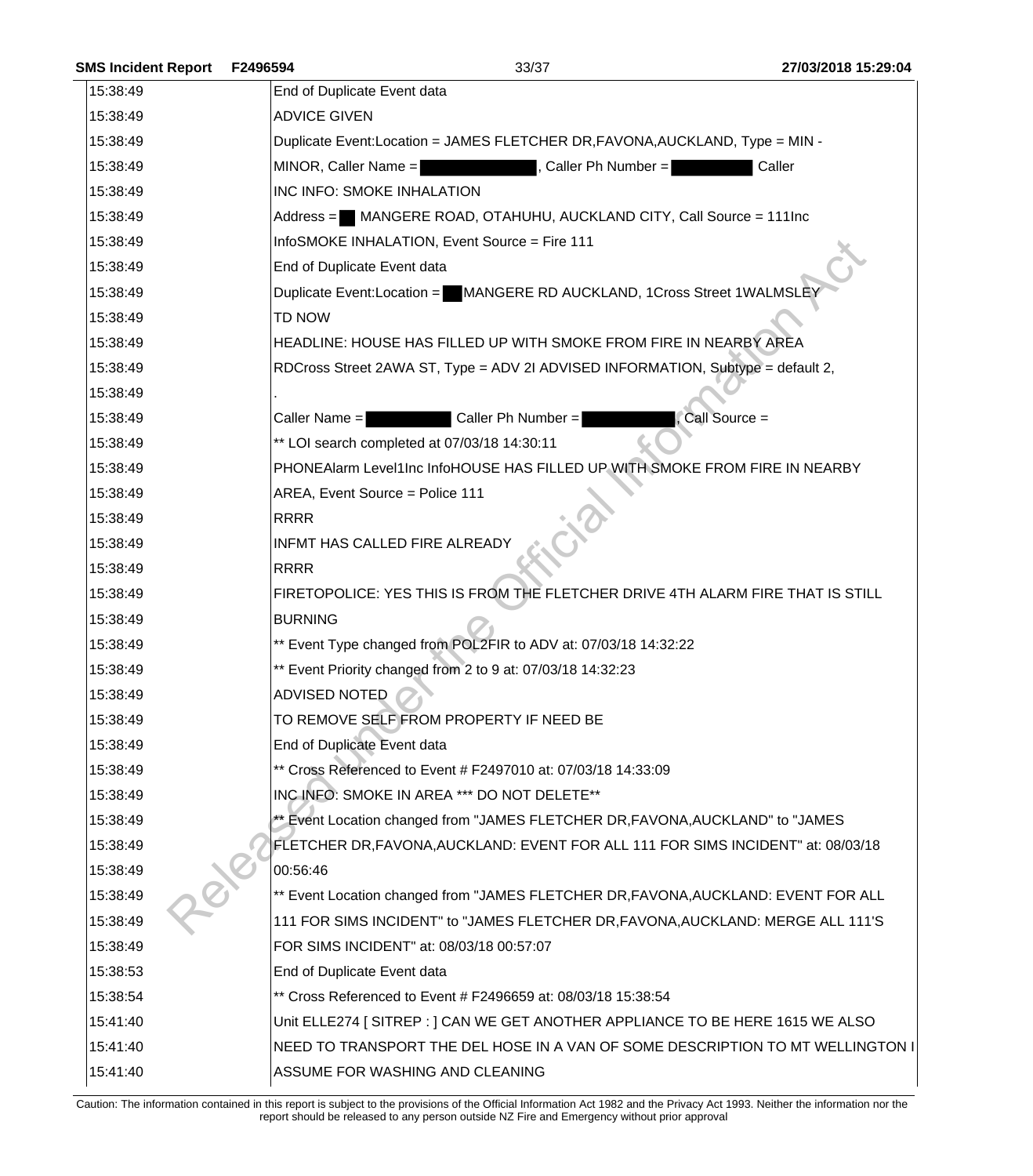| <b>SMS Incident Report</b> | F2496594         | 34/37                                                                         | 27/03/2018 15:29:04 |
|----------------------------|------------------|-------------------------------------------------------------------------------|---------------------|
| 15:46:07                   |                  | CAN PICK THEM UP TOMORROW MORNING AND TAKE THEM TO OTAHUHU                    |                     |
| 15:46:56                   |                  | MANGERE WILL GO K1 SHORTLY                                                    |                     |
| 15:48:42                   |                  | Unit ELLE274 [COMCEN COM : MESSAGE] EXT ALERT - STANDBY FOR PHONE CALL        |                     |
| 15:51:39                   |                  | Unit ELLE274 [COMCEN COM : MESSAGE] DETAILS PASSED ABOUT PETER MURPHY ABLE TO |                     |
| 15:51:39                   |                  | PICK HOSE UP TOMORROW ELLE274 WILL FIND SAFE PLACE AND LET US KNOW SO WE CAN  |                     |
| 15:51:39                   |                  | PASS IT ON TO PETER MURPHY                                                    |                     |
| 15:53:26                   |                  | HIM KNOW WHEN WE KNOW WHERE HOSES ARE BEING LEFT                              |                     |
| 15:56:47                   |                  | Unit MANG351   K2 : IN ATTENDANCE AT INCIDENT] FIRECOM VIA AVL                |                     |
| 16:01:57                   |                  | Unit ELLE274 [ KC : UNIT CALLING]                                             |                     |
| 16:02:40                   |                  | Unit ELLE274 [ STOP : MESSAGE] FEEDER LINES BEING MADE UP, INCIDENT LEFT WITH |                     |
| 16:02:40                   | <b>MANAGMENT</b> |                                                                               |                     |
| 16:03:08                   | //HAZ//          |                                                                               |                     |
| 16:13:05                   |                  | Unit ELLE274   K3 : ON RT OUTSIDE NORMAL TURNOUT AREA]                        |                     |
| 16:18:18                   |                  | Unit MANG351   K4 : ON RT INSIDE NORMAL TURNOUT AREA]                         |                     |
| 16:56:32                   |                  | HOSES DOWN WHERE THE TYPE 4 WAS BASED AVOUT 1/2 WAY INTO THE COMPLEX BY THE   |                     |
| 16:56:32                   |                  | DISPATCHERS OFFICE AREA - DRIVE THRU GATES AND CONTUINUE TO WHERE THE BULK OF |                     |
| 16:56:32                   |                  | THE FIRE WAS - MANAGEMENT ARE AWARE A VAN WILL BE COMING TO PICK THEM UP      |                     |
| 16:56:32                   | <b>TOMORROW</b>  |                                                                               |                     |
| 17:11:47                   |                  | UNIT ALBA851 RESPONSE TIME [NULL] ADJUSTED TO                                 |                     |
| 17:11:47                   |                  | UNIT PARN2529 RESPONSE TIME [NULL] ADJUSTED TO                                |                     |
| 17:12:20                   |                  | UNIT AUCK2029 ALERT TIME [NULL] ADJUSTED TO                                   |                     |
| 17:12:20                   |                  | ** Assigned Result Code: STRU, Detailed Event Type: 1500, Qualifier 1: Q1,    |                     |
| 17:12:20                   |                  | UNIT AUCKOSU3 ALERT TIME [NULL] ADJUSTED TO                                   |                     |
| 17:12:20                   | Qualifier 2:     |                                                                               |                     |
| 17:12:21                   |                  | UNIT COUNTIES3 ALERT TIME [NULL] ADJUSTED TO                                  |                     |
| 17:12:21                   |                  | UNIT PAPA348 ALERT TIME [NULL] ADJUSTED TO                                    |                     |
| 17:12:21                   |                  | UNIT PARN251 ALERT TIME [NULL] ADJUSTED TO                                    |                     |
| 17:12:21                   |                  | UNIT MTWE2329 ALERT TIME [NULL] ADJUSTED TO                                   |                     |
| 17:12:21                   |                  | UNIT COUNTIES2 ALERT TIME [NULL] ADJUSTED TO                                  |                     |
| 17:12:21                   |                  | UNIT BIRK821 ALERT TIME [NULL] ADJUSTED TO                                    |                     |
| 17:12:22                   |                  | UNIT PARN251 ALERT TIME [NULL] ADJUSTED TO                                    |                     |
| 17:12:22                   |                  | UNIT REGION1G ALERT TIME [NULL] ADJUSTED TO                                   |                     |
| 17:12:22                   |                  | UNIT REGION1C ALERT TIME [NULL] ADJUSTED TO                                   |                     |
| 17:12:22                   |                  | UNIT TITI691 ALERT TIME [NULL] ADJUSTED TO                                    |                     |
| 17:12:22                   |                  | UNIT PARN251 ALERT TIME [NULL] ADJUSTED TO                                    |                     |
| 17:12:22                   |                  | UNIT PARN251 ALERT TIME [NULL] ADJUSTED TO                                    |                     |
| 17:12:23                   |                  | UNIT WAITEMATA3 ALERT TIME [NULL] ADJUSTED TO                                 |                     |
|                            |                  |                                                                               |                     |

## **Incident**

**CAD Number** F2496594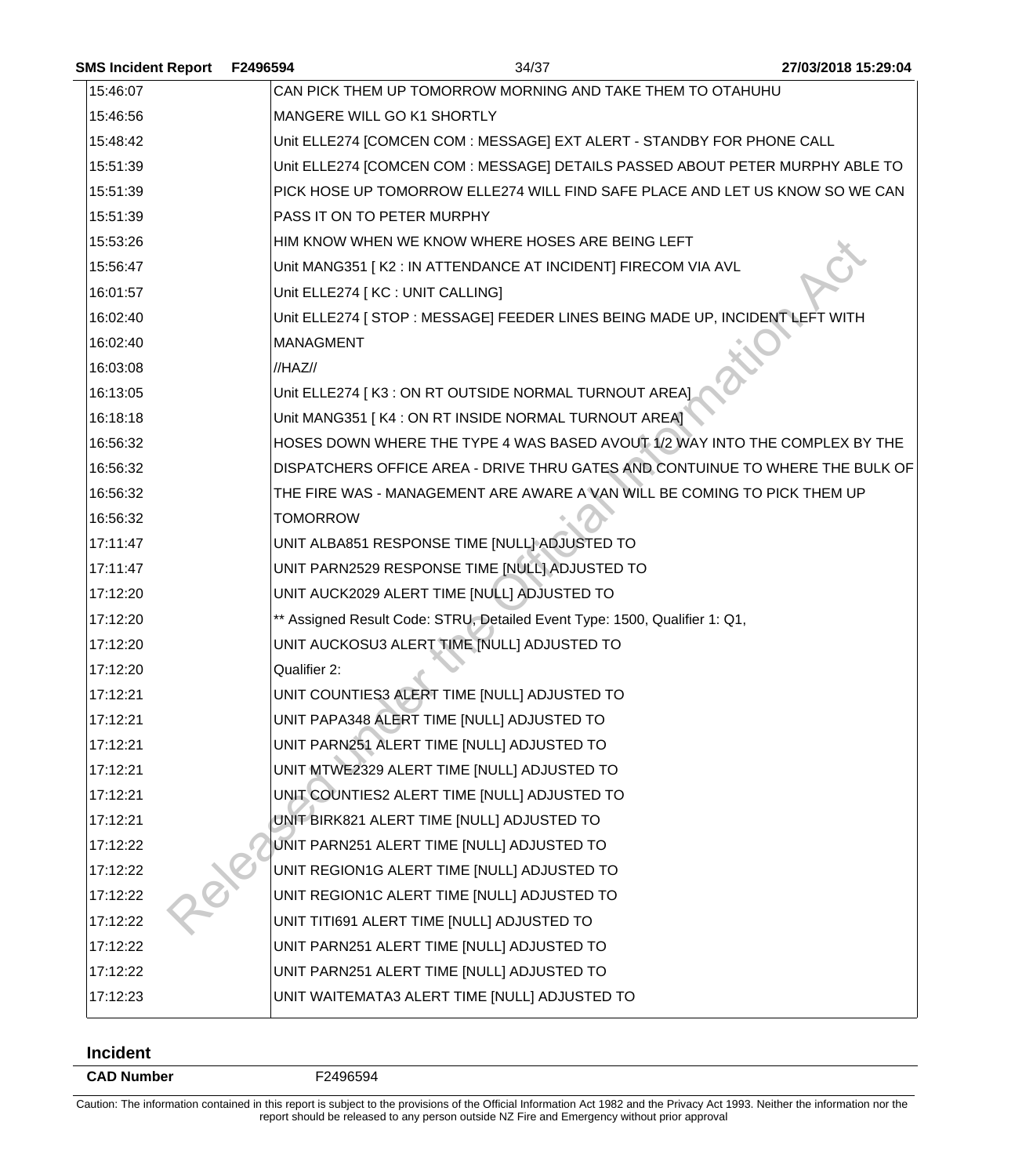| <b>SMS Incident Report</b><br>F2496594 | 35/37                                              | 27/03/2018 15:29:04 |
|----------------------------------------|----------------------------------------------------|---------------------|
| <b>Incident Reporter</b>               | Chris Lane                                         |                     |
| <b>Incident Controller</b>             |                                                    |                     |
| <b>Distance Travelled (km)</b>         |                                                    |                     |
| <b>Delay In Receiving Call</b>         |                                                    |                     |
| <b>Property Details</b>                |                                                    |                     |
| <b>Occupant</b>                        |                                                    |                     |
| <b>Building Owner</b>                  |                                                    |                     |
| <b>General Property Use</b>            | Industrial, Manufacturing                          |                     |
| <b>Special Property Use</b>            | Manufacture: Iron, Steel (raw products)            |                     |
| <b>Purpose Group</b>                   |                                                    |                     |
| <b>Actions</b>                         |                                                    |                     |
| <b>Persons Reported Trapped</b>        |                                                    |                     |
| <b>Evacuation Status</b>               |                                                    |                     |
| <b>Action Prior 1</b>                  |                                                    |                     |
| <b>Action Prior 2</b>                  |                                                    |                     |
| <b>Action Taken</b>                    | Extinguishment only: Includes isolating fuel/power |                     |
|                                        |                                                    |                     |
| <b>Civilians</b>                       |                                                    |                     |
| <b>Civilians Rescued</b>               |                                                    | $\pmb{0}$           |
| <b>Civilians Extricated</b>            |                                                    | $\mathbf 0$         |
| <b>Civilians Assisted</b>              |                                                    | $\mathbf 0$         |
| <b>Civilians Evacuated</b>             |                                                    | 0                   |
|                                        | 80                                                 |                     |
| Origin                                 |                                                    |                     |
| Location                               |                                                    |                     |
| Level                                  | $\overline{c}$                                     |                     |
|                                        |                                                    |                     |
| <b>Equipment Used</b>                  |                                                    |                     |
| Quantity                               | <b>Equipment</b>                                   |                     |
|                                        | Low pressure delivery                              |                     |
|                                        | Monitor                                            |                     |
| 3                                      | Aerial Ladder/Platform                             |                     |
| <b>Equipment Involved</b>              |                                                    |                     |
| Equipment Involved                     |                                                    |                     |
| Year                                   |                                                    |                     |

**Make**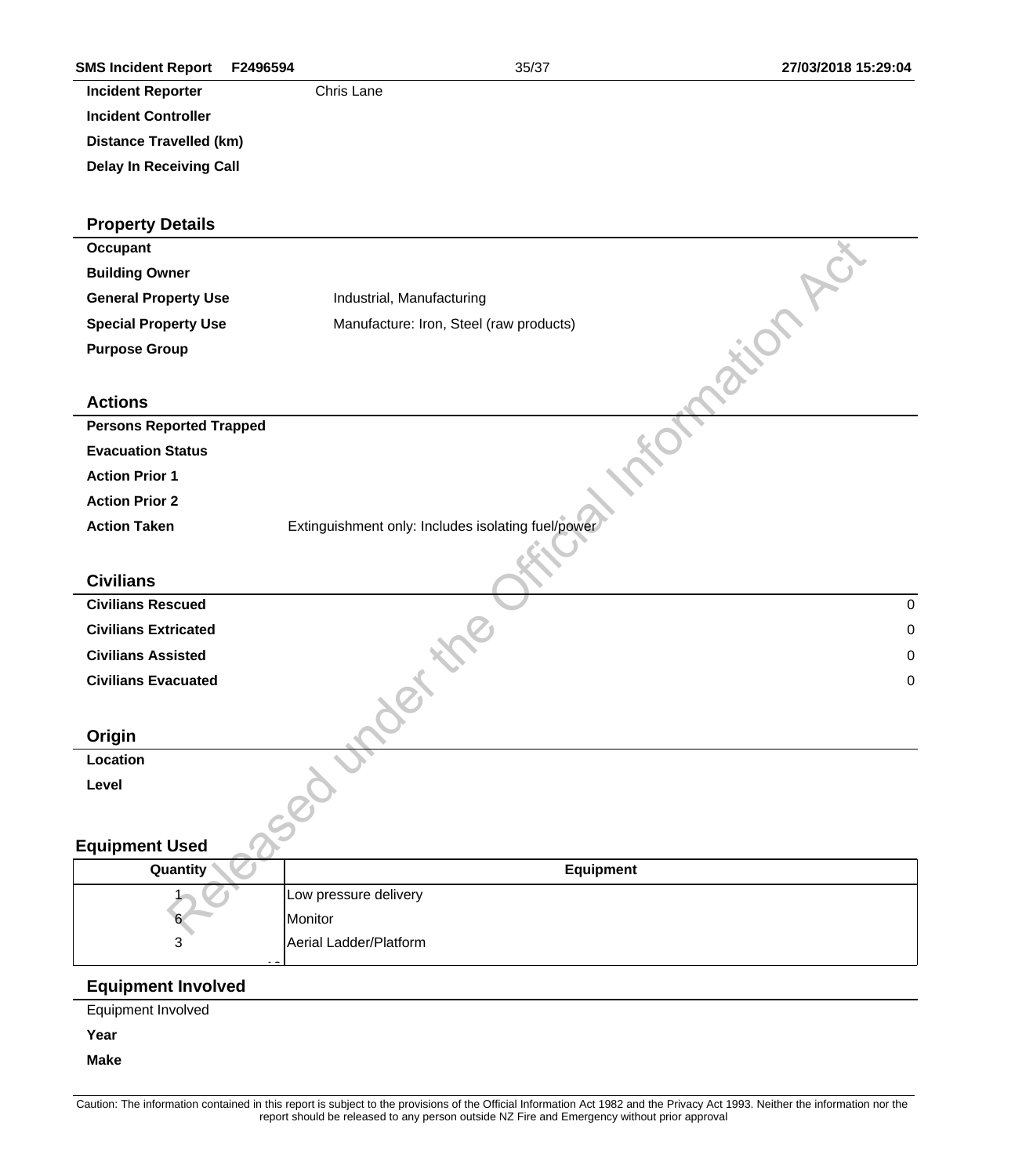## **Model**

| <b>Fire</b>                   |                                                                                                                                                 |                              |                          |
|-------------------------------|-------------------------------------------------------------------------------------------------------------------------------------------------|------------------------------|--------------------------|
| <b>Arrival Condition</b>      | Totally involved fire                                                                                                                           |                              |                          |
| <b>Heat Source</b>            |                                                                                                                                                 |                              |                          |
| <b>Termination Stage</b>      |                                                                                                                                                 |                              |                          |
| <b>First Object Ignited</b>   |                                                                                                                                                 |                              |                          |
| <b>First Object Material</b>  |                                                                                                                                                 |                              |                          |
| <b>Second Object Ignited</b>  |                                                                                                                                                 |                              |                          |
| <b>Second Object Material</b> |                                                                                                                                                 |                              |                          |
| <b>Indicated Cause</b>        | Unable to classify                                                                                                                              |                              |                          |
| <b>Certainty of Cause</b>     | Low                                                                                                                                             |                              |                          |
| <b>Age of Person</b>          |                                                                                                                                                 |                              |                          |
| <b>Ethnicity</b>              |                                                                                                                                                 |                              |                          |
| Gender                        |                                                                                                                                                 |                              |                          |
| <b>FAIP Service Offered</b>   | No                                                                                                                                              | <b>FAIP Service Accepted</b> | No                       |
| <b>Comments</b>               |                                                                                                                                                 |                              |                          |
|                               |                                                                                                                                                 | 3/9/2018 11:33:34 AM         | <b>Reporter Comments</b> |
| --FENZ App Support.           | ALBA851 ARRIVAL time changed from 06:04:20 to maintain time sequence.<br>PARN2529 ENROUTE time changed from 22:05:15 to maintain time sequence. |                              |                          |
|                               |                                                                                                                                                 | 3/15/2018 9:57:24 AM         | <b>Reporter Comments</b> |
| DECISION OF CONTROL           | FSO Requested at incident F2496594 on 07 Mar 2018 01:55                                                                                         |                              | <b>Robert Watson</b>     |